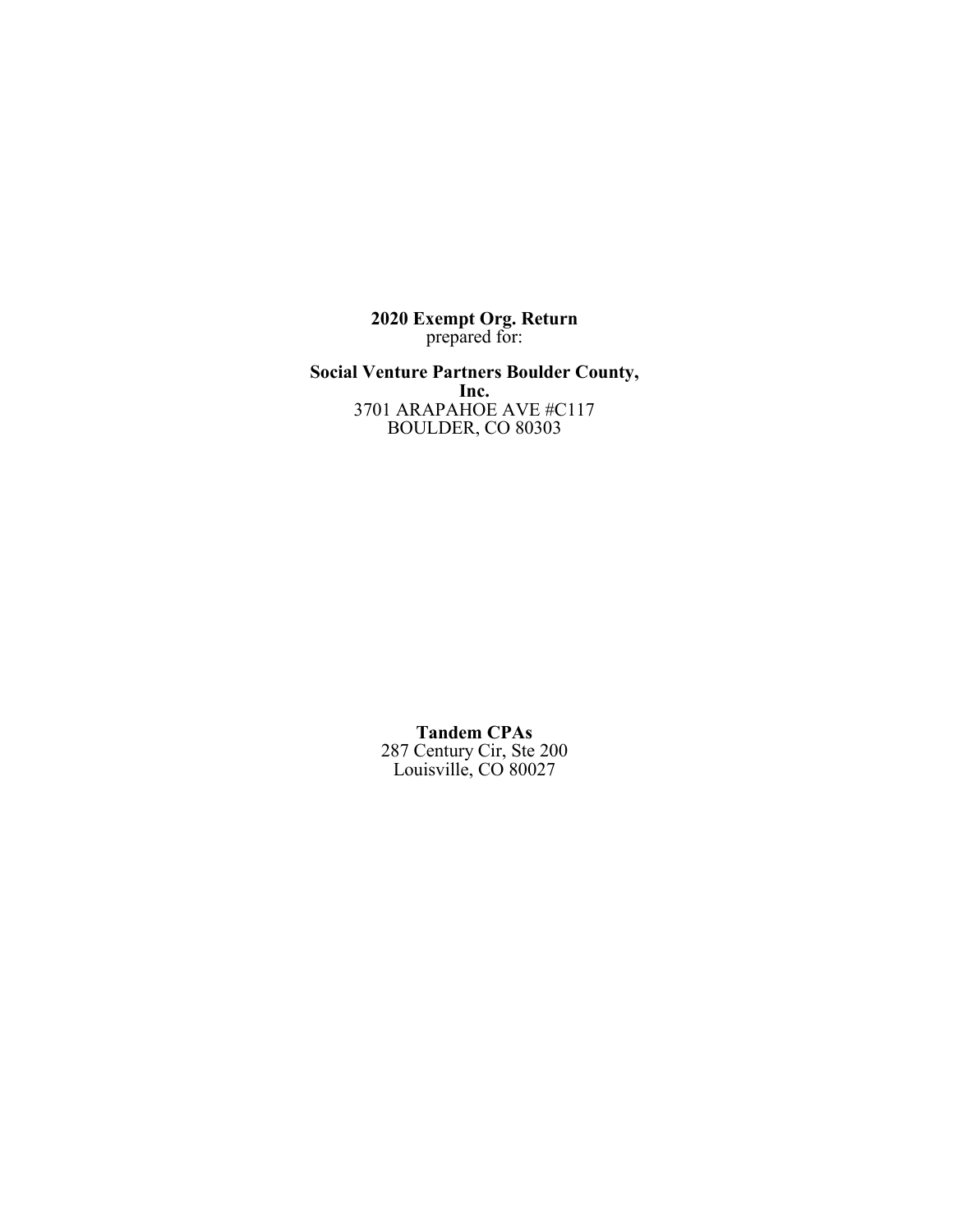## **TANDEM CPAS**

**287 CENTURY CIR, STE 200 LOUISVILLE, CO 80027 (303) 499-7445**

**Social Venture Partners Boulder County, Inc. 3701 ARAPAHOE AVE #C117 BOULDER, CO 80303 (720) 261-2756**

### **FEDERAL FORMS**

| Form 990            | 2020 Return of Organization Exempt from Income Tax |
|---------------------|----------------------------------------------------|
| <b>Schedule A</b>   | <b>Organization Exempt Under Section 501(c)(3)</b> |
| <b>Schedule B</b>   | <b>Schedule of Contributors</b>                    |
| <b>Schedule D</b>   | <b>Schedule D</b>                                  |
| <b>Schedule I</b>   | <b>Grants and Other Assistance Inside U.S.</b>     |
| <b>Schedule O</b>   | <b>Supplemental Information</b>                    |
| <b>Form 8868</b>    | <b>Application for Extension</b>                   |
|                     | <b>Depreciation Schedules</b>                      |
| <b>Form 8879-EO</b> | <b>IRS e-file Signature Authorization</b>          |

**FEE SUMMARY**

**Preparation Fee**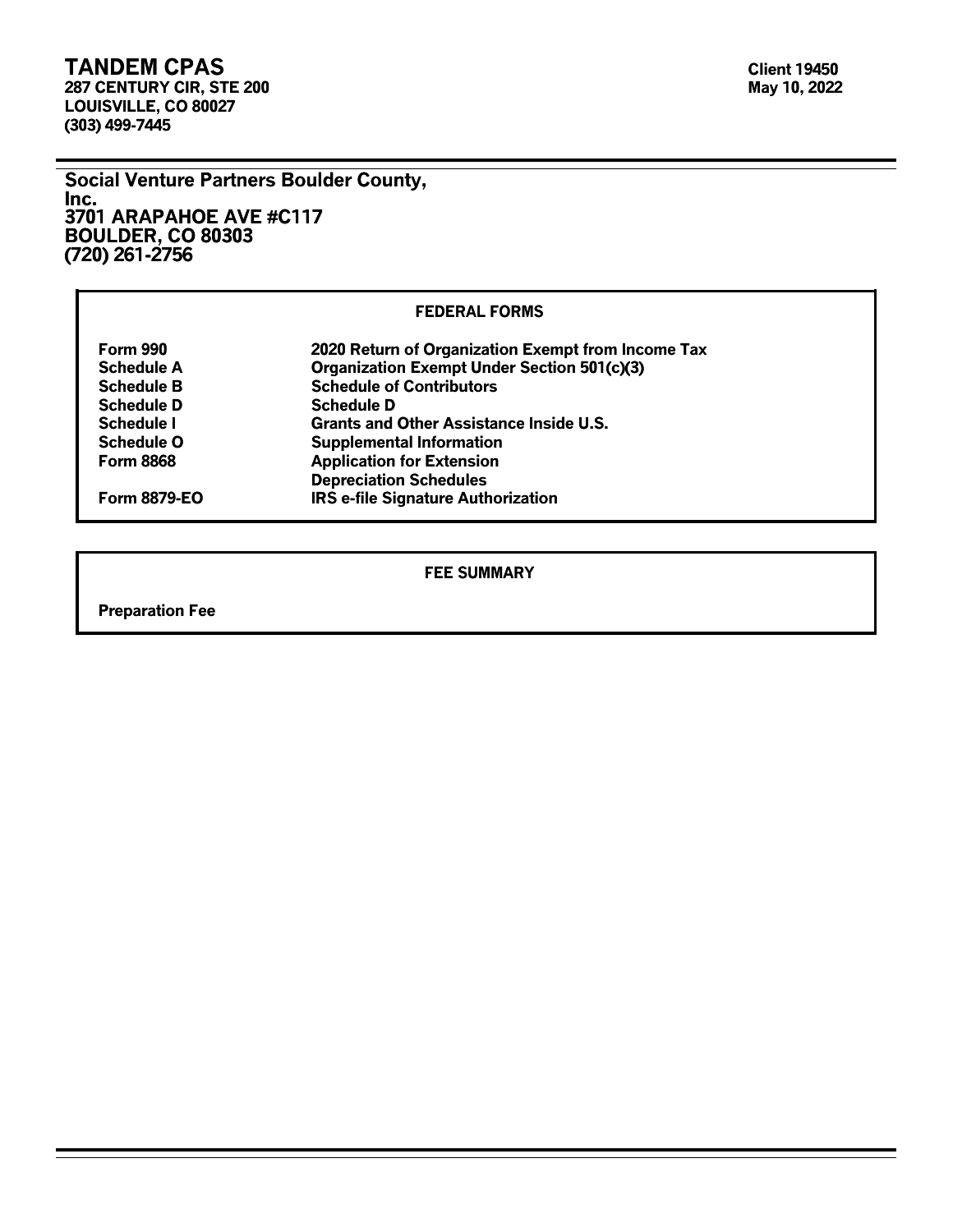### **TANDEM CPAS 287 CENTURY CIR, STE 200 LOUISVILLE, CO 80027 (303) 499-7445**

May 10, 2022

Social Venture Partners Boulder County, Inc. 3701 ARAPAHOE AVE #C117 BOULDER, CO 80303

Dear Client:

Your 2020 Federal Return of Organization Exempt from Income Tax will be electronically filed with the Internal Revenue Service upon receipt of a signed Form 8879-EO - IRS e-file Signature Authorization. No tax is payable with the filing of this return. We must have your signed 8879-EO before the filing deadline of August 15, 2022.

Please be sure to call us if you have any questions.

Sincerely,

Kristin L. Flewelling, CPA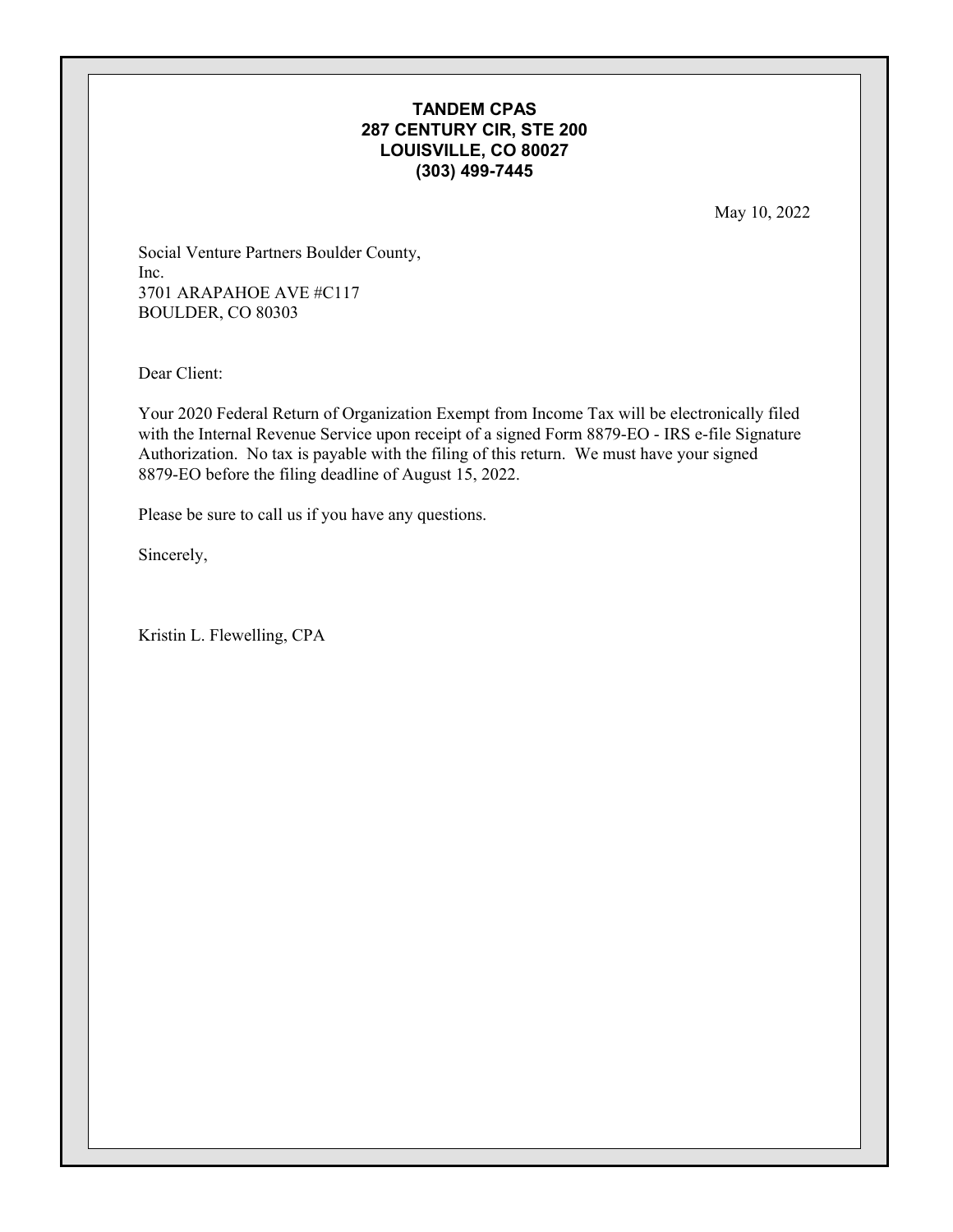### **2020 FEDERAL EXEMPT ORGANIZATION TAX SUMMARY PAGE 1**

**SOCIAL VENTURE PARTNERS BOULDER COUNTY,**

| INC.                                                                                                                                                                            |                                         |                                        | 46-1384125                               |
|---------------------------------------------------------------------------------------------------------------------------------------------------------------------------------|-----------------------------------------|----------------------------------------|------------------------------------------|
| <b>REVENUE</b>                                                                                                                                                                  | 2020                                    | 2019                                   | <b>DIFF</b>                              |
| CONTRIBUTIONS AND GRANTS<br>PROGRAM SERVICE REVENUE                                                                                                                             | 373,555<br>20,137<br>945                | 376,160<br>7,885<br>122                | $-2,605$<br>12,252<br>823                |
|                                                                                                                                                                                 | 394,637                                 | 384,167                                | 10,470                                   |
| <b>EXPENSES</b><br>GRANTS AND SIMILAR AMOUNTS PAID<br>SALARIES, OTHER COMPEN., EMP. BENEFITS                                                                                    | 37,000<br>165,282<br>92,293             | 30,000<br>206,468<br>116,966           | 7,000<br>$-41,186$<br>$-24,673$          |
|                                                                                                                                                                                 | 294,575                                 | 353,434                                | $-58,859$                                |
| <b>NET ASSETS OR FUND BALANCES</b><br>REVENUE LESS EXPENSES<br>TOTAL ASSETS AT END OF YEAR<br>.<br>TOTAL LIABILITIES AT END OF YEAR<br>NET ASSETS/FUND BALANCES AT END OF YEAR. | 100,062<br>269,267<br>10,408<br>258,859 | 30,733<br>209,890<br>51,093<br>158,797 | 69,329<br>59,377<br>$-40,685$<br>100,062 |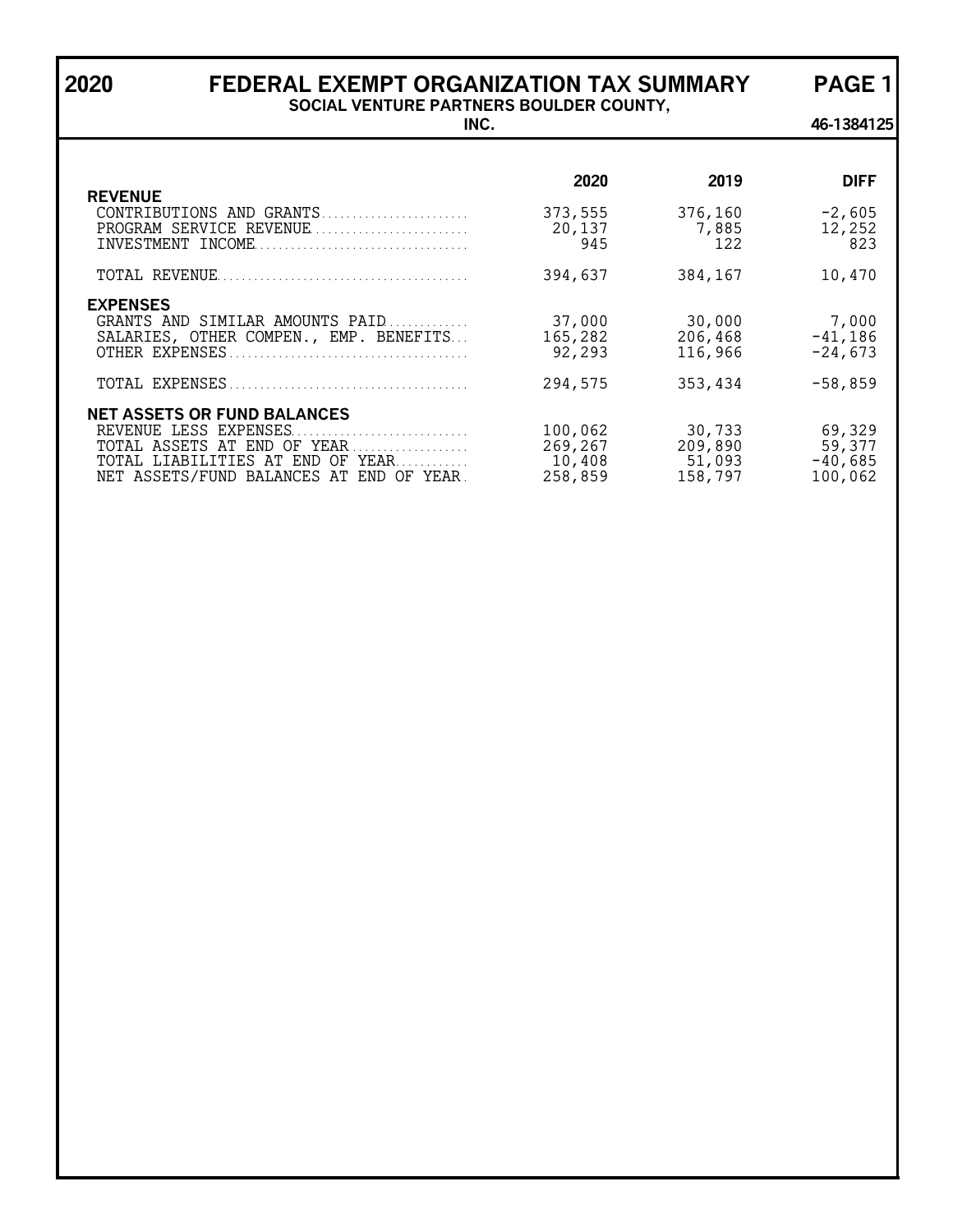# **2020 GENERAL INFORMATION PAGE 1**

**SOCIAL VENTURE PARTNERS BOULDER COUNTY,**

**INC. 46-1384125**

### **FORMS NEEDED FOR THIS RETURN**

FEDERAL: 990, SCH A, SCH B, SCH D, SCH I, SCH O, 8868

### **CARRYOVERS TO 2021**

NONE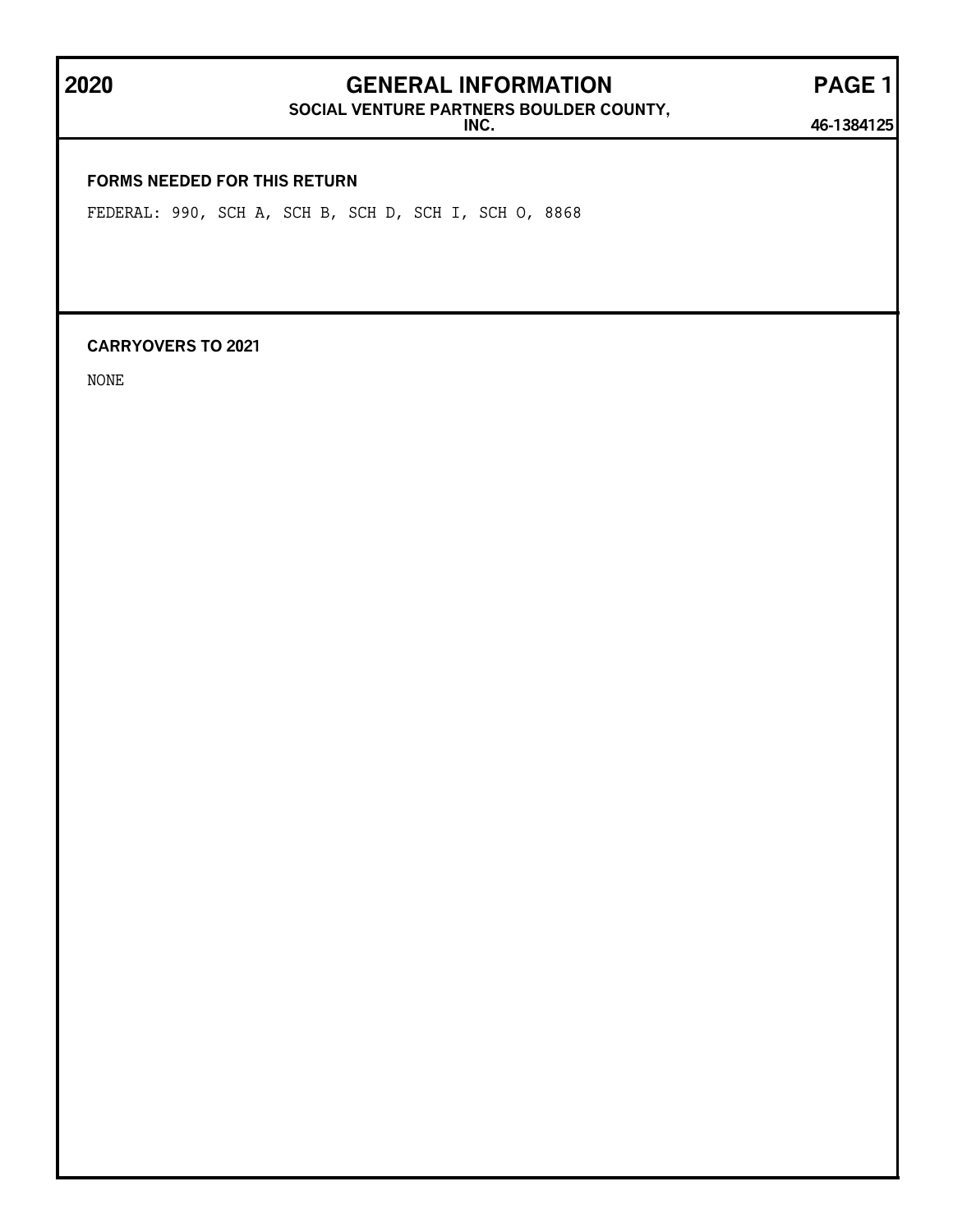| Form 8879-EO                                                                                                                                                                                                                                                                                                                                                                                                                                                                                                                     |             | <b>IRS e-file Signature Authorization</b><br>for an Exempt Organization                                                                                                                                                                                                                                                                                                                                                                                                                                                                                                                                                                                                                                                                                                                                                                                                                                                                                                                                                                                                                                                                                                                                                                                                                                                                                                                                                                                                                                                                                                                                                                                                                                                                                                                                                                                                                                                           |                            |                                                                         | OMB No. 1545-0047                     |  |  |  |  |  |
|----------------------------------------------------------------------------------------------------------------------------------------------------------------------------------------------------------------------------------------------------------------------------------------------------------------------------------------------------------------------------------------------------------------------------------------------------------------------------------------------------------------------------------|-------------|-----------------------------------------------------------------------------------------------------------------------------------------------------------------------------------------------------------------------------------------------------------------------------------------------------------------------------------------------------------------------------------------------------------------------------------------------------------------------------------------------------------------------------------------------------------------------------------------------------------------------------------------------------------------------------------------------------------------------------------------------------------------------------------------------------------------------------------------------------------------------------------------------------------------------------------------------------------------------------------------------------------------------------------------------------------------------------------------------------------------------------------------------------------------------------------------------------------------------------------------------------------------------------------------------------------------------------------------------------------------------------------------------------------------------------------------------------------------------------------------------------------------------------------------------------------------------------------------------------------------------------------------------------------------------------------------------------------------------------------------------------------------------------------------------------------------------------------------------------------------------------------------------------------------------------------|----------------------------|-------------------------------------------------------------------------|---------------------------------------|--|--|--|--|--|
| Department of the Treasury<br>Internal Revenue Service                                                                                                                                                                                                                                                                                                                                                                                                                                                                           |             | For calendar year 2020, or fiscal year beginning $10/01$ , 2020, and ending $9/30$ , $2021$<br>► Do not send to the IRS. Keep for your records.<br>Go to www.irs.gov/Form8879EO for the latest information.                                                                                                                                                                                                                                                                                                                                                                                                                                                                                                                                                                                                                                                                                                                                                                                                                                                                                                                                                                                                                                                                                                                                                                                                                                                                                                                                                                                                                                                                                                                                                                                                                                                                                                                       |                            |                                                                         | 2020                                  |  |  |  |  |  |
|                                                                                                                                                                                                                                                                                                                                                                                                                                                                                                                                  |             | Name of exempt organization or person subject to tax<br>SOCIAL VENTURE PARTNERS BOULDER COUNTY,                                                                                                                                                                                                                                                                                                                                                                                                                                                                                                                                                                                                                                                                                                                                                                                                                                                                                                                                                                                                                                                                                                                                                                                                                                                                                                                                                                                                                                                                                                                                                                                                                                                                                                                                                                                                                                   |                            |                                                                         | Taxpayer identification number        |  |  |  |  |  |
| INC.<br>Name and title of officer or person subject to tax                                                                                                                                                                                                                                                                                                                                                                                                                                                                       |             |                                                                                                                                                                                                                                                                                                                                                                                                                                                                                                                                                                                                                                                                                                                                                                                                                                                                                                                                                                                                                                                                                                                                                                                                                                                                                                                                                                                                                                                                                                                                                                                                                                                                                                                                                                                                                                                                                                                                   |                            | 46-1384125                                                              |                                       |  |  |  |  |  |
| PETER DIBARI                                                                                                                                                                                                                                                                                                                                                                                                                                                                                                                     |             | TREASURER                                                                                                                                                                                                                                                                                                                                                                                                                                                                                                                                                                                                                                                                                                                                                                                                                                                                                                                                                                                                                                                                                                                                                                                                                                                                                                                                                                                                                                                                                                                                                                                                                                                                                                                                                                                                                                                                                                                         |                            |                                                                         |                                       |  |  |  |  |  |
| Part I                                                                                                                                                                                                                                                                                                                                                                                                                                                                                                                           |             | Type of Return and Return Information (Whole Dollars Only)                                                                                                                                                                                                                                                                                                                                                                                                                                                                                                                                                                                                                                                                                                                                                                                                                                                                                                                                                                                                                                                                                                                                                                                                                                                                                                                                                                                                                                                                                                                                                                                                                                                                                                                                                                                                                                                                        |                            |                                                                         |                                       |  |  |  |  |  |
| Check the box for the return for which you are using this Form 8879-EO and enter the applicable amount, if any, from the return. If you<br>check the box on line 1a, 2a, 3a, 4a, 5a, 6a, or 7a below, and the amount on that line for the return being filed with this form was blank, then<br>leave line 1b, 2b, 3b, 4b, 5b, 6b, or 7b, whichever is applicable, blank (do not enter -0-). But, if you entered -0- on the return, then enter -0- on<br>the applicable line below. Do not complete more than one line in Part I. |             |                                                                                                                                                                                                                                                                                                                                                                                                                                                                                                                                                                                                                                                                                                                                                                                                                                                                                                                                                                                                                                                                                                                                                                                                                                                                                                                                                                                                                                                                                                                                                                                                                                                                                                                                                                                                                                                                                                                                   |                            |                                                                         |                                       |  |  |  |  |  |
| 1 a Form 990 check here $\ldots$ $\blacktriangleright$ $ X $                                                                                                                                                                                                                                                                                                                                                                                                                                                                     |             | <b>b Total revenue,</b> if any (Form 990, Part VIII, column (A), line 12)                                                                                                                                                                                                                                                                                                                                                                                                                                                                                                                                                                                                                                                                                                                                                                                                                                                                                                                                                                                                                                                                                                                                                                                                                                                                                                                                                                                                                                                                                                                                                                                                                                                                                                                                                                                                                                                         |                            |                                                                         | 1b<br><u>394,637.</u>                 |  |  |  |  |  |
| 2a Form 990-EZ check here                                                                                                                                                                                                                                                                                                                                                                                                                                                                                                        |             |                                                                                                                                                                                                                                                                                                                                                                                                                                                                                                                                                                                                                                                                                                                                                                                                                                                                                                                                                                                                                                                                                                                                                                                                                                                                                                                                                                                                                                                                                                                                                                                                                                                                                                                                                                                                                                                                                                                                   |                            |                                                                         | 2b                                    |  |  |  |  |  |
| 3a Form 1120-POL check here                                                                                                                                                                                                                                                                                                                                                                                                                                                                                                      |             | $\blacktriangleright$                                                                                                                                                                                                                                                                                                                                                                                                                                                                                                                                                                                                                                                                                                                                                                                                                                                                                                                                                                                                                                                                                                                                                                                                                                                                                                                                                                                                                                                                                                                                                                                                                                                                                                                                                                                                                                                                                                             |                            |                                                                         | Зb                                    |  |  |  |  |  |
| 4 a Form 990-PF check here $\dots$<br>5 a Form 8868 check here $\ldots$                                                                                                                                                                                                                                                                                                                                                                                                                                                          |             | <b>b</b> Tax based on investment income (Form 990-PF, Part VI, line 5)                                                                                                                                                                                                                                                                                                                                                                                                                                                                                                                                                                                                                                                                                                                                                                                                                                                                                                                                                                                                                                                                                                                                                                                                                                                                                                                                                                                                                                                                                                                                                                                                                                                                                                                                                                                                                                                            |                            |                                                                         | 4b                                    |  |  |  |  |  |
| 6 a Form 990-T check here $\ldots$                                                                                                                                                                                                                                                                                                                                                                                                                                                                                               |             |                                                                                                                                                                                                                                                                                                                                                                                                                                                                                                                                                                                                                                                                                                                                                                                                                                                                                                                                                                                                                                                                                                                                                                                                                                                                                                                                                                                                                                                                                                                                                                                                                                                                                                                                                                                                                                                                                                                                   |                            |                                                                         | 5 b<br>6b                             |  |  |  |  |  |
| <b>7a Form 4720</b> check here $\ldots$                                                                                                                                                                                                                                                                                                                                                                                                                                                                                          |             |                                                                                                                                                                                                                                                                                                                                                                                                                                                                                                                                                                                                                                                                                                                                                                                                                                                                                                                                                                                                                                                                                                                                                                                                                                                                                                                                                                                                                                                                                                                                                                                                                                                                                                                                                                                                                                                                                                                                   |                            |                                                                         | 7 b                                   |  |  |  |  |  |
|                                                                                                                                                                                                                                                                                                                                                                                                                                                                                                                                  |             |                                                                                                                                                                                                                                                                                                                                                                                                                                                                                                                                                                                                                                                                                                                                                                                                                                                                                                                                                                                                                                                                                                                                                                                                                                                                                                                                                                                                                                                                                                                                                                                                                                                                                                                                                                                                                                                                                                                                   |                            |                                                                         |                                       |  |  |  |  |  |
| <b>Part II</b>                                                                                                                                                                                                                                                                                                                                                                                                                                                                                                                   |             | Declaration and Signature Authorization of Officer or Person Subject to Tax<br>$ X $ I am an officer of the above organization or $ $ I am a person subject to tax with respect to                                                                                                                                                                                                                                                                                                                                                                                                                                                                                                                                                                                                                                                                                                                                                                                                                                                                                                                                                                                                                                                                                                                                                                                                                                                                                                                                                                                                                                                                                                                                                                                                                                                                                                                                                |                            |                                                                         |                                       |  |  |  |  |  |
| Under penalties of perjury, I declare that<br>(name of organization)<br>PIN: check one box only<br>X<br>authorize                                                                                                                                                                                                                                                                                                                                                                                                                | TANDEM CPAS | and that I have examined a copy of the 2020 electronic return and accompanying schedules and statements, and, to the best of my knowledge<br>and belief, they are true, correct, and complete. I further declare that the amount in Part I above is the amount shown on the copy of the<br>electronic return. I consent to allow my intermediate service provider, transmitter, or electronic return originator (ERO) to send the return to the<br>IRS and to receive from the IRS (a) an acknowledgement of receipt or reason for rejection of the transmission, (b) the reason for any delay in<br>processing the return or refund, and (c) the date of any refund. If applicable, I authorize the U.S. Treasury and its designated Financial Agent to<br>initiate an electronic funds withdrawal (direct debit) entry to the financial institution account indicated in the tax preparation software for payment<br>of the federal taxes owed on this return, and the financial institution to debit the entry to this account. To revoke a payment, I must contact the<br>U.S. Treasury Financial Agent at 1-888-353-4537 no later than 2 business days prior to the payment (settlement) date. I also authorize the<br>financial institutions involved in the processing of the electronic payment of taxes to receive confidential information necessary to answer<br>inquiries and resolve issues related to the payment. I have selected a personal identification number (PIN) as my signature for the electronic<br>return and, if applicable, the consent to electronic funds withdrawal.<br><b>ERO</b> firm name<br>on the tax year 2020 electronically filed return. If I have indicated within this return that a copy of the return is being filed with a state agency<br>(ies) requiating charities as part of the IRS Fed/State program, I also authorize the aforementioned ERO to enter my PIN on the return's | to enter my PIN            | , $(EIN)$<br>19450<br>Enter five numbers, but<br>do not enter all zeros | as my signature                       |  |  |  |  |  |
| disclosure consent screen.                                                                                                                                                                                                                                                                                                                                                                                                                                                                                                       |             | As an officer or person subject to tax with respect to the organization, I will enter my PIN as my signature on the tax year 2020<br>electronically filed return. If I have indicated within this return that a copy of the return is being filed with a state agency(ies) regulating<br>charities as part of the IRS Fed/State program, I will enter my PIN on the return's disclosure consent screen.                                                                                                                                                                                                                                                                                                                                                                                                                                                                                                                                                                                                                                                                                                                                                                                                                                                                                                                                                                                                                                                                                                                                                                                                                                                                                                                                                                                                                                                                                                                           |                            |                                                                         |                                       |  |  |  |  |  |
| Signature of officer or person subject to tax $\blacktriangleright$                                                                                                                                                                                                                                                                                                                                                                                                                                                              |             |                                                                                                                                                                                                                                                                                                                                                                                                                                                                                                                                                                                                                                                                                                                                                                                                                                                                                                                                                                                                                                                                                                                                                                                                                                                                                                                                                                                                                                                                                                                                                                                                                                                                                                                                                                                                                                                                                                                                   | Date $\blacktriangleright$ | 5/03/2022                                                               |                                       |  |  |  |  |  |
| <b>Part III Certification and Authentication</b>                                                                                                                                                                                                                                                                                                                                                                                                                                                                                 |             |                                                                                                                                                                                                                                                                                                                                                                                                                                                                                                                                                                                                                                                                                                                                                                                                                                                                                                                                                                                                                                                                                                                                                                                                                                                                                                                                                                                                                                                                                                                                                                                                                                                                                                                                                                                                                                                                                                                                   |                            |                                                                         |                                       |  |  |  |  |  |
|                                                                                                                                                                                                                                                                                                                                                                                                                                                                                                                                  |             | <b>ERO's EFIN/PIN.</b> Enter your six-digit electronic filing identification                                                                                                                                                                                                                                                                                                                                                                                                                                                                                                                                                                                                                                                                                                                                                                                                                                                                                                                                                                                                                                                                                                                                                                                                                                                                                                                                                                                                                                                                                                                                                                                                                                                                                                                                                                                                                                                      |                            |                                                                         | 84972721530<br>Do not enter all zeros |  |  |  |  |  |
| Providers for Business Returns.                                                                                                                                                                                                                                                                                                                                                                                                                                                                                                  |             | I certify that the above numeric entry is my PIN, which is my signature on the 2020 electronically filed return indicated above. I confirm that<br>I am submitting this return in accordance with the requirements of Pub. 4163, Modernized e-File (MeF) Information for Authorized IRS e-file                                                                                                                                                                                                                                                                                                                                                                                                                                                                                                                                                                                                                                                                                                                                                                                                                                                                                                                                                                                                                                                                                                                                                                                                                                                                                                                                                                                                                                                                                                                                                                                                                                    |                            |                                                                         |                                       |  |  |  |  |  |
| ERO's signature                                                                                                                                                                                                                                                                                                                                                                                                                                                                                                                  |             | KRISTIN L. FLEWELLING, CPA<br>Date $\blacktriangleright$                                                                                                                                                                                                                                                                                                                                                                                                                                                                                                                                                                                                                                                                                                                                                                                                                                                                                                                                                                                                                                                                                                                                                                                                                                                                                                                                                                                                                                                                                                                                                                                                                                                                                                                                                                                                                                                                          | 5/03/2022                  |                                                                         |                                       |  |  |  |  |  |
|                                                                                                                                                                                                                                                                                                                                                                                                                                                                                                                                  |             |                                                                                                                                                                                                                                                                                                                                                                                                                                                                                                                                                                                                                                                                                                                                                                                                                                                                                                                                                                                                                                                                                                                                                                                                                                                                                                                                                                                                                                                                                                                                                                                                                                                                                                                                                                                                                                                                                                                                   |                            |                                                                         |                                       |  |  |  |  |  |

**ERO Must Retain This Form** ' **See Instructions Do Not Submit This Form to the IRS Unless Requested To Do So**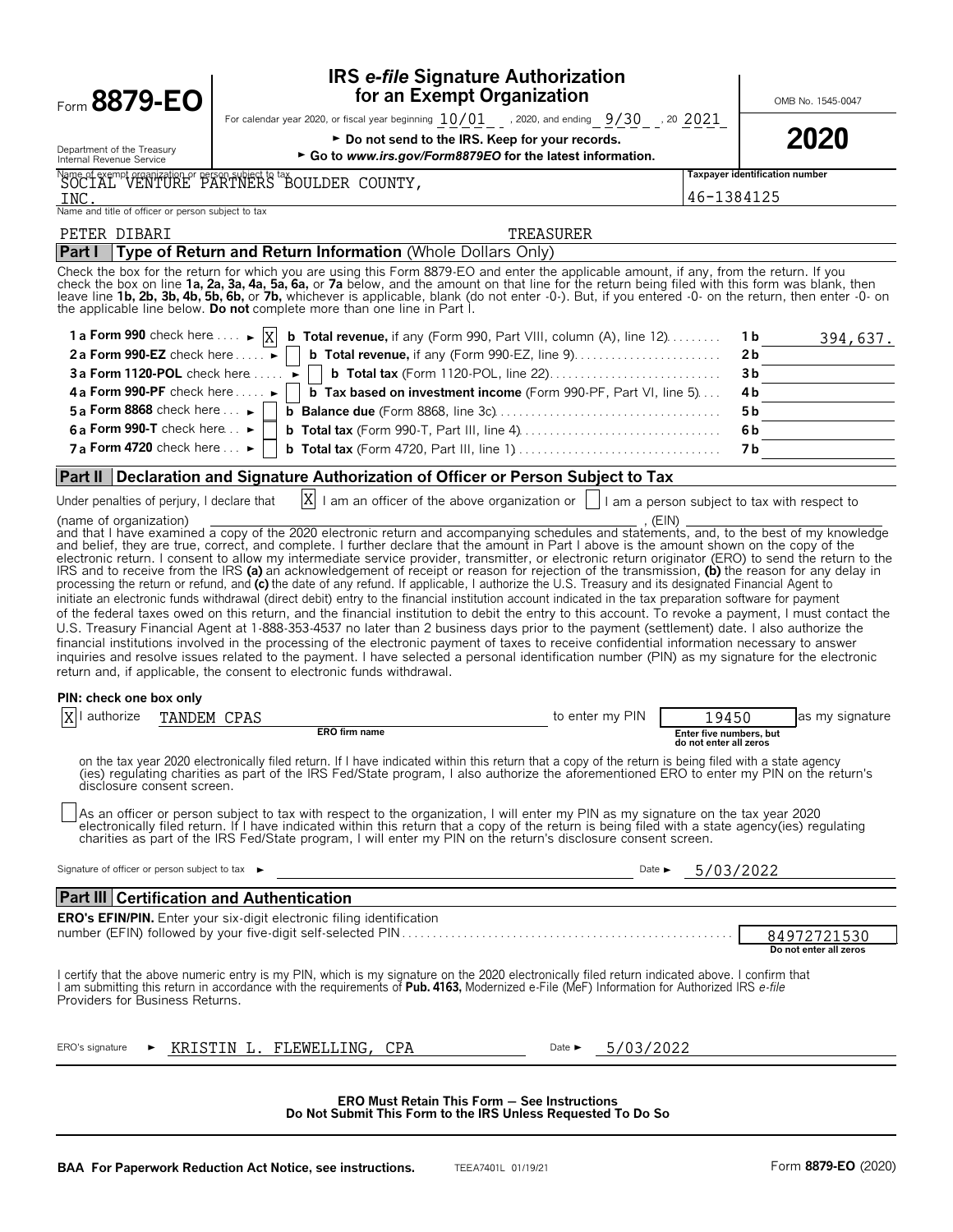|                             | O,<br>m |              |
|-----------------------------|---------|--------------|
| $\vdash$ orm $\blacksquare$ | 0<br>n  | ١ι<br>ı<br>O |

Department of the Treasury<br>Internal Revenue Service

# **Application for Automatic Extension of Time To File an Form B8668 Exempt Organization Return** CRESC COMB No. 1545-0047

01

File a separate application for each return.

► Go to *www.irs.gov/Form8868* for the latest information.

**Electronic filing** *(e-file).* You can electronically file Form 8868 to request a 6-month automatic extension of time to file any of the forms listed below with the exception of Form 8870, Information Return for Transfers Associated With Certain Personal Benefit Contracts, for which an extension request must be sent to the IRS in paper format (see instructions). For more details on the electronic filing of this form, visit *www.irs.gov/e*-*file*-*providers/e-file-for-charities-and-non-profits*.

### **Automatic 6-Month Extension of Time.** Only submit original (no copies needed).

All corporations required to file an income tax return other than Form 990-T (including 1120-C filers), partnerships, REMICs, and trusts must use Form 7004 to request an extension of time to file income tax returns. Name of exempt organization or other filer, see instructions. The contraction of the contraction of the filer, see instructions.

| Type or<br>print             | SOCIAL VENTURE PARTNERS BOULDER COUNTY,<br>INC.                                          | 46-1384125 |
|------------------------------|------------------------------------------------------------------------------------------|------------|
| File by the                  | Number, street, and room or suite number. If a P.O. box, see instructions.               |            |
| due date for<br>filing your  | 13701 ARAPAHOE AVE #C117                                                                 |            |
| return. See<br>instructions. | City, town or post office, state, and ZIP code. For a foreign address, see instructions. |            |
|                              | CO 80303<br>BOULDER.                                                                     |            |

Enter the Return Code for the return that this application is for (file a separate application for each return). . . . . . . . . . . . . . . . . . . . . . . . . . .

| Application<br>Is For                               | Return<br>Code | <b>Application</b><br><b>Ils For</b> | Return<br>Code |
|-----------------------------------------------------|----------------|--------------------------------------|----------------|
| Form 990 or Form 990-EZ                             | 01             | Form 990-T (corporation)             | 07             |
| Form 990-BL                                         | 02             | Form 1041-A                          | 08             |
| Form 4720 (individual)                              | 03             | Form 4720 (other than individual)    | 09             |
| Form 990-PF                                         | 04             | Form 5227                            | 10             |
| Form $990 - T$ (section $401(a)$ or $408(a)$ trust) | 05             | Form 6069                            |                |
| Form 990-T (trust other than above)                 | 06             | Form 8870                            | 12             |

| Fax No. $\blacktriangleright$<br>Telephone No. ► (720) 494-2552                                                                                                                                |
|------------------------------------------------------------------------------------------------------------------------------------------------------------------------------------------------|
|                                                                                                                                                                                                |
| • If this is for a Group Return, enter the organization's four digit Group Exemption Number (GEN) [If this is for the whole group,                                                             |
| check this box $\blacktriangleright \blacksquare$ . If it is for part of the group, check this box $\blacktriangleright \blacksquare$ and attach a list with the names and TINs of all members |
| the extension is for.                                                                                                                                                                          |
| I request an automatic 6-month extension of time until<br>, 20 22 , to file the exempt organization return<br>8/15                                                                             |

| 1 I request an automatic 6-month extension of time until                              | 8/15 | 20 22 , to file the exempt organization |  |
|---------------------------------------------------------------------------------------|------|-----------------------------------------|--|
| for the organization named above. The extension is for the organization's return for: |      |                                         |  |

calendar year 20 or

| $X$ tax year beginning $10/01$ , 20 20, and ending<br>9/30, 20<br>21 ·                                                                                                                          |              |  |
|-------------------------------------------------------------------------------------------------------------------------------------------------------------------------------------------------|--------------|--|
| 2 If the tax year entered in line 1 is for less than 12 months, check reason: $\Box$ Initial return<br>Change in accounting period                                                              | Final return |  |
| 3a If this application is for Forms 990-BL, 990-PF, 990-T, 4720, or 6069, enter the tentative tax, less any                                                                                     | 3alS         |  |
| <b>b</b> If this application is for Forms 990-PF, 990-T, 4720, or 6069, enter any refundable credits and estimated<br>tax payments made. Include any prior year overpayment allowed as a credit | $3b$ $$$     |  |
| c Ralance due, Subtract line 3h from line 3a Include your payment with this form if required by using                                                                                           |              |  |

**c Balance due.** Subtract line 3b from line 3a. Include your payment with this form, if required, by using  $\begin{bmatrix} 3c \\ 5c \end{bmatrix}$ **Caution:** If you are going to make an electronic funds withdrawal (direct debit) with this Form 8868, see Form 8453-EO and Form 8879-EO for payment instructions.  $0$  .

**BAA For Privacy Act and Paperwork Reduction Act Notice, see instructions. Form 8868 (Rev. 1-2020)**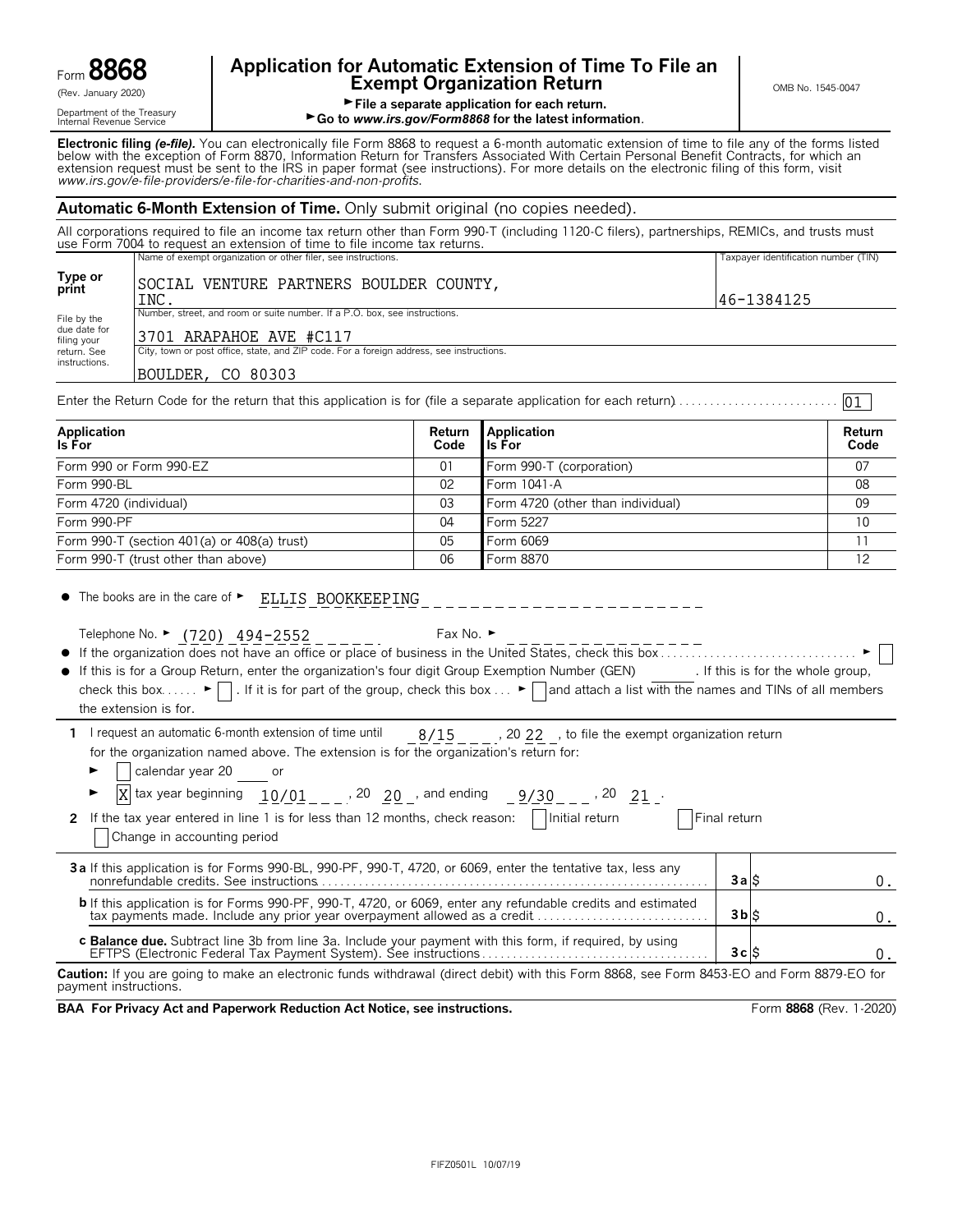| Form 990 |  |
|----------|--|
|          |  |

|                                        | Form 990 |                                                                                          |                                                       |            |                      |              |                                                                                                                                                                                                                                   |                           |                                  |                                                                                 | OMB No. 1545-0047                          |                     |
|----------------------------------------|----------|------------------------------------------------------------------------------------------|-------------------------------------------------------|------------|----------------------|--------------|-----------------------------------------------------------------------------------------------------------------------------------------------------------------------------------------------------------------------------------|---------------------------|----------------------------------|---------------------------------------------------------------------------------|--------------------------------------------|---------------------|
|                                        |          |                                                                                          |                                                       |            |                      |              | <b>Return of Organization Exempt From Income Tax</b>                                                                                                                                                                              |                           |                                  |                                                                                 | <b>2020</b>                                |                     |
|                                        |          |                                                                                          |                                                       |            |                      |              | Under section 501(c), 527, or 4947(a)(1) of the Internal Revenue Code (except private foundations)                                                                                                                                |                           |                                  |                                                                                 |                                            |                     |
|                                        |          | Department of the Treasury<br>Internal Revenue Service                                   |                                                       |            |                      |              | ► Do not enter social security numbers on this form as it may be made public.<br>► Go to www.irs.gov/Form990 for instructions and the latest information.                                                                         |                           |                                  |                                                                                 | <b>Open to Public</b><br><b>Inspection</b> |                     |
| A                                      |          | For the 2020 calendar year, or tax year beginning $10/01$                                |                                                       |            |                      |              |                                                                                                                                                                                                                                   | , 2020, and ending        | 9/30                             |                                                                                 | , 20 20 21                                 |                     |
| в                                      |          | Check if applicable:                                                                     | C                                                     |            |                      |              |                                                                                                                                                                                                                                   |                           |                                  |                                                                                 | D Employer identification number           |                     |
|                                        |          | Address change                                                                           |                                                       |            |                      |              | SOCIAL VENTURE PARTNERS BOULDER COUNTY,                                                                                                                                                                                           |                           |                                  | 46-1384125                                                                      |                                            |                     |
|                                        |          | Name change                                                                              | INC.                                                  |            |                      |              |                                                                                                                                                                                                                                   |                           |                                  | E Telephone number                                                              |                                            |                     |
|                                        |          | Initial return                                                                           | 3701 ARAPAHOE AVE #C117                               |            |                      |              |                                                                                                                                                                                                                                   |                           |                                  |                                                                                 | $(720)$ 261-2756                           |                     |
|                                        |          | Final return/terminated                                                                  | BOULDER, CO 80303                                     |            |                      |              |                                                                                                                                                                                                                                   |                           |                                  |                                                                                 |                                            |                     |
|                                        |          | Amended return                                                                           |                                                       |            |                      |              |                                                                                                                                                                                                                                   |                           |                                  | G Gross receipts $S$                                                            |                                            | 394,637.            |
|                                        |          | Application pending                                                                      | F Name and address of principal officer: PETER DIBARI |            |                      |              |                                                                                                                                                                                                                                   |                           |                                  | H(a) Is this a group return for subordinates?                                   |                                            | $X_{No}$<br>Yes     |
|                                        |          |                                                                                          | SAME AS C ABOVE                                       |            |                      |              |                                                                                                                                                                                                                                   |                           |                                  | H(b) Are all subordinates included?<br>If "No," attach a list. See instructions |                                            | Yes<br>No           |
|                                        |          | Tax-exempt status:                                                                       | $X$ 501(c)(3)                                         | $501(c)$ ( | ) ◄                  | (insert no.) | 4947(a)(1) or                                                                                                                                                                                                                     | 527                       |                                  |                                                                                 |                                            |                     |
|                                        |          | Website: ►<br>N/A                                                                        |                                                       |            |                      |              |                                                                                                                                                                                                                                   |                           |                                  | $H(c)$ Group exemption number                                                   |                                            |                     |
| ĸ                                      |          | Form of organization:                                                                    | X Corporation                                         | Trust      | Association          | Other        |                                                                                                                                                                                                                                   | L Year of formation: 2012 |                                  |                                                                                 | M State of legal domicile: CO              |                     |
|                                        | Part I   | <b>Summary</b>                                                                           |                                                       |            |                      |              |                                                                                                                                                                                                                                   |                           |                                  |                                                                                 |                                            |                     |
|                                        | 1        |                                                                                          |                                                       |            |                      |              | Briefly describe the organization's mission or most significant activities: SEE_SCHEDULE_O                                                                                                                                        |                           |                                  |                                                                                 |                                            |                     |
|                                        |          |                                                                                          |                                                       |            |                      |              |                                                                                                                                                                                                                                   |                           |                                  |                                                                                 |                                            |                     |
|                                        |          |                                                                                          |                                                       |            |                      |              |                                                                                                                                                                                                                                   |                           |                                  |                                                                                 |                                            |                     |
|                                        | 2        |                                                                                          |                                                       |            |                      |              | Check this box $\blacktriangleright$   if the organization discontinued its operations or disposed of more than 25% of its net assets.                                                                                            |                           |                                  |                                                                                 |                                            |                     |
|                                        | 3        |                                                                                          |                                                       |            |                      |              | Number of voting members of the governing body (Part VI, line 1a)                                                                                                                                                                 |                           |                                  | 3                                                                               |                                            | 11                  |
|                                        | 4        |                                                                                          |                                                       |            |                      |              | Number of independent voting members of the governing body (Part VI, line 1b)                                                                                                                                                     |                           |                                  | 4                                                                               |                                            | $\overline{11}$     |
|                                        | 5        |                                                                                          |                                                       |            |                      |              | Total number of individuals employed in calendar year 2020 (Part V, line 2a)                                                                                                                                                      |                           |                                  | 5                                                                               |                                            | 4                   |
| <b>Activities &amp; Governance</b>     | 6        |                                                                                          |                                                       |            |                      |              |                                                                                                                                                                                                                                   |                           |                                  | 6                                                                               |                                            | 84                  |
|                                        |          |                                                                                          |                                                       |            |                      |              |                                                                                                                                                                                                                                   |                           |                                  | $\overline{7a}$                                                                 |                                            | $\overline{0}$ .    |
|                                        |          |                                                                                          |                                                       |            |                      |              |                                                                                                                                                                                                                                   |                           |                                  | $\overline{7b}$                                                                 |                                            | $\overline{0}$ .    |
|                                        |          |                                                                                          |                                                       |            |                      |              |                                                                                                                                                                                                                                   |                           | <b>Prior Year</b>                |                                                                                 |                                            | <b>Current Year</b> |
|                                        | 8        |                                                                                          |                                                       |            |                      |              |                                                                                                                                                                                                                                   |                           |                                  | 376,160.                                                                        |                                            | 373,555.            |
|                                        | 9        |                                                                                          |                                                       |            |                      |              |                                                                                                                                                                                                                                   |                           |                                  | 7,885.                                                                          |                                            | 20,137.             |
| Revenue                                | 10<br>11 |                                                                                          |                                                       |            |                      |              | Other revenue (Part VIII, column (A), lines 5, 6d, 8c, 9c, 10c, and 11e)                                                                                                                                                          |                           |                                  | 122.                                                                            |                                            | 945.                |
|                                        | 12       |                                                                                          |                                                       |            |                      |              | Total revenue - add lines 8 through 11 (must equal Part VIII, column (A), line 12)                                                                                                                                                |                           |                                  | 384, 167.                                                                       |                                            | 394,637.            |
|                                        | 13       |                                                                                          |                                                       |            |                      |              | Grants and similar amounts paid (Part IX, column (A), lines 1-3)                                                                                                                                                                  |                           |                                  | 30,000.                                                                         |                                            | 37,000.             |
|                                        | 14       |                                                                                          |                                                       |            |                      |              |                                                                                                                                                                                                                                   |                           |                                  |                                                                                 |                                            |                     |
|                                        | 15       |                                                                                          |                                                       |            |                      |              | Salaries, other compensation, employee benefits (Part IX, column (A), lines 5-10)                                                                                                                                                 |                           |                                  | 206,468.                                                                        |                                            | 165,282.            |
| ω<br>٥                                 |          |                                                                                          |                                                       |            |                      |              | 16a Professional fundraising fees (Part IX, column (A), line 11e)                                                                                                                                                                 |                           |                                  |                                                                                 |                                            |                     |
| Expense                                |          |                                                                                          |                                                       |            |                      |              |                                                                                                                                                                                                                                   |                           |                                  |                                                                                 |                                            |                     |
|                                        |          | <b>b</b> Total fundraising expenses (Part IX, column (D), line 25) $\blacktriangleright$ |                                                       |            |                      |              |                                                                                                                                                                                                                                   | 39, 917.                  |                                  |                                                                                 |                                            |                     |
|                                        | 17       |                                                                                          |                                                       |            |                      |              |                                                                                                                                                                                                                                   |                           |                                  | 116,966.                                                                        |                                            | 92,293.             |
|                                        | 18       |                                                                                          |                                                       |            |                      |              | Total expenses. Add lines 13-17 (must equal Part IX, column (A), line 25)                                                                                                                                                         |                           |                                  | 353,434                                                                         |                                            | 294, 575.           |
|                                        | 19       |                                                                                          |                                                       |            |                      |              | Revenue less expenses. Subtract line 18 from line 12                                                                                                                                                                              |                           |                                  | 30,733.                                                                         |                                            | 100,062.            |
| <b>Net Assets or<br/>Fund Balances</b> |          |                                                                                          |                                                       |            |                      |              |                                                                                                                                                                                                                                   |                           | <b>Beginning of Current Year</b> |                                                                                 |                                            | <b>End of Year</b>  |
|                                        | 20       |                                                                                          |                                                       |            |                      |              |                                                                                                                                                                                                                                   |                           |                                  | 209,890.                                                                        |                                            | 269,267.            |
|                                        | 21       |                                                                                          |                                                       |            |                      |              |                                                                                                                                                                                                                                   |                           |                                  | 51,093.                                                                         |                                            | 10,408.             |
|                                        | 22       |                                                                                          |                                                       |            |                      |              | Net assets or fund balances. Subtract line 21 from line 20                                                                                                                                                                        |                           |                                  | 158,797.                                                                        |                                            | 258,859.            |
|                                        | Part II  | <b>Signature Block</b>                                                                   |                                                       |            |                      |              |                                                                                                                                                                                                                                   |                           |                                  |                                                                                 |                                            |                     |
|                                        |          |                                                                                          |                                                       |            |                      |              | Under penalties of perjury, I declare that I have examined this return, including accompanying schedules and statements, and to the best of my knowledge and belief, it is true, correct, and<br>complete. Declaration of prepare |                           |                                  |                                                                                 |                                            |                     |
|                                        |          |                                                                                          |                                                       |            |                      |              |                                                                                                                                                                                                                                   |                           |                                  |                                                                                 |                                            |                     |
|                                        |          |                                                                                          | Signature of officer                                  |            |                      |              |                                                                                                                                                                                                                                   |                           | Date                             |                                                                                 |                                            |                     |
| Sign<br>Here                           |          |                                                                                          |                                                       |            |                      |              |                                                                                                                                                                                                                                   |                           |                                  |                                                                                 |                                            |                     |
|                                        |          |                                                                                          | PETER DIBARI<br>Type or print name and title          |            |                      |              |                                                                                                                                                                                                                                   |                           | TREASURER                        |                                                                                 |                                            |                     |
|                                        |          |                                                                                          | Print/Type preparer's name                            |            | Preparer's signature |              |                                                                                                                                                                                                                                   | Date                      | Check                            | X if                                                                            | PTIN                                       |                     |

|      | Print/Type preparer's name                                                                         | Date                       | X if<br>Check   | PTIN                       |  |  |  |  |  |  |  |
|------|----------------------------------------------------------------------------------------------------|----------------------------|-----------------|----------------------------|--|--|--|--|--|--|--|
| Paid | KRISTIN L. FLEWELLING, CPA                                                                         | KRISTIN L. FLEWELLING, CPA |                 | P01263324<br>self-employed |  |  |  |  |  |  |  |
|      | <b>Preparer</b> Firm's name > TANDEM CPAS<br>Use Only Firm's address > 287 CENTURY CIR, STE 200    |                            |                 |                            |  |  |  |  |  |  |  |
|      |                                                                                                    | Firm's EIN > 85-3157810    |                 |                            |  |  |  |  |  |  |  |
|      | LOUISVILLE, CO 80027                                                                               |                            | Phone no.       | $(303)$ 499-7445           |  |  |  |  |  |  |  |
|      | ΙX<br>May the IRS discuss this return with the preparer shown above? See instructions<br>Yes<br>No |                            |                 |                            |  |  |  |  |  |  |  |
|      | BAA For Paperwork Reduction Act Notice, see the separate instructions.                             | TEEA0101L 01/19/21         | Form 990 (2020) |                            |  |  |  |  |  |  |  |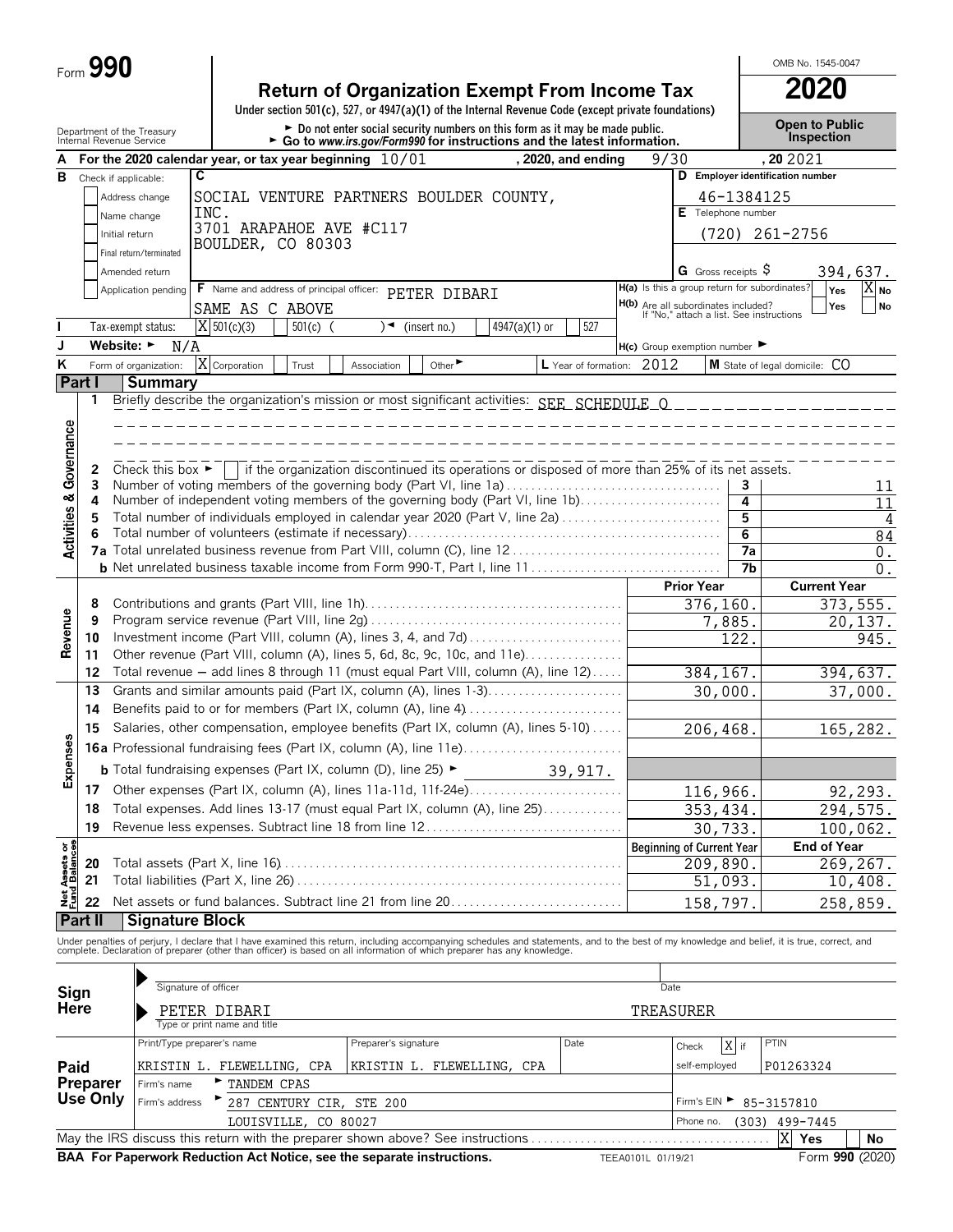|                 | Form 990 (2020)<br>SOCIAL VENTURE PARTNERS BOULDER COUNTY,                                                                               | 46-1384125                         | Page 2          |
|-----------------|------------------------------------------------------------------------------------------------------------------------------------------|------------------------------------|-----------------|
| <b>Part III</b> | <b>Statement of Program Service Accomplishments</b>                                                                                      |                                    |                 |
|                 |                                                                                                                                          |                                    | X               |
|                 | 1 Briefly describe the organization's mission:                                                                                           |                                    |                 |
|                 | SEE SCHEDULE O                                                                                                                           |                                    |                 |
|                 |                                                                                                                                          |                                    |                 |
|                 |                                                                                                                                          |                                    |                 |
|                 |                                                                                                                                          |                                    |                 |
|                 | 2 Did the organization undertake any significant program services during the year which were not listed on the prior                     |                                    |                 |
|                 | Form 990 or 990-EZ?                                                                                                                      | Yes                                | No              |
|                 | If "Yes," describe these new services on Schedule O.                                                                                     |                                    |                 |
| 3               | Did the organization cease conducting, or make significant changes in how it conducts, any program services?                             | Yes                                | No              |
|                 | If "Yes," describe these changes on Schedule O.                                                                                          |                                    |                 |
| 4               | Describe the organization's program service accomplishments for each of its three largest program services, as measured by expenses.     |                                    |                 |
|                 | Section 501(c)(3) and 501(c)(4) organizations are required to report the amount of grants and allocations to others, the total expenses, |                                    |                 |
|                 | and revenue, if any, for each program service reported.                                                                                  |                                    |                 |
|                 |                                                                                                                                          |                                    |                 |
|                 | ) (Expenses $\sqrt{5}$<br>$87,638$ . including grants of \$<br>$4a$ (Code:                                                               | $\sqrt{3}$ (Revenue $\sqrt{5}$     |                 |
|                 | IN THIS FISCAL YEAR, THE ORGANIZATION ADDED A NEW PROGRAM CALLED RESOURCE TEAMS,                                                         |                                    |                 |
|                 | OFFERING SHORT-TERM CONSULTING SUPPORT TO BOULDER COUNTY NONPROFITS. WE PROVIDED                                                         |                                    |                 |
|                 | SUPPORT TO FORTY-FIVE ORGANIZATIONS WITH BOARD DEVELOPMENT AND RECRUITMENT                                                               |                                    |                 |
|                 | FUNDRAISING STRATEGIES, LEADERSHIP ADVISING, TECHNOLOGY CONSULTING AND ORGANIZATIONAL                                                    |                                    |                 |
|                 | ASSESSMENT.                                                                                                                              |                                    |                 |
|                 |                                                                                                                                          |                                    |                 |
|                 |                                                                                                                                          |                                    |                 |
|                 |                                                                                                                                          |                                    |                 |
|                 |                                                                                                                                          |                                    |                 |
|                 |                                                                                                                                          |                                    |                 |
|                 |                                                                                                                                          |                                    |                 |
|                 |                                                                                                                                          |                                    |                 |
|                 |                                                                                                                                          |                                    |                 |
|                 | 68, 163. including grants of \$<br>) (Expenses $\sqrt{5}$<br>$4b$ (Code:                                                                 | \$<br>) (Revenue                   |                 |
|                 | CATAPULT IS AN EXTENSIVE 3.5 YEAR STRATEGIC INVESTMENT OF CONSULTING, EDUCATION,                                                         |                                    |                 |
|                 | MENTORING, COACHING AND SUPPORTING CASH GRANTS IN NONPROFITS SERVING BOULDER COUNTY                                                      |                                    |                 |
|                 | TO HELP THEM BUILD CORE SKILLS, MANAGEMENT PRACTICES, STRATEGIES AND SYSTEMS THAT                                                        |                                    |                 |
|                 | WILL IMPROVE SUSTAINABILITY AND COMMUNITY IMPACT.                                                                                        | THIS FISCAL YEAR, SVP SERVED THREE |                 |
|                 | NONPROFITS PROVIDING MORE THAN 1050 HOURS OF PRO BONO CONSULTING TO: LONGMONT                                                            |                                    |                 |
|                 | COMMUNITY JUSTICE PARTNERSHIP, YWCA BOULDER COUNTY AND IMPACT ON EDUCATION.                                                              |                                    |                 |
|                 |                                                                                                                                          |                                    |                 |
|                 |                                                                                                                                          |                                    |                 |
|                 |                                                                                                                                          |                                    |                 |
|                 |                                                                                                                                          |                                    |                 |
|                 |                                                                                                                                          |                                    |                 |
|                 |                                                                                                                                          |                                    |                 |
|                 |                                                                                                                                          |                                    |                 |
|                 | ) (Expenses \$<br>38,950. including grants of \$<br>4c (Code:                                                                            | ) (Revenue $\frac{1}{2}$           |                 |
|                 | IN ADDITION, WE CONTINUED OUR INVESTED LEADER'S PROGRAM WHERE EXECUTIVE DIRECTORS ARE                                                    |                                    |                 |
|                 | INVITED TO COME TOGETHER AND MEET REGULARLY EACH MONTH TO SHARE BEST PRACTICES AND                                                       |                                    |                 |
|                 | HAVE A SAFE VENUE TO INVITE SUPPORT AND INSIGHT INTO THEIR ORGANIZATIONS                                                                 |                                    |                 |
|                 |                                                                                                                                          |                                    |                 |
|                 |                                                                                                                                          |                                    |                 |
|                 |                                                                                                                                          |                                    |                 |
|                 |                                                                                                                                          |                                    |                 |
|                 |                                                                                                                                          |                                    |                 |
|                 |                                                                                                                                          |                                    |                 |
|                 |                                                                                                                                          |                                    |                 |
|                 |                                                                                                                                          |                                    |                 |
|                 |                                                                                                                                          |                                    |                 |
|                 |                                                                                                                                          |                                    |                 |
|                 | 4d Other program services (Describe on Schedule O.)                                                                                      |                                    |                 |
|                 | \$<br>including grants of<br>(Expenses<br>-Ş<br>) (Revenue \$                                                                            |                                    |                 |
|                 | 4e Total program service expenses<br>194,751.                                                                                            |                                    |                 |
| <b>BAA</b>      | TEEA0102L 10/07/20                                                                                                                       |                                    | Form 990 (2020) |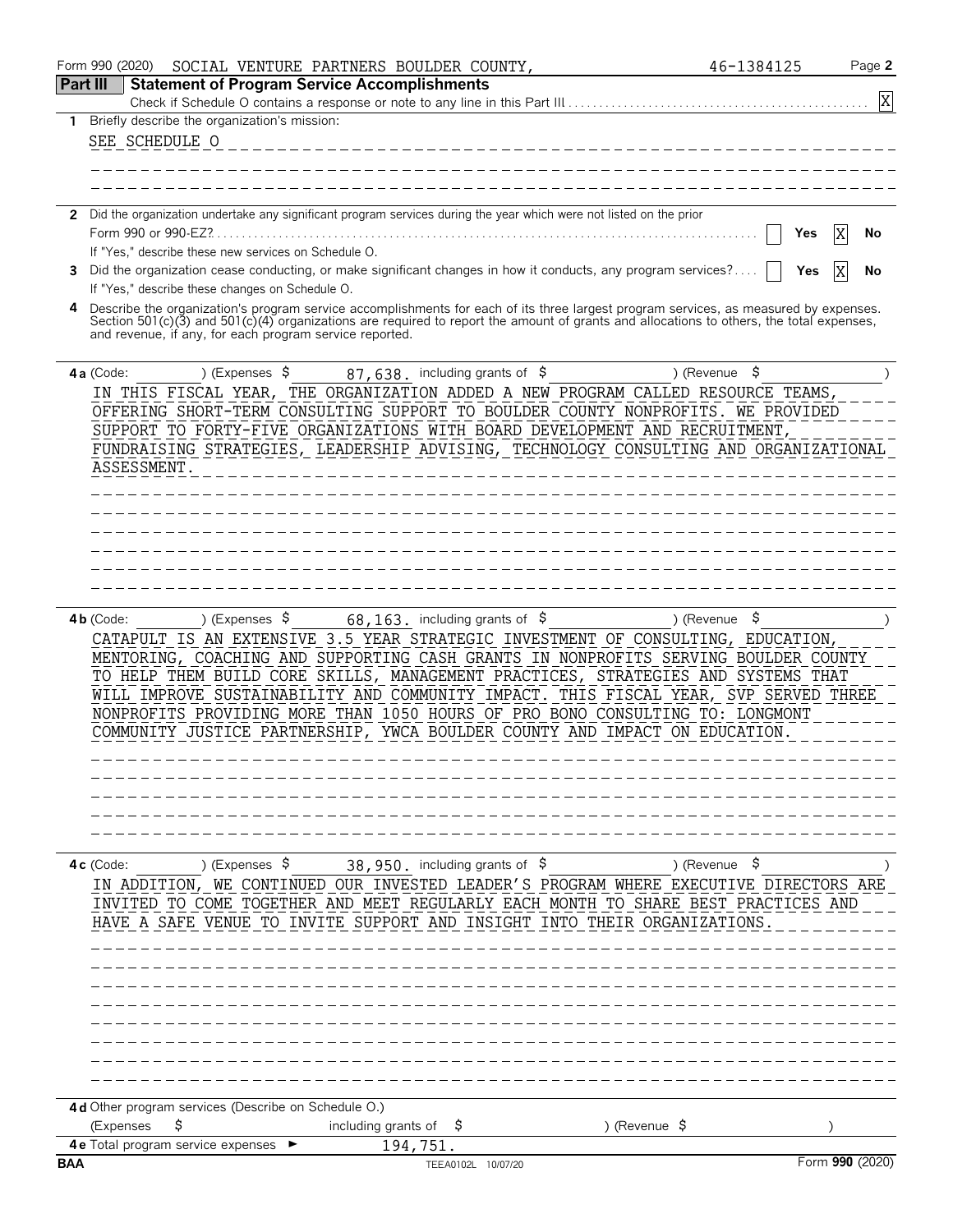Form 990 (2020) SOCIAL VENTURE PARTNERS BOULDER COUNTY, 46-1384125 Page **3** 

**Part IV Checklist of Required Schedules Yes No 1** Is the organization described in section 501(c)(3) or 4947(a)(1) (other than a private foundation)? *If 'Yes,' complete Schedule A*. . . . . . . . . . . . . . . . . . . . . . . . . . . . . . . . . . . . . . . . . . . . . . . . . . . . . . . . . . . . . . . . . . . . . . . . . . . . . . . . . . . . . . . . . . . . . . . . . . . . . . . **1 2** Is the organization required to complete *Schedule B, Schedule of Contributors* See instructions?. . . . . . . . . . . . . . . . . . . . . . . **2 3** Did the organization engage in direct or indirect political campaign activities on behalf of or in opposition to candidates for public office? *If 'Yes,' complete Schedule C, Part I*. . . . . . . . . . . . . . . . . . . . . . . . . . . . . . . . . . . . . . . . . . . . . . . . . . . . . . . . . . . . . . . **3 4 Section 501(c)(3) organizations.** Did the organization engage in lobbying activities, or have a section 501(h) election in effect during the tax year? *If 'Yes,' complete Schedule C, Part II*. . . . . . . . . . . . . . . . . . . . . . . . . . . . . . . . . . . . . . . . . . . . . . . . . . . **4 5** Is the organization a section 501(c)(4), 501(c)(5), or 501(c)(6) organization that receives membership dues, assessments, or similar amounts as defined in Revenue Procedure 98-19? *If 'Yes,' complete Schedule C, Part III*. . . . . . . **5 6** Did the organization maintain any donor advised funds or any similar funds or accounts for which donors have the right to provide advice on the distribution or investment of amounts in such funds or accounts? *If 'Yes,' complete Schedule D, Part I* . . . . . . . . . . . . . . . . . . . . . . . . . . . . . . . . . . . . . . . . . . . . . . . . . . . . . . . . . . . . . . . . . . . . . . . . . . . . . . . . . . . . . . . . . . . . . . . . . . . . . . . . . . . . **6** 7 Did the organization receive or hold a conservation easement, including easements to preserve open space, the<br>8 environment, historic land areas, or historic structures? If 'Yes,' complete Schedule D, Part II............ **8** Did the organization maintain collections of works of art, historical treasures, or other similar assets? *If 'Yes,' complete Schedule D, Part III*. . . . . . . . . . . . . . . . . . . . . . . . . . . . . . . . . . . . . . . . . . . . . . . . . . . . . . . . . . . . . . . . . . . . . . . . . . . . . . . . . . . . . . **8 9** Did the organization report an amount in Part X, line 21, for escrow or custodial account liability, serve as a custodian for amounts not listed in Part X; or provide credit counseling, debt management, credit repair, or debt negotiation services? *If 'Yes,' complete Schedule D, Part IV*. . . . . . . . . . . . . . . . . . . . . . . . . . . . . . . . . . . . . . . . . . . . . . . . . . . . . . . . . . . . . . . . . . . . **9 10** Did the organization, directly or through a related organization, hold assets in donor-restricted endowments or in quasi endowments? *If 'Yes,' complete Schedule D, Part V*. . . . . . . . . . . . . . . . . . . . . . . . . . . . . . . . . . . . . . . . . . . . . . . . . . . . . . **10 11** If the organization's answer to any of the following questions is 'Yes', then complete Schedule D, Parts VI, VII, VIII, IX, or X as applicable. **a** Did the organization report an amount for land, buildings, and equipment in Part X, line 10? *If 'Yes,' complete Schedule D, Part VI* . . . . . . . . . . . . . . . . . . . . . . . . . . . . . . . . . . . . . . . . . . . . . . . . . . . . . . . . . . . . . . . . . . . . . . . . . . . . . . . . . . . . . . . . . . . . . . . . . . . . . . . . **11 a b** Did the organization report an amount for investments - other securities in Part X, line 12, that is 5% or more of its total assets reported in Part X, line 16? *If 'Yes,' complete Schedule D, Part VII*. . . . . . . . . . . . . . . . . . . . . . . . . . . . . . . . . . . . . . . . . . . . **11b c** Did the organization report an amount for investments ' program related in Part X, line 13, that is 5% or more of its total assets reported in Part X, line 16? *If 'Yes,' complete Schedule D, Part VIII* . . . . . . . . . . . . . . . . . . . . . . . . . . . . . . . . . . . . . . . . . . . **11 c** d Did the organization report an amount for other assets in Part X, line 15, that is 5% or more of its total assets reported<br>in Part X, line 16? *If 'Yes,' complete Schedule D, Part IX .* . . . . . . . . . . . . . . . . . **e** Did the organization report an amount for other liabilities in Part X, line 25? *If 'Yes,' complete Schedule D, Part X*. . . . . . **11 e f** Did the organization's separate or consolidated financial statements for the tax year include a footnote that addresses<br>the organization's liability for uncertain tax positions under FIN 48 (ASC 740)? If 'Yes,' comple **12 a** Did the organization obtain separate, independent audited financial statements for the tax year? *If 'Yes,' complete Schedule D, Parts XI and XII* . . . . . . . . . . . . . . . . . . . . . . . . . . . . . . . . . . . . . . . . . . . . . . . . . . . . . . . . . . . . . . . . . . . . . . . . . . . . . . . . . . . . . . **12a b** Was the organization included in consolidated, independent audited financial statements for the tax year? *If 'Yes,' and if the organization answered 'No' to line 12a, then completing Schedule D, Parts XI and XII is optional*. . . . . . . . . . . . . . . . . **12b 13** Is the organization a school described in section 170(b)(1)(A)(ii)? *If 'Yes,' complete Schedule E* . . . . . . . . . . . . . . . . . . . . . . . **13 14 a** Did the organization maintain an office, employees, or agents outside of the United States?. . . . . . . . . . . . . . . . . . . . . . . . . . . **14a** b Did the organization have aggregate revenues or expenses of more than \$10,000 from grantmaking, fundraising,<br>business, investment, and program service activities outside the United States, or aggregate foreign investment **15** Did the organization report on Part IX, column (A), line 3, more than \$5,000 of grants or other assistance to or for any foreign organization? *If 'Yes,' complete Schedule F, Parts II and IV*. . . . . . . . . . . . . . . . . . . . . . . . . . . . . . . . . . . . . . . . . . . . . . . . . . **15** 16 Did the organization report on Part IX, column (A), line 3, more than \$5,000 of aggregate grants or other assistance to<br>16 or for foreign individuals? If 'Yes,' complete Schedule F, Parts III and IV..................... **17** Did the organization report a total of more than \$15,000 of expenses for professional fundraising services on Part IX, column (A), lines 6 and 11e? *If 'Yes,' complete Schedule G, Part I* See instructions. . . . . . . . . . . . . . . . . . . . . . . . . . . . . . . . . . . **17 18** Did the organization report more than \$15,000 total of fundraising event gross income and contributions on Part VIII, lines 1c and 8a? *If 'Yes,' complete Schedule G, Part II*. . . . . . . . . . . . . . . . . . . . . . . . . . . . . . . . . . . . . . . . . . . . . . . . . . . . . . . . . . . . . . **18 19** Did the organization report more than \$15,000 of gross income from gaming activities on Part VIII, line 9a? *If 'Yes,' complete Schedule G, Part III*. . . . . . . . . . . . . . . . . . . . . . . . . . . . . . . . . . . . . . . . . . . . . . . . . . . . . . . . . . . . . . . . . . . . . . . . . . . . . . . . . . . . . . **19 20a** Did the organization operate one or more hospital facilities? *If 'Yes,' complete Schedule H*. . . . . . . . . . . . . . . . . . . . . . . . . . . . **20a b** If 'Yes' to line 20a, did the organization attach a copy of its audited financial statements to this return? . . . . . . . . . . . . . . . . **20b 21** Did the organization report more than \$5,000 of grants or other assistance to any domestic organization or domestic government on Part IX, column (A), line 1? *If 'Yes,' complete Schedule I, Parts I and II*. . . . . . . . . . . . . . . . . . . . . . **21 BAA** TEEA0103L 10/07/20 Form **990** (2020) X X X X X X X X X X X X X X X X X X X X X X X X X X X X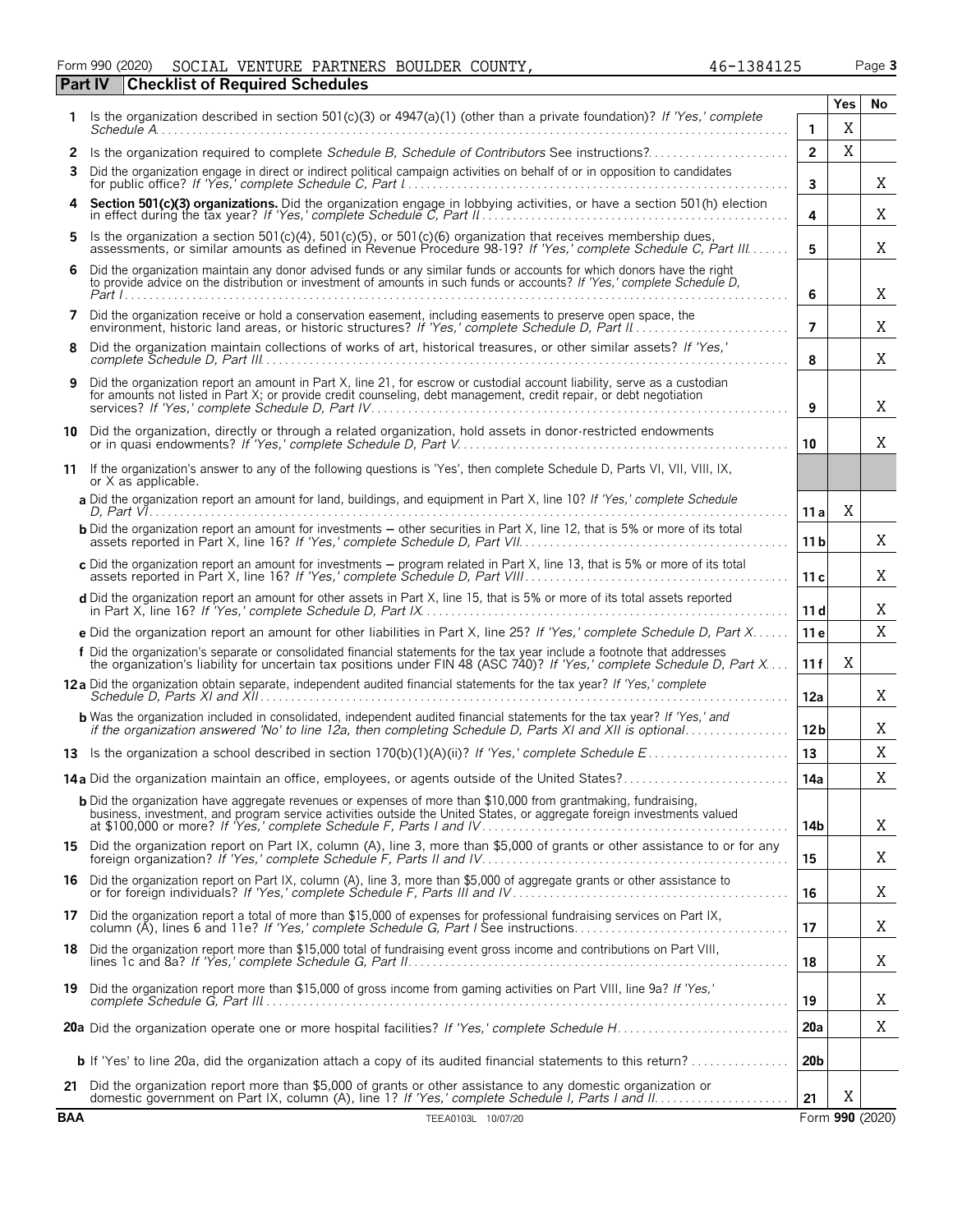Form 990 (2020) SOCIAL VENTURE PARTNERS BOULDER COUNTY, 46-1384125 Page **4** SOCIAL VENTURE PARTNERS BOULDER COUNTY,  $46-1384125$ 

|            | Part IV | <b>Checklist of Required Schedules</b> (continued)                                                                                                                                                                                                                                                                                    |                 |                |                         |
|------------|---------|---------------------------------------------------------------------------------------------------------------------------------------------------------------------------------------------------------------------------------------------------------------------------------------------------------------------------------------|-----------------|----------------|-------------------------|
|            |         | 22 Did the organization report more than \$5,000 of grants or other assistance to or for domestic individuals on Part IX,                                                                                                                                                                                                             |                 | Yes            | No                      |
|            |         |                                                                                                                                                                                                                                                                                                                                       | 22              |                | X                       |
|            |         | 23 Did the organization answer 'Yes' to Part VII, Section A, line 3, 4, or 5 about compensation of the organization's current<br>and former officers, directors, trustees, key employees, and highest compensated employees? If 'Yes,' complete                                                                                       | 23              |                | X                       |
|            |         | 24 a Did the organization have a tax-exempt bond issue with an outstanding principal amount of more than \$100,000 as of the last day of the year, that was issued after December 31, 2002? If 'Yes,' answer lines 24b through                                                                                                        | 24a             |                | X                       |
|            |         | <b>b</b> Did the organization invest any proceeds of tax-exempt bonds beyond a temporary period exception?                                                                                                                                                                                                                            | 24 <sub>b</sub> |                |                         |
|            |         | c Did the organization maintain an escrow account other than a refunding escrow at any time during the year to defease                                                                                                                                                                                                                | 24с             |                |                         |
|            |         | d Did the organization act as an 'on behalf of' issuer for bonds outstanding at any time during the year?                                                                                                                                                                                                                             | 24d             |                |                         |
|            |         | 25 a Section 501(c)(3), 501(c)(4), and 501(c)(29) organizations. Did the organization engage in an excess benefit                                                                                                                                                                                                                     | 25a             |                | X                       |
|            |         | <b>b</b> Is the organization aware that it engaged in an excess benefit transaction with a disqualified person in a prior year, and<br>that the transaction has not been reported on any of the organization's prior Forms 990 or 990-EZ? If 'Yes,' complete                                                                          | 25b             |                | X                       |
|            |         | 26 Did the organization report any amount on Part X, line 5 or 22, for receivables from or payables to any current or former officer, director, trustee, key employee, creator or founder, substantial contributor, or 35% con                                                                                                        | 26              |                | Χ                       |
| 27         |         | Did the organization provide a grant or other assistance to any current or former officer, director, trustee, key<br>employee, creator or founder, substantial contributor or employee thereof, a grant selection committee<br>member, or to a 35% controlled entity (including an employee thereof) or family member of any of these | 27              |                | Χ                       |
| 28         |         | Was the organization a party to a business transaction with one of the following parties (see Schedule L, Part IV<br>instructions, for applicable filing thresholds, conditions, and exceptions):                                                                                                                                     |                 |                |                         |
|            |         | a A current or former officer, director, trustee, key employee, creator or founder, or substantial contributor? If                                                                                                                                                                                                                    | 28a             |                | Χ                       |
|            |         | <b>b</b> A family member of any individual described in line 28a? If 'Yes,' complete Schedule L, Part IV                                                                                                                                                                                                                              | 28 <sub>b</sub> |                | X                       |
|            |         | c A 35% controlled entity of one or more individuals and/or organizations described in lines 28a or 28b? If                                                                                                                                                                                                                           | 28c             |                | Χ                       |
| 29         |         | Did the organization receive more than \$25,000 in non-cash contributions? If 'Yes,' complete Schedule M                                                                                                                                                                                                                              | 29              |                | $\overline{\text{X}}$   |
| 30         |         | Did the organization receive contributions of art, historical treasures, or other similar assets, or qualified conservation                                                                                                                                                                                                           | 30              |                | Χ                       |
| 31         |         | Did the organization liquidate, terminate, or dissolve and cease operations? If 'Yes,' complete Schedule N, Part I                                                                                                                                                                                                                    | 31              |                | $\overline{\mathrm{X}}$ |
| 32         |         | Did the organization sell, exchange, dispose of, or transfer more than 25% of its net assets? If 'Yes,' complete                                                                                                                                                                                                                      | 32 <sub>2</sub> |                | Χ                       |
| 33         |         | Did the organization own 100% of an entity disregarded as separate from the organization under Regulations sections<br>301.7701-2 and 301.7701-3? If 'Yes,' complete Schedule R, Part 1                                                                                                                                               | 33              |                | Χ                       |
| 34         |         | Was the organization related to any tax-exempt or taxable entity? If 'Yes,' complete Schedule R, Part II, III, or IV,                                                                                                                                                                                                                 | 34              |                | Χ                       |
|            |         |                                                                                                                                                                                                                                                                                                                                       | 35a             |                | $\overline{X}$          |
|            |         | b If 'Yes' to line 35a, did the organization receive any payment from or engage in any transaction with a controlled<br>entity within the meaning of section 512(b)(13)? If 'Yes,' complete Schedule R, Part V, line 2                                                                                                                | 35 <sub>b</sub> |                |                         |
|            |         |                                                                                                                                                                                                                                                                                                                                       | 36              |                | Χ                       |
| 37         |         | Did the organization conduct more than 5% of its activities through an entity that is not a related organization and that is treated as a partnership for federal income tax purposes? If 'Yes,' complete Schedule R, Part VI.                                                                                                        | 37              |                | Χ                       |
| 38         |         | Did the organization complete Schedule O and provide explanations in Schedule O for Part VI, lines 11b and 19?                                                                                                                                                                                                                        | 38              | X              |                         |
|            |         | Part V Statements Regarding Other IRS Filings and Tax Compliance                                                                                                                                                                                                                                                                      |                 |                |                         |
|            |         |                                                                                                                                                                                                                                                                                                                                       |                 | <b>Yes</b>     | No                      |
|            |         | 6<br><b>b</b> Enter the number of Forms W-2G included in line 1a. Enter -0- if not applicable<br>1 <sub>b</sub><br>0                                                                                                                                                                                                                  |                 |                |                         |
|            |         |                                                                                                                                                                                                                                                                                                                                       |                 |                |                         |
| <b>BAA</b> |         | C Did the organization comply with backup withholding rules for reportable payments to vendors and reportable gaming<br>(gambling) winnings to prize winners?<br>TEEA0104L 10/07/20                                                                                                                                                   | 1 <sub>c</sub>  | $\overline{X}$ | Form 990 (2020)         |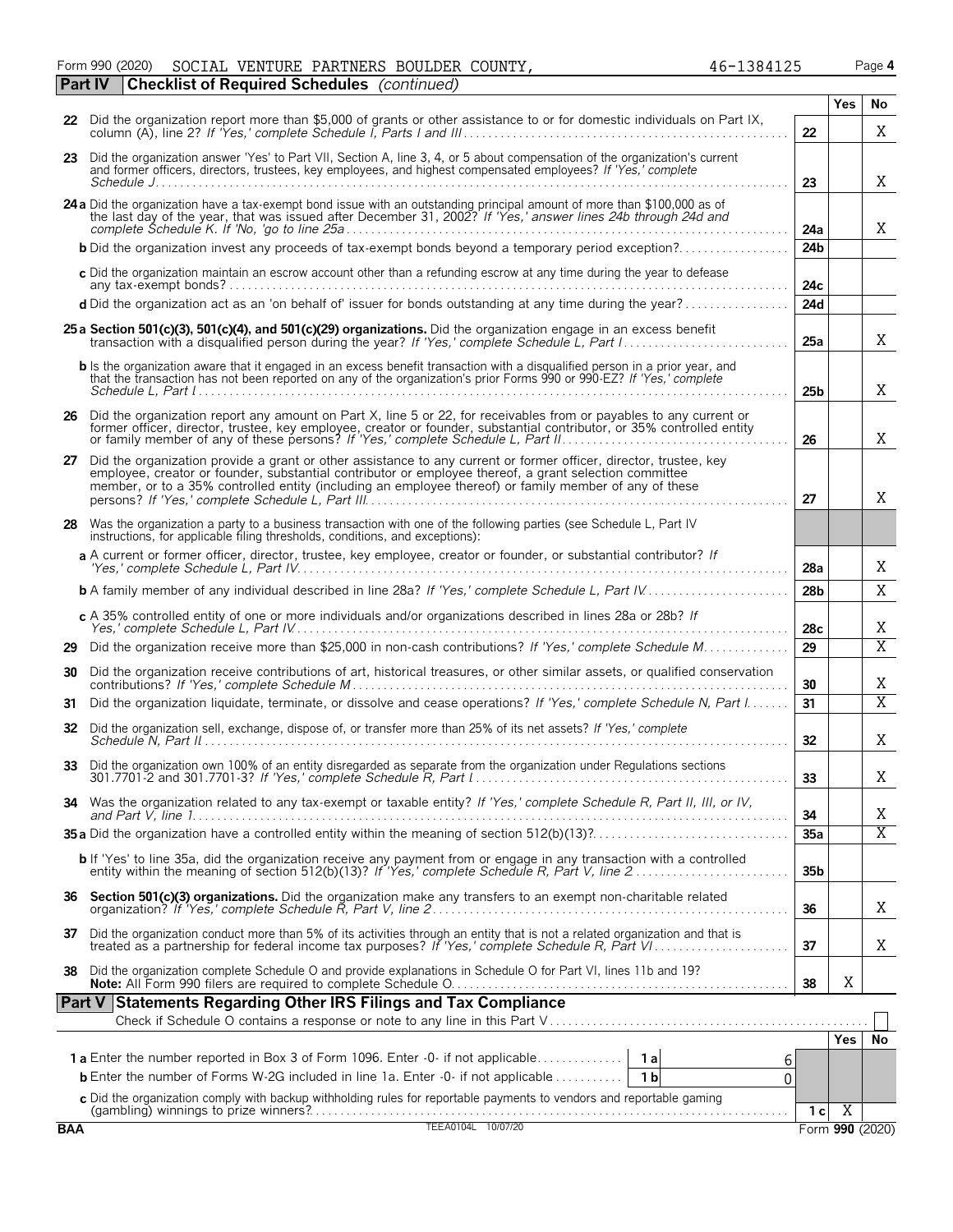|               | Form 990 (2020)<br>SOCIAL VENTURE PARTNERS BOULDER COUNTY,<br>46-1384125                                                                                                                                                                         |                |      | Page 5          |
|---------------|--------------------------------------------------------------------------------------------------------------------------------------------------------------------------------------------------------------------------------------------------|----------------|------|-----------------|
| <b>Part V</b> | Statements Regarding Other IRS Filings and Tax Compliance (continued)                                                                                                                                                                            |                |      |                 |
|               |                                                                                                                                                                                                                                                  |                | Yes. | No.             |
|               | 2a Enter the number of employees reported on Form W-3, Transmittal of Wage and Tax State-<br>ments, filed for the calendar year ending with or within the year covered by this return<br>2a                                                      |                |      |                 |
|               | $\mathbf b$ If at least one is reported on line 2a, did the organization file all required federal employment tax returns?                                                                                                                       | 2 <sub>b</sub> | Χ    |                 |
|               | Note: If the sum of lines 1a and 2a is greater than 250, you may be required to e-file (see instructions)                                                                                                                                        |                |      |                 |
|               | 3a Did the organization have unrelated business gross income of \$1,000 or more during the year?                                                                                                                                                 | 3a             |      | $\overline{X}$  |
|               |                                                                                                                                                                                                                                                  | 3 <sub>b</sub> |      |                 |
|               | 4a At any time during the calendar year, did the organization have an interest in, or a signature or other authority over, a<br>financial account in a foreign country (such as a bank account, securities account, or other financial account)? | 4 a            |      | X               |
|               | b If 'Yes,' enter the name of the foreign country                                                                                                                                                                                                |                |      |                 |
|               | See instructions for filing requirements for FinCEN Form 114, Report of Foreign Bank and Financial Accounts (FBAR).                                                                                                                              |                |      |                 |
|               | <b>5a</b> Was the organization a party to a prohibited tax shelter transaction at any time during the tax year?                                                                                                                                  | 5a             |      | $\overline{X}$  |
|               | <b>b</b> Did any taxable party notify the organization that it was or is a party to a prohibited tax shelter transaction?                                                                                                                        | 5 <sub>b</sub> |      | X               |
|               |                                                                                                                                                                                                                                                  | 5c             |      |                 |
|               | 6a Does the organization have annual gross receipts that are normally greater than \$100,000, and did the organization<br>solicit any contributions that were not tax deductible as charitable contributions?                                    | 6a             |      | Χ               |
|               | b If 'Yes,' did the organization include with every solicitation an express statement that such contributions or gifts were                                                                                                                      | 6b             |      |                 |
|               | 7 Organizations that may receive deductible contributions under section 170(c).                                                                                                                                                                  |                |      |                 |
|               | a Did the organization receive a payment in excess of \$75 made partly as a contribution and partly for goods and                                                                                                                                |                |      |                 |
|               |                                                                                                                                                                                                                                                  | 7a             |      | $\overline{X}$  |
|               |                                                                                                                                                                                                                                                  | 7 <sub>b</sub> |      |                 |
|               | c Did the organization sell, exchange, or otherwise dispose of tangible personal property for which it was required to file                                                                                                                      | 7 с            |      | Χ               |
|               |                                                                                                                                                                                                                                                  |                |      |                 |
|               | e Did the organization receive any funds, directly or indirectly, to pay premiums on a personal benefit contract?                                                                                                                                | 7е             |      | $\overline{X}$  |
|               | f Did the organization, during the year, pay premiums, directly or indirectly, on a personal benefit contract?                                                                                                                                   | 7f             |      | $\overline{X}$  |
|               | q If the organization received a contribution of qualified intellectual property, did the organization file Form 8899                                                                                                                            | 7 g            |      |                 |
|               | h If the organization received a contribution of cars, boats, airplanes, or other vehicles, did the organization file a                                                                                                                          |                |      |                 |
| 8             | Form 1098-C?<br>Sponsoring organizations maintaining donor advised funds. Did a donor advised fund maintained by the sponsoring                                                                                                                  | 7 h            |      |                 |
|               |                                                                                                                                                                                                                                                  | 8              |      |                 |
| 9             | Sponsoring organizations maintaining donor advised funds.                                                                                                                                                                                        |                |      |                 |
|               | a Did the sponsoring organization make any taxable distributions under section 4966?                                                                                                                                                             | 9a             |      |                 |
|               | <b>b</b> Did the sponsoring organization make a distribution to a donor, donor advisor, or related person?                                                                                                                                       | 9 <sub>b</sub> |      |                 |
|               | 10 Section 501(c)(7) organizations. Enter:                                                                                                                                                                                                       |                |      |                 |
|               | 10a                                                                                                                                                                                                                                              |                |      |                 |
|               | <b>b</b> Gross receipts, included on Form 990, Part VIII, line 12, for public use of club facilities<br>10 <sub>b</sub>                                                                                                                          |                |      |                 |
|               | 11 Section 501(c)(12) organizations. Enter:                                                                                                                                                                                                      |                |      |                 |
|               | 11a                                                                                                                                                                                                                                              |                |      |                 |
|               | <b>b</b> Gross income from other sources (Do not net amounts due or paid to other sources<br>11 b                                                                                                                                                |                |      |                 |
|               | 12a Section 4947(a)(1) non-exempt charitable trusts. Is the organization filing Form 990 in lieu of Form 1041?                                                                                                                                   | 12a            |      |                 |
|               | <b>b</b> If 'Yes,' enter the amount of tax-exempt interest received or accrued during the year<br>12 <sub>b</sub>                                                                                                                                |                |      |                 |
|               | 13 Section 501(c)(29) qualified nonprofit health insurance issuers.                                                                                                                                                                              |                |      |                 |
|               |                                                                                                                                                                                                                                                  | 13a            |      |                 |
|               | <b>Note:</b> See the instructions for additional information the organization must report on Schedule O.                                                                                                                                         |                |      |                 |
|               | <b>b</b> Enter the amount of reserves the organization is required to maintain by the states in<br>13 <sub>b</sub>                                                                                                                               |                |      |                 |
|               | 13c                                                                                                                                                                                                                                              |                |      |                 |
|               | 14a Did the organization receive any payments for indoor tanning services during the tax year?                                                                                                                                                   | 14 a           |      | X               |
|               | <b>b</b> If 'Yes,' has it filed a Form 720 to report these payments? If 'No,' provide an explanation on Schedule O.                                                                                                                              | 14 b           |      |                 |
|               | 15 Is the organization subject to the section 4960 tax on payment(s) of more than \$1,000,000 in remuneration or<br>excess parachute payment(s) during the year?                                                                                 | 15             |      | X               |
|               | If 'Yes,' see instructions and file Form 4720, Schedule N.                                                                                                                                                                                       |                |      |                 |
|               | 16 Is the organization an educational institution subject to the section 4968 excise tax on net investment income?<br>If 'Yes,' complete Form 4720, Schedule O.                                                                                  | 16             |      | Χ               |
| BAA           | TEEA0105L 10/07/20                                                                                                                                                                                                                               |                |      | Form 990 (2020) |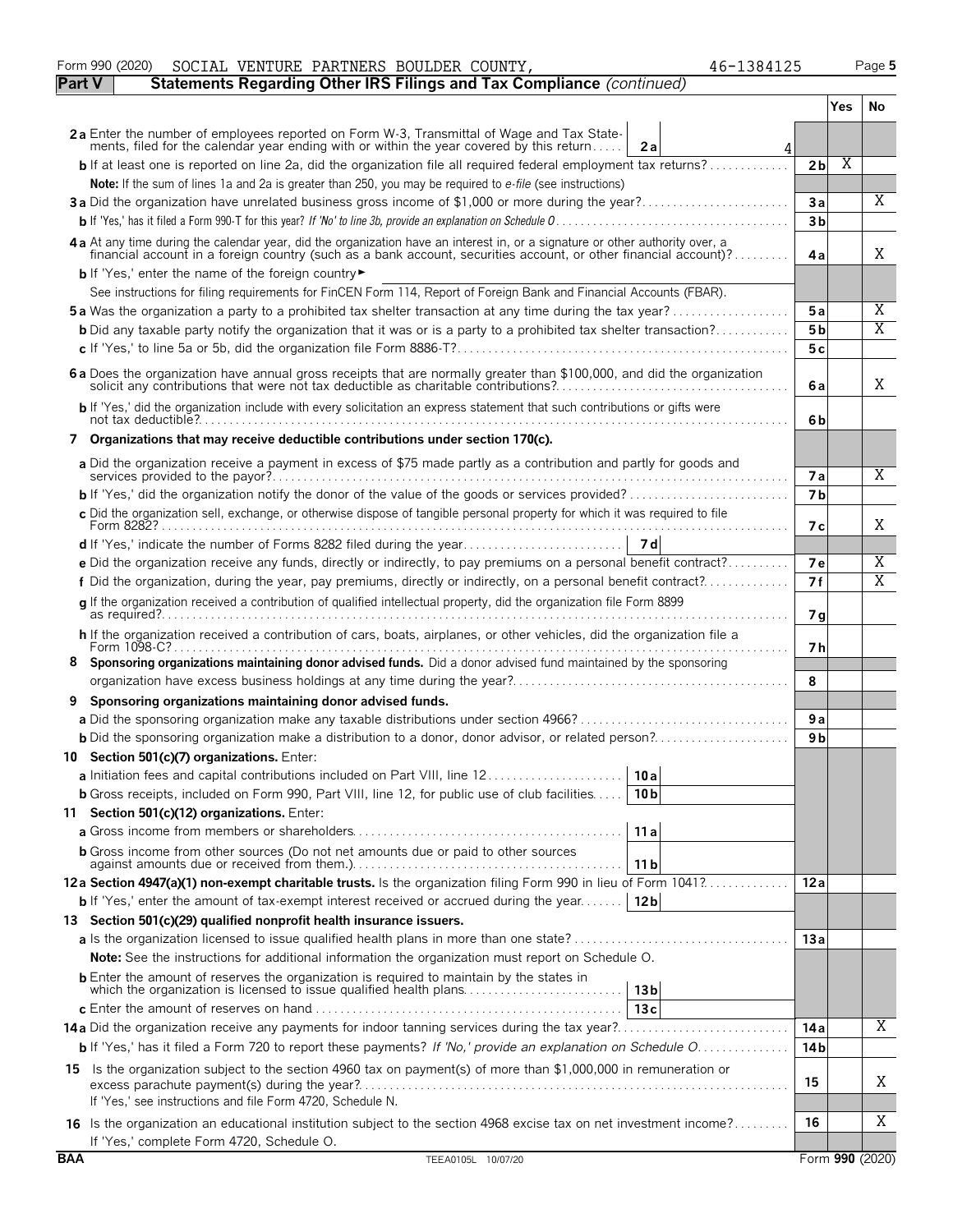**Part VI Governance, Management, and Disclosure** *For each 'Yes' response to lines 2 through 7b below, and for a 'No' response to line 8a, 8b, or 10b below, describe the circumstances, processes, or changes on Schedule O. See instructions.*

|  | Check if Schedule O contains a response or note to any line in this Part VI |  |  |  |  |
|--|-----------------------------------------------------------------------------|--|--|--|--|
|  |                                                                             |  |  |  |  |

|     | <b>Section A. Governing Body and Management</b>                                                                                                                                                                            |                 |                |                |  |  |  |  |  |
|-----|----------------------------------------------------------------------------------------------------------------------------------------------------------------------------------------------------------------------------|-----------------|----------------|----------------|--|--|--|--|--|
|     |                                                                                                                                                                                                                            |                 | <b>Yes</b>     | No             |  |  |  |  |  |
|     | 1a Enter the number of voting members of the governing body at the end of the tax year<br>1 a<br>11<br>If there are material differences in voting rights among members                                                    |                 |                |                |  |  |  |  |  |
|     | of the governing body, or if the governing body delegated broad<br>authority to an executive committee or similar committee, explain on Schedule O.                                                                        |                 |                |                |  |  |  |  |  |
|     | <b>b</b> Enter the number of voting members included on line 1a, above, who are independent   1b<br>11                                                                                                                     |                 |                |                |  |  |  |  |  |
|     | 2 Did any officer, director, trustee, or key employee have a family relationship or a business relationship with any other                                                                                                 |                 |                |                |  |  |  |  |  |
|     |                                                                                                                                                                                                                            | $\overline{2}$  |                | Χ              |  |  |  |  |  |
|     | 3 Did the organization delegate control over management duties customarily performed by or under the direct supervision<br>of officers, directors, trustees, or key employees to a management company or other person?     | 3               |                | Χ              |  |  |  |  |  |
|     | 4 Did the organization make any significant changes to its governing documents<br>since the prior Form 990 was filed? SEE SCH O                                                                                            | 4               | Χ              |                |  |  |  |  |  |
| 5.  | Did the organization become aware during the year of a significant diversion of the organization's assets?                                                                                                                 | 5               |                | X              |  |  |  |  |  |
| 6.  |                                                                                                                                                                                                                            | 6               |                | $\overline{X}$ |  |  |  |  |  |
|     | 7a Did the organization have members, stockholders, or other persons who had the power to elect or appoint one or more                                                                                                     | 7а              | X              |                |  |  |  |  |  |
|     | <b>b</b> Are any governance decisions of the organization reserved to (or subject to approval by) members,                                                                                                                 |                 |                |                |  |  |  |  |  |
|     |                                                                                                                                                                                                                            | 7 b             |                | X              |  |  |  |  |  |
|     | 8 Did the organization contemporaneously document the meetings held or written actions undertaken during the year by<br>the following:                                                                                     |                 |                |                |  |  |  |  |  |
|     |                                                                                                                                                                                                                            | 8 a             | X              |                |  |  |  |  |  |
|     |                                                                                                                                                                                                                            | 8 <sub>b</sub>  | $\overline{X}$ |                |  |  |  |  |  |
|     | 9 Is there any officer, director, trustee, or key employee listed in Part VII, Section A, who cannot be reached at the                                                                                                     |                 |                |                |  |  |  |  |  |
|     |                                                                                                                                                                                                                            |                 |                |                |  |  |  |  |  |
|     | <b>Section B. Policies</b> (This Section B requests information about policies not required by the Internal Revenue Code.)                                                                                                 |                 |                |                |  |  |  |  |  |
|     |                                                                                                                                                                                                                            |                 | <b>Yes</b>     | No             |  |  |  |  |  |
|     |                                                                                                                                                                                                                            | 10a             |                | X              |  |  |  |  |  |
|     | b If 'Yes,' did the organization have written policies and procedures governing the activities of such chapters, affiliates, and branches to ensure their                                                                  | 10 <sub>b</sub> |                |                |  |  |  |  |  |
|     |                                                                                                                                                                                                                            | 11a             | $\overline{X}$ |                |  |  |  |  |  |
|     | <b>b</b> Describe in Schedule O the process, if any, used by the organization to review this Form 990. SEE SCHEDULE O                                                                                                      |                 |                |                |  |  |  |  |  |
|     |                                                                                                                                                                                                                            | 12a             | Χ              |                |  |  |  |  |  |
|     | <b>b</b> Were officers, directors, or trustees, and key employees required to disclose annually interests that could give rise                                                                                             | 12 <sub>b</sub> | Χ              |                |  |  |  |  |  |
|     | c Did the organization regularly and consistently monitor and enforce compliance with the policy? If 'Yes,' describe in                                                                                                    | 12c             | X              |                |  |  |  |  |  |
|     |                                                                                                                                                                                                                            | 13              | $\overline{X}$ |                |  |  |  |  |  |
| 14. |                                                                                                                                                                                                                            | 14              | $\overline{X}$ |                |  |  |  |  |  |
|     | 15 Did the process for determining compensation of the following persons include a review and approval by independent<br>persons, comparability data, and contemporaneous substantiation of the deliberation and decision? |                 |                |                |  |  |  |  |  |
|     |                                                                                                                                                                                                                            | 15 a            | Χ              |                |  |  |  |  |  |
|     |                                                                                                                                                                                                                            | 15 <sub>b</sub> |                | X              |  |  |  |  |  |
|     | If 'Yes' to line 15a or 15b, describe the process in Schedule O (see instructions).                                                                                                                                        |                 |                |                |  |  |  |  |  |
|     | 16 a Did the organization invest in, contribute assets to, or participate in a joint venture or similar arrangement with a                                                                                                 | 16 a            |                | Χ              |  |  |  |  |  |
|     | b If 'Yes,' did the organization follow a written policy or procedure requiring the organization to evaluate its                                                                                                           |                 |                |                |  |  |  |  |  |
|     | participation in joint venture arrangements under applicable federal tax law, and take steps to safeguard the                                                                                                              | 16 <sub>b</sub> |                |                |  |  |  |  |  |
|     | <b>Section C. Disclosure</b>                                                                                                                                                                                               |                 |                |                |  |  |  |  |  |
|     | 17 List the states with which a copy of this Form 990 is required to be filed $\blacktriangleright$<br>CO                                                                                                                  |                 |                |                |  |  |  |  |  |
|     | 18 Section 6104 requires an organization to make its Forms 1023 (1024 or 1024-A, if applicable), 990, and 990-T (Section 501(c)(3)s only)                                                                                  |                 |                |                |  |  |  |  |  |
|     | available for public inspection. Indicate how you made these available. Check all that apply.<br>Another's website<br>X<br>Own website<br>X<br>Upon request<br>Other (explain on Schedule O)                               |                 |                |                |  |  |  |  |  |
| 19. | Describe on Schedule O whether (and if so, how) the organization made its governing documents, conflict of interest policy, and financial statements available to<br>the public during the tax year.                       |                 |                |                |  |  |  |  |  |
| 20  | SEE SCHEDULE O<br>State the name, address, and telephone number of the person who possesses the organization's books and records ►                                                                                         |                 |                |                |  |  |  |  |  |

ELLIS BOOKKEEPING 729 MAIN ST LONGMONT CO 80501 (720) 494-2552

Check if Schedule O contains a response or note to any line in this Part VI. . . . . . . . . . . . . . . . . . . . . . . . . . . . . . . . . . . . . . . . . . . . . . . . . .

X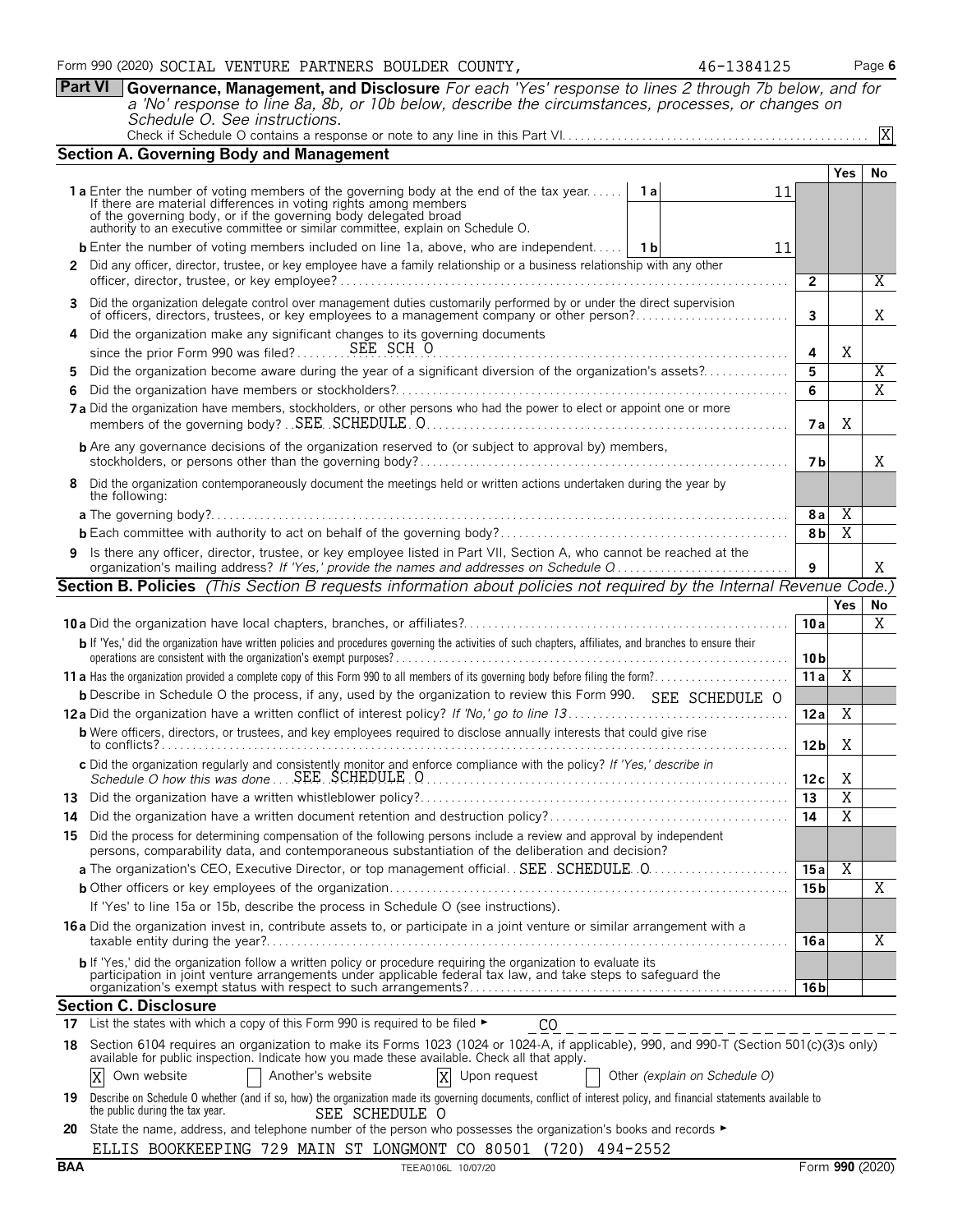| Form 990 (2020)  SOCIAL VENTURE PARTNERS BOULDER COUNTY,                                                                                                              | Page 7<br>46-1384125 |  |  |  |  |  |  |  |
|-----------------------------------------------------------------------------------------------------------------------------------------------------------------------|----------------------|--|--|--|--|--|--|--|
|                                                                                                                                                                       |                      |  |  |  |  |  |  |  |
|                                                                                                                                                                       |                      |  |  |  |  |  |  |  |
| Section A. Officers, Directors, Trustees, Key Employees, and Highest Compensated Employees                                                                            |                      |  |  |  |  |  |  |  |
| <b>1 a</b> Complete this table for all persons required to be listed. Report compensation for the calendar year ending with or within the<br>organization's tax year. |                      |  |  |  |  |  |  |  |

organization's tax year.<br>● List all of the organization's **current** officers, directors, trustees (whether individuals or organizations), regardless of amount of compensation. Enter -0- in columns (D), (E), and (F) if no compensation was paid.

? List all of the organization's **current** key employees, if any. See instructions for definition of 'key employee.'

? List the organization's five **current** highest compensated employees (other than an officer, director, trustee, or key employee) who received reportable compensation (Box 5 of Form W-2 and/or Box 7 of Form 1099-MISC) of more than \$100,000 from the organization and any related organizations.

? List all of the organization's **former** officers, key employees, and highest compensated employees who received more than \$100,000 of reportable compensation from the organization and any related organizations.

? List all of the organization's **former directors or trustees** that received, in the capacity as a former director or trustee of the

organization, more than \$10,000 of reportable compensation from the organization and any related organizations.

See instructions for the order in which to list the persons above.

Check this box if neither the organization nor any related organization compensated any current officer, director, or trustee.

|            |                                 |                                                                                             |                                    |                       | (C)     |                   |                                                                                        |                                                            |                                                                 |                                                                       |
|------------|---------------------------------|---------------------------------------------------------------------------------------------|------------------------------------|-----------------------|---------|-------------------|----------------------------------------------------------------------------------------|------------------------------------------------------------|-----------------------------------------------------------------|-----------------------------------------------------------------------|
|            | (A)<br>Name and title           | (B)<br>Average<br>hours<br>per                                                              |                                    |                       |         | director/trustee) | Position (do not check more<br>than one box, unless person<br>is both an officer and a | (D)<br>Reportable<br>compensation from<br>the organization | (E)<br>Reportable<br>compensation from<br>related organizations | (F)<br>Estimated amount<br>of other                                   |
|            |                                 | week<br>(list any<br>hours for<br>related<br>organiza-<br>tions<br>below<br>dotted<br>line) | ndividual<br>direct<br>Σ<br>pustee | Institutional trustee | Officer | Key employee      | Former<br>Highest compensated<br>employee                                              | (W-2/1099-MISC)                                            | (W-2/1099-MISC)                                                 | compensation from<br>the organization<br>and related<br>organizations |
|            | (1) JOSH SILBERSTEIN            | 40                                                                                          |                                    |                       |         |                   |                                                                                        |                                                            |                                                                 |                                                                       |
|            | EXECUTIVE DIR.                  | 0                                                                                           |                                    |                       | X       |                   |                                                                                        | 65,850                                                     | 0.                                                              | 366.                                                                  |
|            | (2) JENNIFER ARBOGASH           | 40                                                                                          |                                    |                       |         |                   |                                                                                        |                                                            |                                                                 |                                                                       |
|            | EXECUTIVE DIR.                  | $\Omega$                                                                                    |                                    |                       | X       |                   |                                                                                        | 29,567                                                     | 0.                                                              | 1,258.                                                                |
|            | (3) CLAIRE CLURMAN<br>PRESIDENT | 2.3<br>$\Omega$                                                                             | X                                  |                       | X       |                   |                                                                                        | $\mathbf 0$                                                | $\mathbf{0}$ .                                                  | 0.                                                                    |
|            | (4) AMY MARANOWICZ              | 0.6                                                                                         |                                    |                       |         |                   |                                                                                        |                                                            |                                                                 |                                                                       |
|            | <b>DIRECTOR</b>                 | 0                                                                                           | X                                  |                       |         |                   |                                                                                        | $\mathbf 0$                                                | $\mathsf{O}$ .                                                  | $\boldsymbol{0}$ .                                                    |
| (5)        | TIM WATSON                      | 1.3                                                                                         |                                    |                       |         |                   |                                                                                        |                                                            |                                                                 |                                                                       |
|            | TREASURER                       | $\theta$                                                                                    | Χ                                  |                       | X       |                   |                                                                                        | 0                                                          | 0.                                                              | 0.                                                                    |
|            | (6) MOLLY GANLEY                | $1.4\,$                                                                                     |                                    |                       |         |                   |                                                                                        |                                                            |                                                                 |                                                                       |
|            | VICE PRESIDENT                  | $\Omega$                                                                                    | X                                  |                       | X       |                   |                                                                                        | $\mathbf 0$                                                | 0.                                                              | $0_{.}$                                                               |
|            | (7) CHRISTY BERGMAN             | 1.6                                                                                         |                                    |                       |         |                   |                                                                                        |                                                            |                                                                 |                                                                       |
|            | <b>DIRECTOR</b>                 | $\mathbf{0}$                                                                                | X                                  |                       |         |                   |                                                                                        | $\mathbf 0$                                                | 0.                                                              | $0_{.}$                                                               |
|            | (8) REBECCA ALDERFER            | 1.1                                                                                         |                                    |                       |         |                   |                                                                                        |                                                            |                                                                 |                                                                       |
|            | <b>DIRECTOR</b>                 | 0                                                                                           | X                                  |                       |         |                   |                                                                                        | $\mathbf 0$                                                | 0.                                                              | 0.                                                                    |
|            | (9) HOPE HANRAHAN               | 1.1                                                                                         |                                    |                       |         |                   |                                                                                        |                                                            |                                                                 |                                                                       |
|            | SECRETARY                       | 0                                                                                           | X                                  |                       | X       |                   |                                                                                        | $\mathbf 0$                                                | 0.                                                              | $0$ .                                                                 |
|            | (10) AMY OGILVIE                | 1.1                                                                                         |                                    |                       |         |                   |                                                                                        |                                                            |                                                                 |                                                                       |
|            | <b>DIRECTOR</b>                 | $\Omega$                                                                                    | X                                  |                       |         |                   |                                                                                        | $\mathbf 0$                                                | 0.                                                              | $0$ .                                                                 |
|            | (11) TONY GEORGE                | 0.5                                                                                         |                                    |                       |         |                   |                                                                                        |                                                            |                                                                 |                                                                       |
|            | <b>DIRECTOR</b>                 | 0                                                                                           | Χ                                  |                       |         |                   |                                                                                        | $\mathbf 0$                                                | 0.                                                              | $0$ .                                                                 |
|            | (12) DENNIS BERRY               | 1.7                                                                                         |                                    |                       |         |                   |                                                                                        |                                                            |                                                                 |                                                                       |
|            | <b>DIRECTOR</b>                 | 0                                                                                           | X                                  |                       |         |                   |                                                                                        | $\mathbf 0$                                                | 0.                                                              | 0.                                                                    |
|            | (13) PETER DIBARI               | 0.5                                                                                         |                                    |                       |         |                   |                                                                                        |                                                            |                                                                 |                                                                       |
|            | <b>DIRECTOR</b>                 | $\Omega$                                                                                    | X                                  |                       |         |                   |                                                                                        | $\mathbf 0$                                                | $\mathbf{0}$ .                                                  | 0.                                                                    |
| (14)       |                                 |                                                                                             |                                    |                       |         |                   |                                                                                        |                                                            |                                                                 |                                                                       |
| <b>BAA</b> |                                 | TEEA0107L 10/07/20                                                                          |                                    |                       |         |                   |                                                                                        |                                                            |                                                                 | Form 990 (2020)                                                       |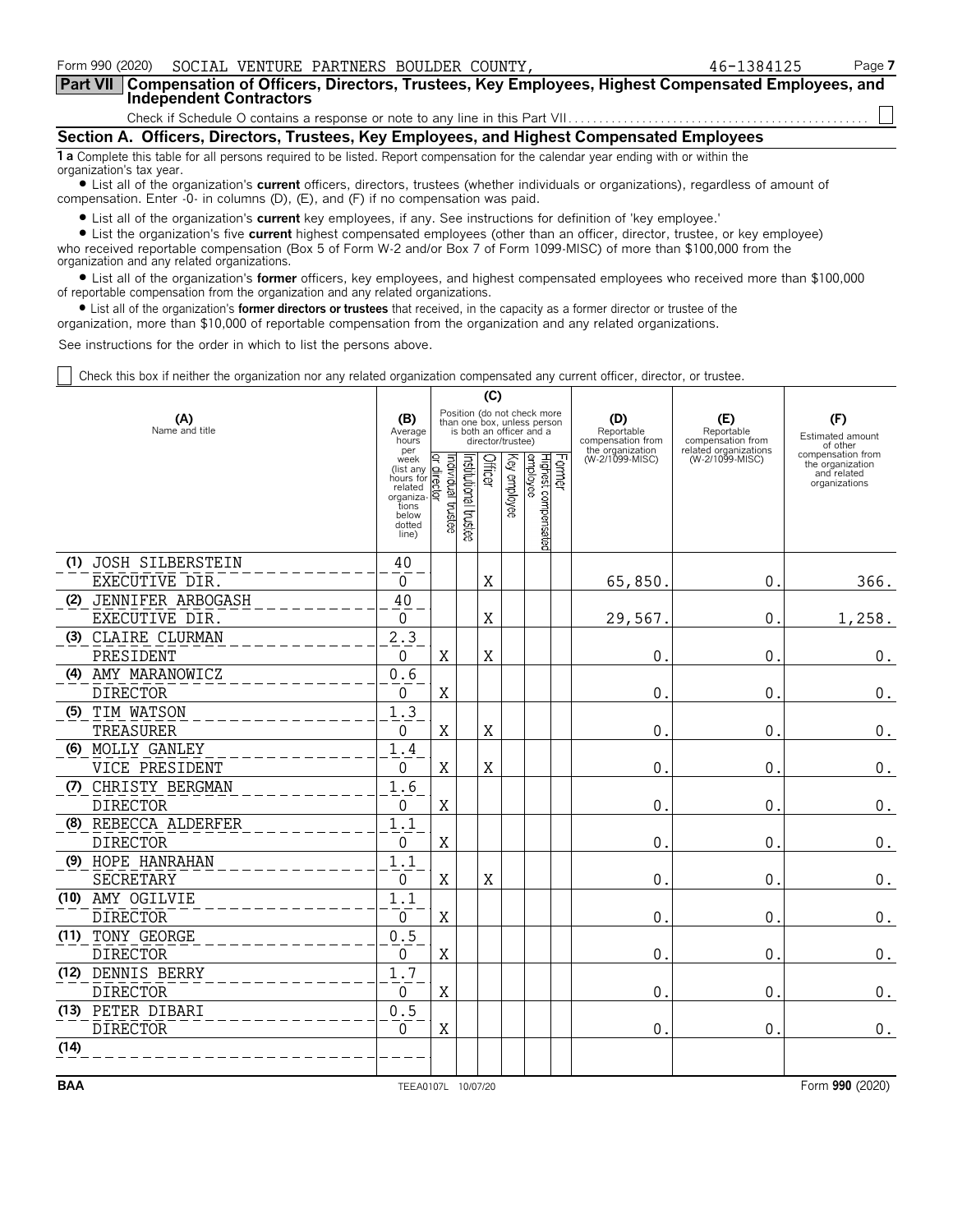### Form 990 (2020) Page **8** SOCIAL VENTURE PARTNERS BOULDER COUNTY, 46-1384125

| 46-1384125 |  |
|------------|--|

| pocine venight intimina poompen coomit,<br>Part VII Section A. Officers, Directors, Trustees, Key Employees, and Highest Compensated Employees (continued)                                                           |                                                                                                                                                                                                              |                               |                      |         |              |                                 |        |                                                                 |                                     |                                                                       |
|----------------------------------------------------------------------------------------------------------------------------------------------------------------------------------------------------------------------|--------------------------------------------------------------------------------------------------------------------------------------------------------------------------------------------------------------|-------------------------------|----------------------|---------|--------------|---------------------------------|--------|-----------------------------------------------------------------|-------------------------------------|-----------------------------------------------------------------------|
|                                                                                                                                                                                                                      | (B)                                                                                                                                                                                                          |                               |                      | (C)     |              |                                 |        |                                                                 |                                     |                                                                       |
| (A)<br>Name and title                                                                                                                                                                                                | Position<br>(do not check more than one<br>(D)<br>Average<br>box, unless person is both an<br>officer and a director/trustee)<br>hours<br>Reportable<br>per<br>compensation from<br>week<br>the organization |                               |                      |         |              |                                 |        | (E)<br>Reportable<br>compensation from<br>related organizations | (F)<br>Estimated amount<br>of other |                                                                       |
|                                                                                                                                                                                                                      | (list any<br>hours<br>for<br>related<br>organiza                                                                                                                                                             | ndividual trustee<br>director | nstitutional trustes | Officer | Key employee |                                 | Former | (W-2/1099-MISC)                                                 | (W-2/1099-MISC)                     | compensation from<br>the organization<br>and related<br>organizations |
|                                                                                                                                                                                                                      | - tions<br>below<br>dotted<br>line)                                                                                                                                                                          |                               |                      |         |              | Highest compensated<br>employee |        |                                                                 |                                     |                                                                       |
| (15)                                                                                                                                                                                                                 |                                                                                                                                                                                                              |                               |                      |         |              |                                 |        |                                                                 |                                     |                                                                       |
| (16)                                                                                                                                                                                                                 |                                                                                                                                                                                                              |                               |                      |         |              |                                 |        |                                                                 |                                     |                                                                       |
| (17)                                                                                                                                                                                                                 |                                                                                                                                                                                                              |                               |                      |         |              |                                 |        |                                                                 |                                     |                                                                       |
| (18)                                                                                                                                                                                                                 |                                                                                                                                                                                                              |                               |                      |         |              |                                 |        |                                                                 |                                     |                                                                       |
| (19)                                                                                                                                                                                                                 |                                                                                                                                                                                                              |                               |                      |         |              |                                 |        |                                                                 |                                     |                                                                       |
| (20)                                                                                                                                                                                                                 |                                                                                                                                                                                                              |                               |                      |         |              |                                 |        |                                                                 |                                     |                                                                       |
| (21)                                                                                                                                                                                                                 |                                                                                                                                                                                                              |                               |                      |         |              |                                 |        |                                                                 |                                     |                                                                       |
| (22)                                                                                                                                                                                                                 |                                                                                                                                                                                                              |                               |                      |         |              |                                 |        |                                                                 |                                     |                                                                       |
| (23)                                                                                                                                                                                                                 |                                                                                                                                                                                                              |                               |                      |         |              |                                 |        |                                                                 |                                     |                                                                       |
| (24)                                                                                                                                                                                                                 |                                                                                                                                                                                                              |                               |                      |         |              |                                 |        |                                                                 |                                     |                                                                       |
| (25)                                                                                                                                                                                                                 |                                                                                                                                                                                                              |                               |                      |         |              |                                 |        |                                                                 |                                     |                                                                       |
|                                                                                                                                                                                                                      |                                                                                                                                                                                                              |                               |                      |         |              |                                 |        | 95, 417.                                                        | 0.                                  | 1,624.                                                                |
|                                                                                                                                                                                                                      |                                                                                                                                                                                                              |                               |                      |         |              |                                 |        | 0.<br>95, 417.                                                  | $0$ .<br>0.                         | $0$ .<br>1,624.                                                       |
| 2 Total number of individuals (including but not limited to those listed above) who received more than \$100,000 of reportable compensation<br>from the organization $\blacktriangleright$ 0                         |                                                                                                                                                                                                              |                               |                      |         |              |                                 |        |                                                                 |                                     |                                                                       |
|                                                                                                                                                                                                                      |                                                                                                                                                                                                              |                               |                      |         |              |                                 |        |                                                                 |                                     | Yes<br>No                                                             |
| Did the organization list any former officer, director, trustee, key employee, or highest compensated employee<br>3                                                                                                  |                                                                                                                                                                                                              |                               |                      |         |              |                                 |        |                                                                 |                                     | $\mathbf{3}$<br>X                                                     |
| For any individual listed on line 1a, is the sum of reportable compensation and other compensation from<br>4<br>the organization and related organizations greater than \$150,000? If 'Yes,' complete Schedule J for |                                                                                                                                                                                                              |                               |                      |         |              |                                 |        |                                                                 |                                     | 4<br>X                                                                |
| 5<br>Did any person listed on line 1a receive or accrue compensation from any unrelated organization or individual                                                                                                   |                                                                                                                                                                                                              |                               |                      |         |              |                                 |        |                                                                 |                                     | 5<br>X                                                                |
| <b>Section B. Independent Contractors</b><br>Complete this table for your five highest compensated independent contractors that received more than \$100,000 of                                                      |                                                                                                                                                                                                              |                               |                      |         |              |                                 |        |                                                                 |                                     |                                                                       |
| compensation from the organization. Report compensation for the calendar year ending with or within the organization's tax year.                                                                                     |                                                                                                                                                                                                              |                               |                      |         |              |                                 |        |                                                                 |                                     |                                                                       |
| (A)<br>Name and business address                                                                                                                                                                                     |                                                                                                                                                                                                              |                               |                      |         |              |                                 |        | (B)<br>Description of services                                  |                                     | (C)<br>Compensation                                                   |
|                                                                                                                                                                                                                      |                                                                                                                                                                                                              |                               |                      |         |              |                                 |        |                                                                 |                                     |                                                                       |
|                                                                                                                                                                                                                      |                                                                                                                                                                                                              |                               |                      |         |              |                                 |        |                                                                 |                                     |                                                                       |
| 2 Total number of independent contractors (including but not limited to those listed above) who received more than                                                                                                   |                                                                                                                                                                                                              |                               |                      |         |              |                                 |        |                                                                 |                                     |                                                                       |
| \$100,000 of compensation from the organization $\blacktriangleright$ 0                                                                                                                                              |                                                                                                                                                                                                              |                               |                      |         |              |                                 |        |                                                                 |                                     |                                                                       |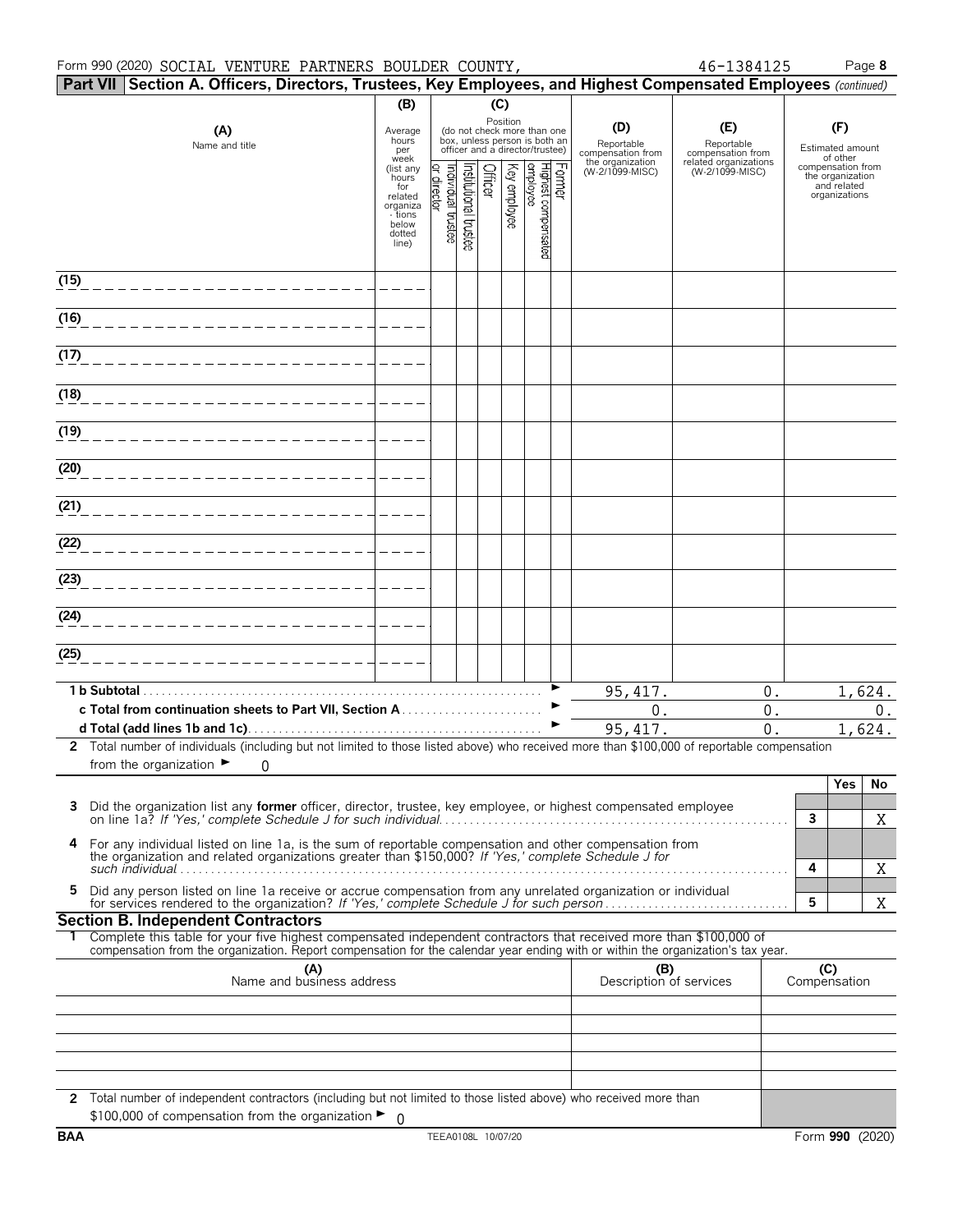### Form 990 (2020) Page **9** SOCIAL VENTURE PARTNERS BOULDER COUNTY, 46-1384125

### **Part VIII Statement of Revenue**

Check if Schedule O contains a response or note to any line in this Part VIII. . . . . . . . . . . . . . . . . . . . . . . . . . . . . . . . . . . . . . . . . . . . . . . . .

|                                                           |                                                                                                             |                                                                     |                |                |                |                          | (A)<br>Total revenue | (B)<br>Related or<br>exempt<br>function<br>revenue | (C)<br>Unrelated<br>business<br>revenue | (D)<br>Revenue<br>excluded from tax<br>under sections<br>512-514 |
|-----------------------------------------------------------|-------------------------------------------------------------------------------------------------------------|---------------------------------------------------------------------|----------------|----------------|----------------|--------------------------|----------------------|----------------------------------------------------|-----------------------------------------|------------------------------------------------------------------|
|                                                           |                                                                                                             | 1a Federated campaigns                                              |                |                | 1a             |                          |                      |                                                    |                                         |                                                                  |
| Contributions, Gifts, Grants<br>and Other Similar Amounts |                                                                                                             | <b>b</b> Membership dues                                            |                |                | 1 <sub>b</sub> | 217,990.                 |                      |                                                    |                                         |                                                                  |
|                                                           | c Fundraising events                                                                                        |                                                                     |                |                | 1 <sub>c</sub> |                          |                      |                                                    |                                         |                                                                  |
|                                                           |                                                                                                             | d Related organizations                                             |                |                | 1 <sub>d</sub> |                          |                      |                                                    |                                         |                                                                  |
|                                                           |                                                                                                             | e Government grants (contributions)                                 |                |                | 1 <sub>e</sub> |                          |                      |                                                    |                                         |                                                                  |
|                                                           |                                                                                                             | f All other contributions, gifts, grants, and                       |                |                |                |                          |                      |                                                    |                                         |                                                                  |
|                                                           |                                                                                                             | similar amounts not included above                                  |                |                | 1f             | 155,565.                 |                      |                                                    |                                         |                                                                  |
|                                                           |                                                                                                             | g Noncash contributions included in                                 |                |                | 1 <sub>g</sub> | 6,049.                   |                      |                                                    |                                         |                                                                  |
|                                                           |                                                                                                             | h Total. Add lines 1a-1f                                            |                |                |                | $\blacktriangleright$    | 373, 555.            |                                                    |                                         |                                                                  |
|                                                           |                                                                                                             |                                                                     |                |                |                | <b>Business Code</b>     |                      |                                                    |                                         |                                                                  |
|                                                           |                                                                                                             | 2a OTHER PROGRAMS                                                   |                |                |                | 541900                   | 20,137.              | 20,137.                                            |                                         |                                                                  |
|                                                           | b                                                                                                           |                                                                     |                |                |                |                          |                      |                                                    |                                         |                                                                  |
|                                                           | C                                                                                                           |                                                                     |                |                |                |                          |                      |                                                    |                                         |                                                                  |
|                                                           | d                                                                                                           |                                                                     |                |                |                |                          |                      |                                                    |                                         |                                                                  |
|                                                           | e                                                                                                           |                                                                     |                |                |                |                          |                      |                                                    |                                         |                                                                  |
| Program Service Revenue                                   |                                                                                                             | All other program service revenue                                   |                |                |                |                          |                      |                                                    |                                         |                                                                  |
|                                                           |                                                                                                             |                                                                     |                |                |                | $\overline{\phantom{0}}$ | 20,137.              |                                                    |                                         |                                                                  |
|                                                           | 3                                                                                                           |                                                                     |                |                |                |                          |                      |                                                    |                                         |                                                                  |
|                                                           | 4                                                                                                           | Income from investment of tax-exempt bond proceeds ▶                |                |                |                |                          | 945.                 |                                                    |                                         | 945.                                                             |
|                                                           | 5                                                                                                           |                                                                     |                |                |                |                          |                      |                                                    |                                         |                                                                  |
|                                                           |                                                                                                             |                                                                     |                | (i) Real       |                | (ii) Personal            |                      |                                                    |                                         |                                                                  |
|                                                           |                                                                                                             | 6a Gross rents  6a                                                  |                |                |                |                          |                      |                                                    |                                         |                                                                  |
|                                                           |                                                                                                             | <b>b</b> Less: rental expenses                                      | 6 <sub>b</sub> |                |                |                          |                      |                                                    |                                         |                                                                  |
|                                                           |                                                                                                             | c Rental income or (loss) 6c                                        |                |                |                |                          |                      |                                                    |                                         |                                                                  |
|                                                           |                                                                                                             |                                                                     |                |                |                | $\blacktriangleright$    |                      |                                                    |                                         |                                                                  |
|                                                           |                                                                                                             | 7 a Gross amount from                                               |                | (i) Securities |                | (ii) Other               |                      |                                                    |                                         |                                                                  |
|                                                           |                                                                                                             | sales of assets                                                     | 7а             |                |                |                          |                      |                                                    |                                         |                                                                  |
|                                                           |                                                                                                             | other than inventory<br><b>b</b> Less: cost or other basis          |                |                |                |                          |                      |                                                    |                                         |                                                                  |
|                                                           |                                                                                                             | and sales expenses                                                  | 7b             |                |                |                          |                      |                                                    |                                         |                                                                  |
|                                                           |                                                                                                             | <b>c</b> Gain or (loss) $\ldots$                                    | 7c             |                |                |                          |                      |                                                    |                                         |                                                                  |
|                                                           |                                                                                                             |                                                                     |                |                |                |                          |                      |                                                    |                                         |                                                                  |
| nue                                                       |                                                                                                             | 8 a Gross income from fundraising events                            |                |                |                |                          |                      |                                                    |                                         |                                                                  |
|                                                           |                                                                                                             | (not including $\zeta$                                              |                |                |                |                          |                      |                                                    |                                         |                                                                  |
|                                                           |                                                                                                             | of contributions reported on line 1c).                              |                |                |                |                          |                      |                                                    |                                         |                                                                  |
|                                                           |                                                                                                             | See Part IV, line 18<br><b>b</b> Less: direct expenses              |                |                | 8a<br>8b       |                          |                      |                                                    |                                         |                                                                  |
| Other Reve                                                |                                                                                                             | c Net income or (loss) from fundraising events                      |                |                |                | ▶                        |                      |                                                    |                                         |                                                                  |
|                                                           |                                                                                                             |                                                                     |                |                |                |                          |                      |                                                    |                                         |                                                                  |
|                                                           |                                                                                                             | 9 a Gross income from gaming activities.<br>See Part IV, line 19.   |                |                | 9a             |                          |                      |                                                    |                                         |                                                                  |
|                                                           |                                                                                                             | <b>b</b> Less: direct expenses                                      |                |                | 9 <sub>b</sub> |                          |                      |                                                    |                                         |                                                                  |
|                                                           |                                                                                                             | c Net income or (loss) from gaming activities                       |                |                |                | ▶                        |                      |                                                    |                                         |                                                                  |
|                                                           |                                                                                                             |                                                                     |                |                |                |                          |                      |                                                    |                                         |                                                                  |
|                                                           |                                                                                                             | <b>10a</b> Gross sales of inventory, less<br>returns and allowances |                |                | 10a            |                          |                      |                                                    |                                         |                                                                  |
|                                                           |                                                                                                             | <b>b</b> Less: cost of goods sold                                   |                |                | 10b            |                          |                      |                                                    |                                         |                                                                  |
|                                                           |                                                                                                             | c Net income or (loss) from sales of inventory                      |                |                |                |                          |                      |                                                    |                                         |                                                                  |
|                                                           |                                                                                                             |                                                                     |                |                |                | <b>Business Code</b>     |                      |                                                    |                                         |                                                                  |
| Miscellaneous                                             | $\begin{array}{c}\n\hline\n\text{Revalue} \\ \hline\n\text{or} \\ \hline\n\text{or} \\ \hline\n\end{array}$ |                                                                     |                |                |                |                          |                      |                                                    |                                         |                                                                  |
|                                                           |                                                                                                             |                                                                     |                |                |                |                          |                      |                                                    |                                         |                                                                  |
|                                                           |                                                                                                             |                                                                     |                |                |                |                          |                      |                                                    |                                         |                                                                  |
|                                                           |                                                                                                             | <b>d</b> All other revenue $\ldots \ldots \ldots \ldots \ldots$     |                |                |                |                          |                      |                                                    |                                         |                                                                  |
|                                                           |                                                                                                             | e Total. Add lines 11a-11d                                          |                |                |                | ▶                        |                      |                                                    |                                         |                                                                  |
|                                                           | 12                                                                                                          | Total revenue. See instructions                                     |                |                |                |                          | 394,637.             | 20,137.                                            | 0.                                      | 945.                                                             |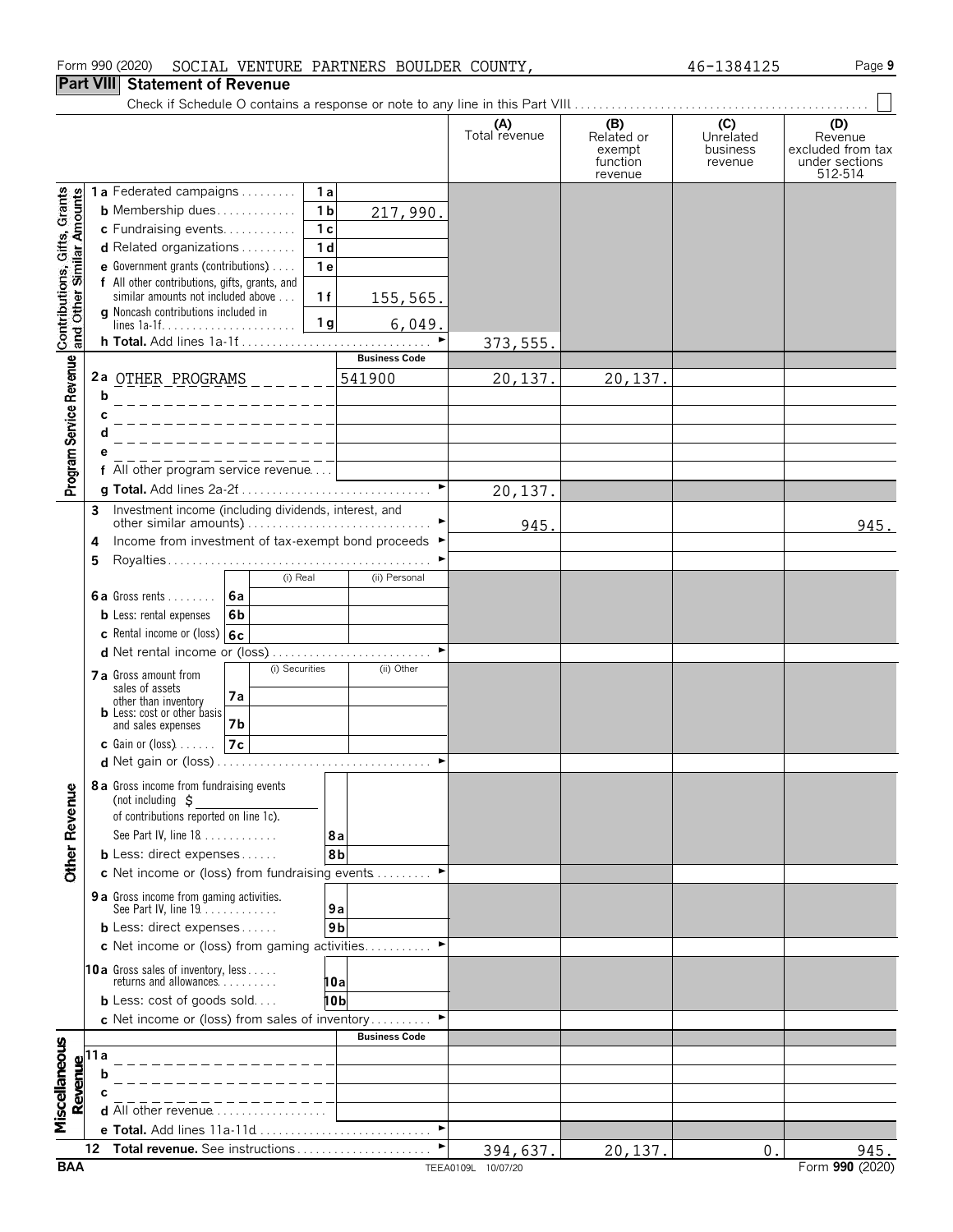### Form 990 (2020) SOCIAL VENTURE PARTNERS BOULDER COUNTY, 46-1384125 Page 1**0**

**Part IX Statement of Functional Expenses**

|                | Section 501(c)(3) and 501(c)(4) organizations must complete all columns. All other organizations must complete column (A).                                                                                                                              |                       |                                    |                                           |                                |
|----------------|---------------------------------------------------------------------------------------------------------------------------------------------------------------------------------------------------------------------------------------------------------|-----------------------|------------------------------------|-------------------------------------------|--------------------------------|
|                |                                                                                                                                                                                                                                                         |                       |                                    |                                           |                                |
|                | Do not include amounts reported on lines<br>6b, 7b, 8b, 9b, and 10b of Part VIII.                                                                                                                                                                       | (A)<br>Total expenses | (B)<br>Program service<br>expenses | (C)<br>Management and<br>general expenses | (D)<br>Fundraising<br>expenses |
| $\mathbf{1}$   | Grants and other assistance to domestic<br>organizations and domestic governments.                                                                                                                                                                      | 37,000.               | 37,000.                            |                                           |                                |
| $\mathfrak{p}$ | Grants and other assistance to domestic<br>individuals. See Part IV, line 22                                                                                                                                                                            |                       |                                    |                                           |                                |
| 3              | Grants and other assistance to foreign<br>organizations, foreign governments, and for-<br>eign individuals. See Part IV, lines 15 and 16                                                                                                                |                       |                                    |                                           |                                |
| 4<br>5         | Benefits paid to or for members<br>Compensation of current officers, directors,<br>trustees, and key employees                                                                                                                                          |                       |                                    |                                           |                                |
| 6              | Compensation not included above to                                                                                                                                                                                                                      | 95,223.               | 76,178.                            | 9,523.                                    | 9,522.                         |
|                | disqualified persons (as defined under<br>section $4958(f)(1)$ and persons described                                                                                                                                                                    | 0.                    | $0$ .                              | 0.                                        | 0.                             |
| 7              | Other salaries and wages                                                                                                                                                                                                                                | 57, 475.              | 18,046.                            | 19,384.                                   | 20,045.                        |
| R              | Pension plan accruals and contributions<br>(include section $401(k)$ and $403(b)$<br>employer contributions)                                                                                                                                            | 685.                  | $-220.$                            | 396.                                      | 509.                           |
| 9              | Other employee benefits                                                                                                                                                                                                                                 |                       |                                    |                                           |                                |
| 10             | Payroll taxes<br>11 Fees for services (nonemployees):                                                                                                                                                                                                   | 11,899.               | 7,308.                             | 2,263.                                    | 2,328.                         |
|                |                                                                                                                                                                                                                                                         |                       |                                    |                                           |                                |
|                |                                                                                                                                                                                                                                                         |                       |                                    |                                           |                                |
|                |                                                                                                                                                                                                                                                         | 12,619.               |                                    | 12,619.                                   |                                |
|                |                                                                                                                                                                                                                                                         |                       |                                    |                                           |                                |
|                | e Professional fundraising services. See Part IV, line 17                                                                                                                                                                                               |                       |                                    |                                           |                                |
|                | f Investment management fees                                                                                                                                                                                                                            |                       |                                    |                                           |                                |
|                | g Other. (If line 11g amount exceeds 10% of line 25, column                                                                                                                                                                                             | 20,348.               | 12,991.                            | 5,686.                                    | <u>1,671.</u>                  |
|                | (A) amount, list line 11g expenses on Schedule $0.$ )<br>12 Advertising and promotion                                                                                                                                                                   | 9,055.                | 7,497.                             | 222.                                      | 1,336.                         |
| 13             |                                                                                                                                                                                                                                                         |                       |                                    |                                           |                                |
| 14             | Information technology                                                                                                                                                                                                                                  | 10,451.               | 7,775.                             | 1,759.                                    | 917.                           |
| 15             |                                                                                                                                                                                                                                                         |                       |                                    |                                           |                                |
| 16             | Occupancy                                                                                                                                                                                                                                               | 23,299.               | 18,174.                            | 2,792.                                    | 2,333.                         |
| 17             |                                                                                                                                                                                                                                                         |                       |                                    |                                           |                                |
| 18             | Payments of travel or entertainment<br>expenses for any federal, state, or local<br>public officials                                                                                                                                                    |                       |                                    |                                           |                                |
| 19<br>20       | Conferences, conventions, and meetings                                                                                                                                                                                                                  | 4,920.                | 3,507.                             | 961.                                      | 452.                           |
| 21             | Payments to affiliates                                                                                                                                                                                                                                  |                       |                                    |                                           |                                |
| 22             | Depreciation, depletion, and amortization                                                                                                                                                                                                               | 187.                  |                                    | 187.                                      |                                |
| 23<br>24       | $insurance \ldots \ldots \ldots \ldots \ldots \ldots \ldots \ldots \ldots \ldots$<br>Other expenses. Itemize expenses not<br>covered above (List miscellaneous expenses<br>on line 24e. If line 24e amount exceeds 10%                                  | 4,068.                | 3,150.                             | 513.                                      | 405.                           |
|                | of line 25, column (A) amount, list line 24e                                                                                                                                                                                                            |                       |                                    |                                           |                                |
|                | a BANK FEES                                                                                                                                                                                                                                             | 3,185                 | 1,184                              | 1,853                                     | 148.                           |
|                | <b>b MEMBERSHIP EXPENSE</b>                                                                                                                                                                                                                             | 2,072.                | 836.                               | 1,128                                     | 108.                           |
|                | <b>c</b> OTHER EXPENSES<br>$- - - - - - -$                                                                                                                                                                                                              | 1,569.                | 1,123.                             | 329                                       | 117.                           |
|                | d BOARD EXPENSE<br>----------                                                                                                                                                                                                                           | 359.                  | 202                                | 131                                       | 26.                            |
|                |                                                                                                                                                                                                                                                         | 161.                  |                                    | 161.                                      |                                |
|                | 25 Total functional expenses. Add lines 1 through 24e                                                                                                                                                                                                   | 294,575.              | 194,751.                           | 59,907.                                   | 39,917.                        |
|                | 26 Joint costs. Complete this line only if<br>the organization reported in column (B)<br>joint costs from a combined educational<br>campaign and fundraising solicitation.<br>Check here $\blacktriangleright$   if following<br>SOP 98-2 (ASC 958-720) |                       |                                    |                                           |                                |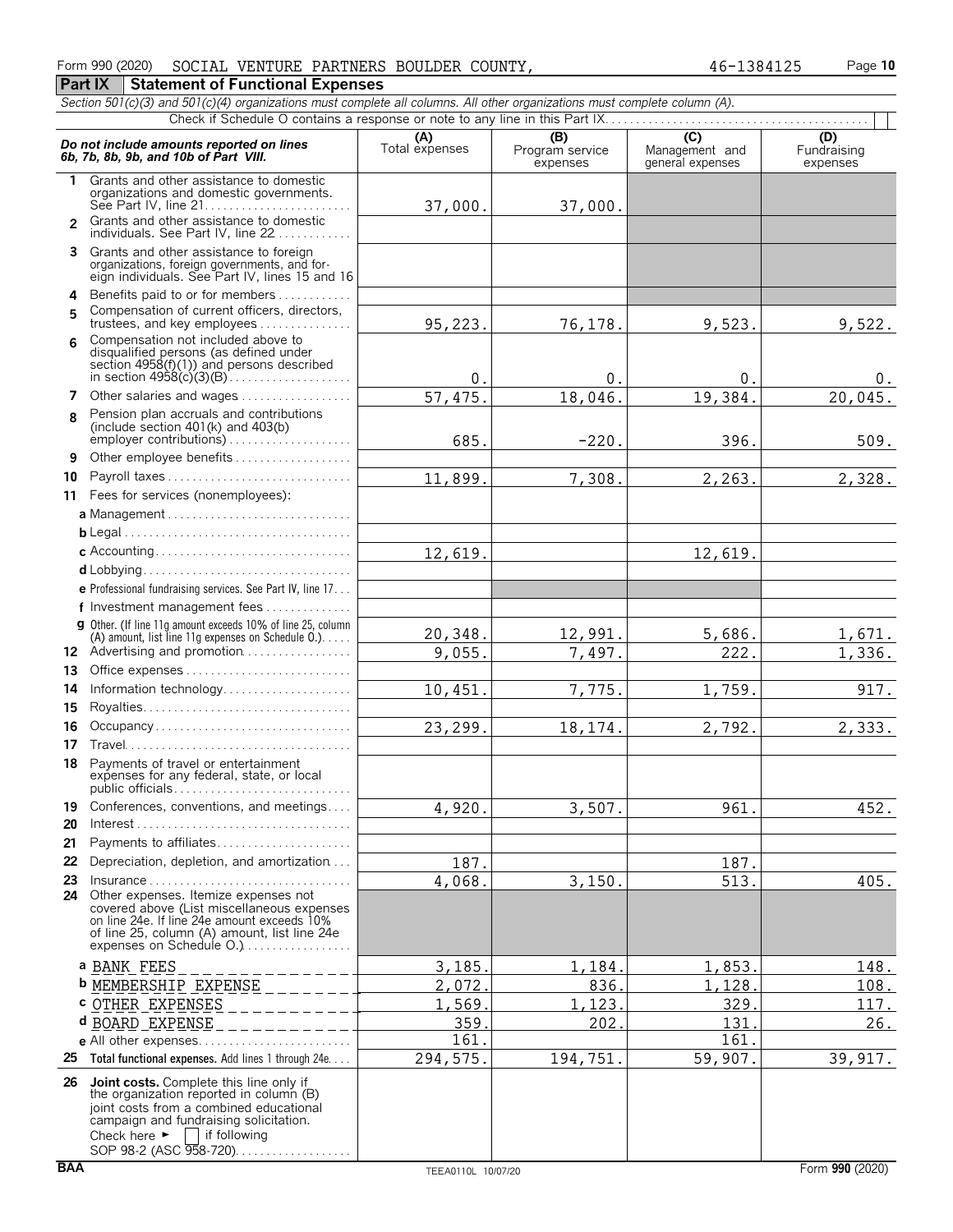|                                   | Form 990 (2020)<br>SOCIAL VENTURE PARTNERS BOULDER COUNTY,                                                                                                                                                            |                          | 46-1384125     | Page 11            |
|-----------------------------------|-----------------------------------------------------------------------------------------------------------------------------------------------------------------------------------------------------------------------|--------------------------|----------------|--------------------|
| <b>Part X</b>                     | <b>Balance Sheet</b>                                                                                                                                                                                                  |                          |                |                    |
|                                   |                                                                                                                                                                                                                       |                          |                |                    |
|                                   |                                                                                                                                                                                                                       | (A)<br>Beginning of year |                | (B)<br>End of year |
|                                   |                                                                                                                                                                                                                       | 59,578.                  | $\mathbf{1}$   | 74,953.            |
| 2                                 |                                                                                                                                                                                                                       | 126,858.                 | $\overline{2}$ | 156,952.           |
| 3                                 |                                                                                                                                                                                                                       | 7,064.                   | $\mathbf{3}$   | 9,730.             |
| Δ                                 |                                                                                                                                                                                                                       | 14, 413.                 | 4              | 25,842.            |
| 5                                 | Loans and other receivables from any current or former officer, director,<br>trustee, key employee, creator or founder, substantial contributor, or 35%<br>controlled entity or family member of any of these persons |                          | 5              |                    |
| 6                                 | Loans and other receivables from other disqualified persons (as defined under                                                                                                                                         |                          |                |                    |
|                                   | section 4958(f)(1)), and persons described in section $4958(c)(3)(B)$                                                                                                                                                 |                          | 6              |                    |
| 7                                 |                                                                                                                                                                                                                       |                          | $\overline{7}$ |                    |
| Assets<br>8                       |                                                                                                                                                                                                                       |                          | 8              |                    |
| 9                                 |                                                                                                                                                                                                                       |                          | 9              |                    |
|                                   | 2,784.                                                                                                                                                                                                                |                          |                |                    |
|                                   | $\overline{2,769}$ .                                                                                                                                                                                                  | 202.                     | 10c            | 15.                |
| 11                                |                                                                                                                                                                                                                       |                          | 11             |                    |
| 12                                |                                                                                                                                                                                                                       |                          | 12             |                    |
| 13                                | Investments – program-related. See Part IV, line 11                                                                                                                                                                   |                          | 13             |                    |
| 14                                |                                                                                                                                                                                                                       |                          | 14             |                    |
| 15                                |                                                                                                                                                                                                                       | 1,775.                   | 15             | 1,775.             |
| 16                                |                                                                                                                                                                                                                       | 209,890.                 | 16             | 269,267.           |
| 17                                |                                                                                                                                                                                                                       | 8,592.                   | 17             | 10,408.            |
| 18                                |                                                                                                                                                                                                                       |                          | 18             |                    |
| 19                                |                                                                                                                                                                                                                       |                          | 19             |                    |
| 20                                |                                                                                                                                                                                                                       |                          | 20             |                    |
| 21                                | Escrow or custodial account liability. Complete Part IV of Schedule D.                                                                                                                                                |                          | 21             |                    |
| Liabilities<br>22                 | Loans and other payables to any current or former officer, director, trustee,<br>key employee, creator or founder, substantial contributor, or 35%<br>controlled entity or family member of any of these persons      |                          | 22             |                    |
| 23                                | Secured mortgages and notes payable to unrelated third parties                                                                                                                                                        |                          | 23             |                    |
| 24                                | Unsecured notes and loans payable to unrelated third parties                                                                                                                                                          | 42,500.                  | 24             |                    |
| 25                                | Other liabilities (including federal income tax, payables to related third parties, and other liabilities not included on lines 17-24). Complete Part X of Schedule D.                                                | 1.                       | 25             |                    |
| 26                                |                                                                                                                                                                                                                       | 51,093.                  | 26             | 10,408.            |
|                                   | Organizations that follow FASB ASC 958, check here ►<br>X<br>and complete lines 27, 28, 32, and 33.                                                                                                                   |                          |                |                    |
| 27                                |                                                                                                                                                                                                                       | 106, 733.                | 27             | 214, 129.          |
| 28                                |                                                                                                                                                                                                                       | 52,064.                  | 28             | 44,730.            |
|                                   | Organizations that do not follow FASB ASC 958, check here ►<br>and complete lines 29 through 33.                                                                                                                      |                          |                |                    |
| 29                                | Capital stock or trust principal, or current funds                                                                                                                                                                    |                          | 29             |                    |
|                                   |                                                                                                                                                                                                                       |                          | 30             |                    |
| 30                                | Paid-in or capital surplus, or land, building, or equipment fund                                                                                                                                                      |                          |                |                    |
| 31                                | Retained earnings, endowment, accumulated income, or other funds                                                                                                                                                      |                          | 31             |                    |
| Net Assets or Fund Balances<br>32 |                                                                                                                                                                                                                       | 158,797.                 | 32             | 258,859.           |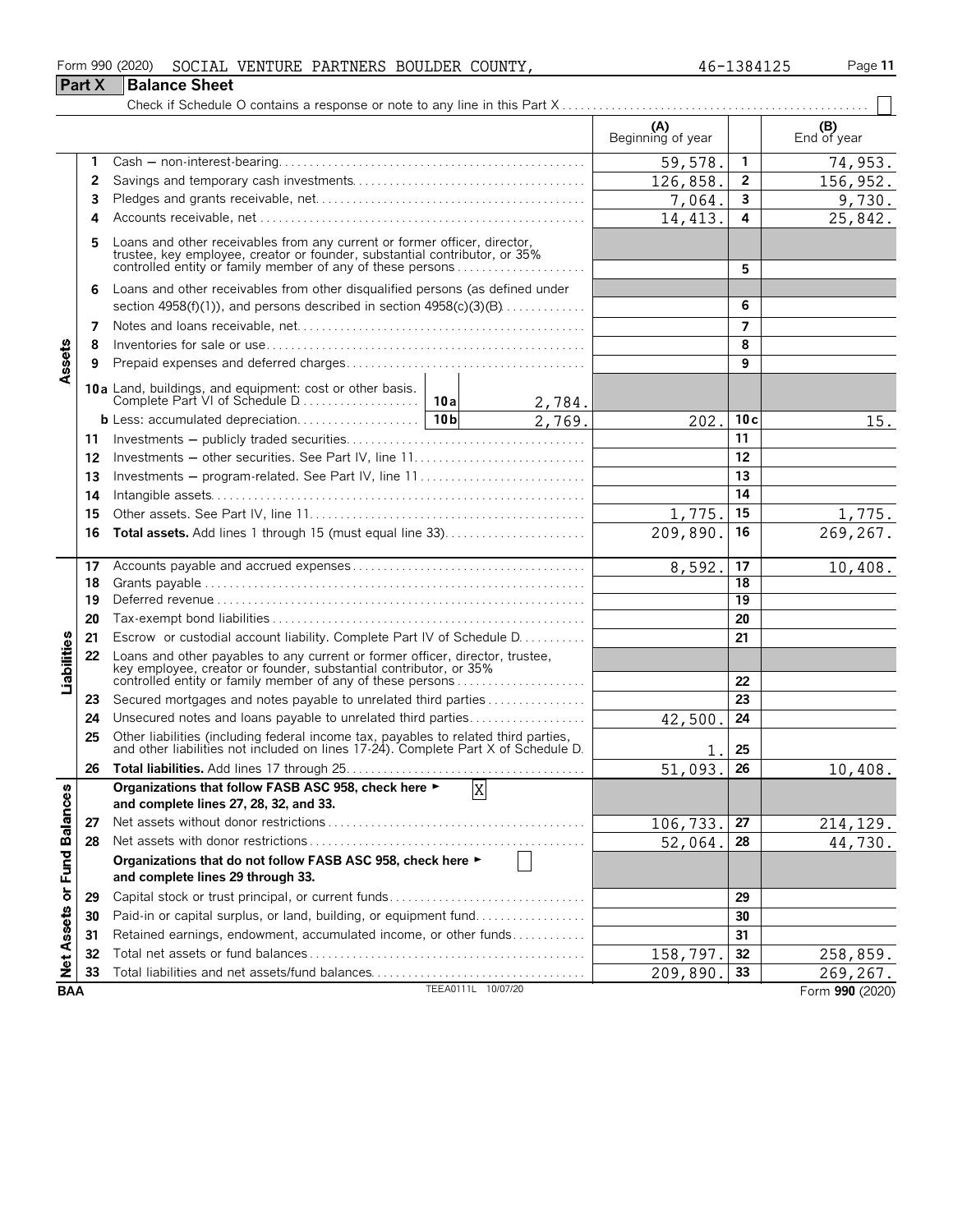|                | Form 990 (2020)<br>SOCIAL VENTURE PARTNERS BOULDER COUNTY,                                                                                                                                                                    | 46-1384125              |                |     | Page 12         |
|----------------|-------------------------------------------------------------------------------------------------------------------------------------------------------------------------------------------------------------------------------|-------------------------|----------------|-----|-----------------|
| <b>Part XI</b> | Reconciliation of Net Assets                                                                                                                                                                                                  |                         |                |     |                 |
|                |                                                                                                                                                                                                                               |                         |                |     |                 |
| 1              |                                                                                                                                                                                                                               | $\mathbf{1}$            |                |     | 394,637.        |
| 2              |                                                                                                                                                                                                                               | $\overline{2}$          |                |     | 294,575.        |
| 3              |                                                                                                                                                                                                                               | $\overline{\mathbf{3}}$ |                |     | 100,062.        |
| 4              | Net assets or fund balances at beginning of year (must equal Part X, line 32, column (A)).                                                                                                                                    | 4                       |                |     | 158,797.        |
| 5              |                                                                                                                                                                                                                               | 5                       |                |     |                 |
| 6              |                                                                                                                                                                                                                               | 6                       |                |     |                 |
| 7              |                                                                                                                                                                                                                               | $\overline{7}$          |                |     |                 |
| 8              |                                                                                                                                                                                                                               | 8                       |                |     |                 |
| 9              |                                                                                                                                                                                                                               | 9                       |                |     | 0.              |
| 10             | Net assets or fund balances at end of year. Combine lines 3 through 9 (must equal Part X, line 32,                                                                                                                            |                         |                |     |                 |
|                |                                                                                                                                                                                                                               | 10                      |                |     | 258,859.        |
|                | <b>Part XII Financial Statements and Reporting</b>                                                                                                                                                                            |                         |                |     |                 |
|                |                                                                                                                                                                                                                               |                         |                |     |                 |
|                |                                                                                                                                                                                                                               |                         |                | Yes | No              |
|                | Cash<br>X Accrual<br>Other<br>1 Accounting method used to prepare the Form 990:                                                                                                                                               |                         |                |     |                 |
|                | If the organization changed its method of accounting from a prior year or checked 'Other,' explain<br>in Schedule O.                                                                                                          |                         |                |     |                 |
|                | 2a Were the organization's financial statements compiled or reviewed by an independent accountant?                                                                                                                            |                         | 2a             | Χ   |                 |
|                | If 'Yes,' check a box below to indicate whether the financial statements for the year were compiled or reviewed on a                                                                                                          |                         |                |     |                 |
|                | separate basis, consolidated basis, or both:                                                                                                                                                                                  |                         |                |     |                 |
|                | X<br>Separate basis<br>Consolidated basis<br>Both consolidated and separate basis                                                                                                                                             |                         |                |     |                 |
|                |                                                                                                                                                                                                                               |                         | 2 <sub>b</sub> |     | Χ               |
|                | If 'Yes,' check a box below to indicate whether the financial statements for the year were audited on a separate                                                                                                              |                         |                |     |                 |
|                | basis, consolidated basis, or both:                                                                                                                                                                                           |                         |                |     |                 |
|                | Consolidated basis<br>Both consolidated and separate basis<br>Separate basis                                                                                                                                                  |                         |                |     |                 |
|                | c If 'Yes' to line 2a or 2b, does the organization have a committee that assumes responsibility for oversight of the audit,<br>review, or compilation of its financial statements and selection of an independent accountant? |                         | 2c             |     | X               |
|                | If the organization changed either its oversight process or selection process during the tax year, explain<br>on Schedule O.                                                                                                  |                         |                |     |                 |
|                | 3a As a result of a federal award, was the organization required to undergo an audit or audits as set forth in the Single                                                                                                     |                         | 3a             |     | Χ               |
|                | <b>b</b> If 'Yes,' did the organization undergo the required audit or audits? If the organization did not undergo the required audit                                                                                          |                         |                |     |                 |
|                | or audits, explain why on Schedule O and describe any steps taken to undergo such audits                                                                                                                                      |                         | 3 <sub>b</sub> |     |                 |
| <b>BAA</b>     | TEEA0112L 10/19/20                                                                                                                                                                                                            |                         |                |     | Form 990 (2020) |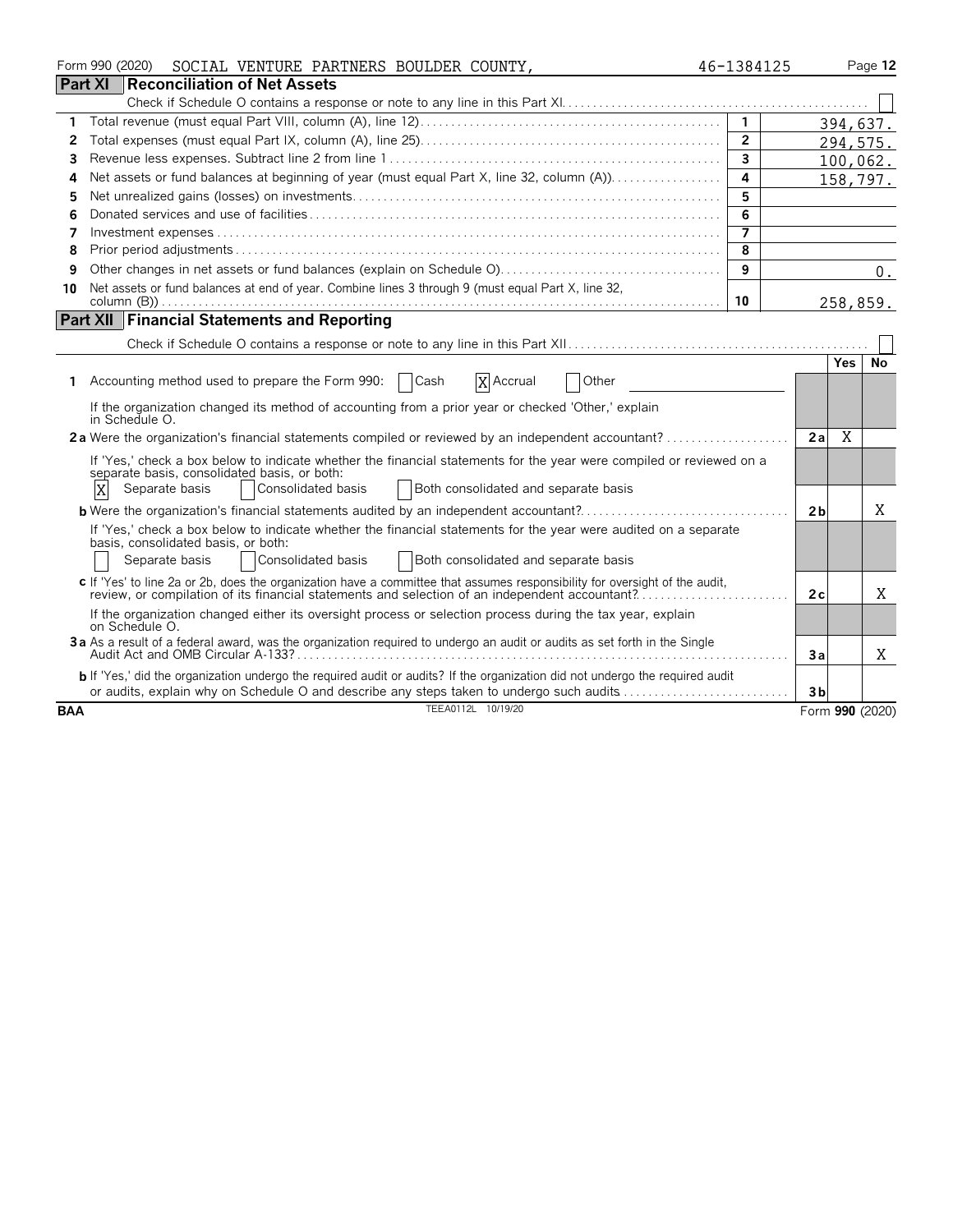| <b>Public Charity Status and Public Support</b>                                                                   |                                                                                                                                                                                                                                                                                                                                                                                                                                                                                                                                                                                                                                                                                                                                                                                                                                                                                                                                                                                                                                                                                                                                                                                                                                                                                                                                                                                                                                                                                                                                                                                                                                                                                                                                                                                                                                                                                                                                                                                                                                                                                                     |                                                                                                                                                                       |                                                                                                                                                                                                                                                                                                                                                                                                                                                                                                                                                                                                                                                                                                                                                                                                                                                                                                                                                                                                                                                                                                                                                                                               |                                                                        |    | OMB No. 1545-0047                                    |                                                    |  |  |  |
|-------------------------------------------------------------------------------------------------------------------|-----------------------------------------------------------------------------------------------------------------------------------------------------------------------------------------------------------------------------------------------------------------------------------------------------------------------------------------------------------------------------------------------------------------------------------------------------------------------------------------------------------------------------------------------------------------------------------------------------------------------------------------------------------------------------------------------------------------------------------------------------------------------------------------------------------------------------------------------------------------------------------------------------------------------------------------------------------------------------------------------------------------------------------------------------------------------------------------------------------------------------------------------------------------------------------------------------------------------------------------------------------------------------------------------------------------------------------------------------------------------------------------------------------------------------------------------------------------------------------------------------------------------------------------------------------------------------------------------------------------------------------------------------------------------------------------------------------------------------------------------------------------------------------------------------------------------------------------------------------------------------------------------------------------------------------------------------------------------------------------------------------------------------------------------------------------------------------------------------|-----------------------------------------------------------------------------------------------------------------------------------------------------------------------|-----------------------------------------------------------------------------------------------------------------------------------------------------------------------------------------------------------------------------------------------------------------------------------------------------------------------------------------------------------------------------------------------------------------------------------------------------------------------------------------------------------------------------------------------------------------------------------------------------------------------------------------------------------------------------------------------------------------------------------------------------------------------------------------------------------------------------------------------------------------------------------------------------------------------------------------------------------------------------------------------------------------------------------------------------------------------------------------------------------------------------------------------------------------------------------------------|------------------------------------------------------------------------|----|------------------------------------------------------|----------------------------------------------------|--|--|--|
| <b>SCHEDULE A</b><br>(Form 990 or 990-EZ)                                                                         |                                                                                                                                                                                                                                                                                                                                                                                                                                                                                                                                                                                                                                                                                                                                                                                                                                                                                                                                                                                                                                                                                                                                                                                                                                                                                                                                                                                                                                                                                                                                                                                                                                                                                                                                                                                                                                                                                                                                                                                                                                                                                                     | 2020<br>Complete if the organization is a section 501(c)(3) organization or a section<br>4947(a)(1) nonexempt charitable trust.<br>Attach to Form 990 or Form 990-EZ. |                                                                                                                                                                                                                                                                                                                                                                                                                                                                                                                                                                                                                                                                                                                                                                                                                                                                                                                                                                                                                                                                                                                                                                                               |                                                                        |    |                                                      |                                                    |  |  |  |
|                                                                                                                   |                                                                                                                                                                                                                                                                                                                                                                                                                                                                                                                                                                                                                                                                                                                                                                                                                                                                                                                                                                                                                                                                                                                                                                                                                                                                                                                                                                                                                                                                                                                                                                                                                                                                                                                                                                                                                                                                                                                                                                                                                                                                                                     |                                                                                                                                                                       | <b>Open to Public</b>                                                                                                                                                                                                                                                                                                                                                                                                                                                                                                                                                                                                                                                                                                                                                                                                                                                                                                                                                                                                                                                                                                                                                                         |                                                                        |    |                                                      |                                                    |  |  |  |
| Department of the Treasury<br>Internal Revenue Service                                                            |                                                                                                                                                                                                                                                                                                                                                                                                                                                                                                                                                                                                                                                                                                                                                                                                                                                                                                                                                                                                                                                                                                                                                                                                                                                                                                                                                                                                                                                                                                                                                                                                                                                                                                                                                                                                                                                                                                                                                                                                                                                                                                     |                                                                                                                                                                       | ► Go to www.irs.gov/Form990 for instructions and the latest information.                                                                                                                                                                                                                                                                                                                                                                                                                                                                                                                                                                                                                                                                                                                                                                                                                                                                                                                                                                                                                                                                                                                      |                                                                        |    |                                                      | Inspection                                         |  |  |  |
| Name of the organization                                                                                          | INC.                                                                                                                                                                                                                                                                                                                                                                                                                                                                                                                                                                                                                                                                                                                                                                                                                                                                                                                                                                                                                                                                                                                                                                                                                                                                                                                                                                                                                                                                                                                                                                                                                                                                                                                                                                                                                                                                                                                                                                                                                                                                                                |                                                                                                                                                                       | SOCIAL VENTURE PARTNERS BOULDER COUNTY,                                                                                                                                                                                                                                                                                                                                                                                                                                                                                                                                                                                                                                                                                                                                                                                                                                                                                                                                                                                                                                                                                                                                                       |                                                                        |    | <b>Employer identification number</b><br>46-1384125  |                                                    |  |  |  |
| Part I                                                                                                            |                                                                                                                                                                                                                                                                                                                                                                                                                                                                                                                                                                                                                                                                                                                                                                                                                                                                                                                                                                                                                                                                                                                                                                                                                                                                                                                                                                                                                                                                                                                                                                                                                                                                                                                                                                                                                                                                                                                                                                                                                                                                                                     |                                                                                                                                                                       | <b>Reason for Public Charity Status.</b> (All organizations must complete this part.) See instructions.                                                                                                                                                                                                                                                                                                                                                                                                                                                                                                                                                                                                                                                                                                                                                                                                                                                                                                                                                                                                                                                                                       |                                                                        |    |                                                      |                                                    |  |  |  |
| 1<br>2<br>3<br>4<br>name, city, and state:<br>5<br>6<br>7<br>8<br>9                                               | section 170(b)(1)(A)(iv). (Complete Part II.)                                                                                                                                                                                                                                                                                                                                                                                                                                                                                                                                                                                                                                                                                                                                                                                                                                                                                                                                                                                                                                                                                                                                                                                                                                                                                                                                                                                                                                                                                                                                                                                                                                                                                                                                                                                                                                                                                                                                                                                                                                                       | in section 170(b)(1)(A)(vi). (Complete Part II.)                                                                                                                      | The organization is not a private foundation because it is: (For lines 1 through 12, check only one box.)<br>A church, convention of churches, or association of churches described in section 170(b)(1)(A)(i).<br>A school described in section 170(b)(1)(A)(ii). (Attach Schedule E (Form 990 or 990-EZ).)<br>A hospital or a cooperative hospital service organization described in section 170(b)(1)(A)(iii).<br>A medical research organization operated in conjunction with a hospital described in section 170(b)(1)(A)(iii). Enter the hospital's<br>_____________________________<br>An organization operated for the benefit of a college or university owned or operated by a governmental unit described in<br>A federal, state, or local government or governmental unit described in section 170(b)(1)(A)(v).<br>An organization that normally receives a substantial part of its support from a governmental unit or from the general public described<br>A community trust described in section 170(b)(1)(A)(vi). (Complete Part II.)<br>An agricultural research organization described in <b>section 170(b)(1)(A)(ix)</b> operated in conjunction with a land-grant college |                                                                        |    |                                                      |                                                    |  |  |  |
| university:<br>10<br>X                                                                                            |                                                                                                                                                                                                                                                                                                                                                                                                                                                                                                                                                                                                                                                                                                                                                                                                                                                                                                                                                                                                                                                                                                                                                                                                                                                                                                                                                                                                                                                                                                                                                                                                                                                                                                                                                                                                                                                                                                                                                                                                                                                                                                     |                                                                                                                                                                       | or university or a non-land-grant college of agriculture (see instructions). Enter the name, city, and state of the college or<br>An organization that normally receives (1) more than 33-1/3% of its support from contributions, membership fees, and gross receipts from activities related to its exempt functions, subject to certain exceptions; and (2) no                                                                                                                                                                                                                                                                                                                                                                                                                                                                                                                                                                                                                                                                                                                                                                                                                              |                                                                        |    |                                                      |                                                    |  |  |  |
| 11<br>12<br>а<br>b<br>С<br>d<br>е<br>integrated, or Type III non-functionally integrated supporting organization. | investment income and unrelated business taxable income (less section 511 tax) from businesses acquired by the organization after<br>June 30, 1975. See section 509(a)(2). (Complete Part III.)<br>An organization organized and operated exclusively to test for public safety. See section 509(a)(4).<br>An organization organized and operated exclusively for the benefit of, to perform the functions of, or to carry out the purposes of one<br>or more publicly supported organizations described in section 509(a)(1) or section 509(a)(2). See section 509(a)(3). Check the box in<br>lines 12a through 12d that describes the type of supporting organization and complete lines 12e, 12f, and 12g.<br>Type I. A supporting organization operated, supervised, or controlled by its supported organization(s), typically by giving the supported<br>organization(s) the power to regularly appoint or elect a majority of the directors or trustees of the supporting organization. You must<br>complete Part IV, Sections A and B.<br>Type II. A supporting organization supervised or controlled in connection with its supported organization(s), by having control or<br>management of the supporting organization vested in the same persons that control or manage the supported organization(s). You<br>must complete Part IV, Sections A and C.<br>Type III functionally integrated. A supporting organization operated in connection with, and functionally integrated with, its supported organization(s) (see instructions). You must complete Part IV, Sections A, D, and E.<br>Type III non-functionally integrated. A supporting organization operated in connection with its supported organization(s) that is not<br>functionally integrated. The organization generally must satisfy a distribution requirement and an attentiveness requirement (see<br>instructions). You must complete Part IV, Sections A and D, and Part V.<br>Check this box if the organization received a written determination from the IRS that it is a Type I, Type II, Type III functionally |                                                                                                                                                                       |                                                                                                                                                                                                                                                                                                                                                                                                                                                                                                                                                                                                                                                                                                                                                                                                                                                                                                                                                                                                                                                                                                                                                                                               |                                                                        |    |                                                      |                                                    |  |  |  |
|                                                                                                                   |                                                                                                                                                                                                                                                                                                                                                                                                                                                                                                                                                                                                                                                                                                                                                                                                                                                                                                                                                                                                                                                                                                                                                                                                                                                                                                                                                                                                                                                                                                                                                                                                                                                                                                                                                                                                                                                                                                                                                                                                                                                                                                     | g Provide the following information about the supported organization(s).                                                                                              |                                                                                                                                                                                                                                                                                                                                                                                                                                                                                                                                                                                                                                                                                                                                                                                                                                                                                                                                                                                                                                                                                                                                                                                               |                                                                        |    |                                                      |                                                    |  |  |  |
| (i) Name of supported organization                                                                                |                                                                                                                                                                                                                                                                                                                                                                                                                                                                                                                                                                                                                                                                                                                                                                                                                                                                                                                                                                                                                                                                                                                                                                                                                                                                                                                                                                                                                                                                                                                                                                                                                                                                                                                                                                                                                                                                                                                                                                                                                                                                                                     | $(ii)$ $EIN$                                                                                                                                                          | (iii) Type of organization<br>described on lines 1-10<br>above (see instructions))                                                                                                                                                                                                                                                                                                                                                                                                                                                                                                                                                                                                                                                                                                                                                                                                                                                                                                                                                                                                                                                                                                            | $(iv)$ is the<br>organization listed<br>in your governing<br>document? |    | (v) Amount of monetary<br>support (see instructions) | (vi) Amount of other<br>support (see instructions) |  |  |  |
|                                                                                                                   |                                                                                                                                                                                                                                                                                                                                                                                                                                                                                                                                                                                                                                                                                                                                                                                                                                                                                                                                                                                                                                                                                                                                                                                                                                                                                                                                                                                                                                                                                                                                                                                                                                                                                                                                                                                                                                                                                                                                                                                                                                                                                                     |                                                                                                                                                                       |                                                                                                                                                                                                                                                                                                                                                                                                                                                                                                                                                                                                                                                                                                                                                                                                                                                                                                                                                                                                                                                                                                                                                                                               | Yes                                                                    | No |                                                      |                                                    |  |  |  |
| (A)                                                                                                               |                                                                                                                                                                                                                                                                                                                                                                                                                                                                                                                                                                                                                                                                                                                                                                                                                                                                                                                                                                                                                                                                                                                                                                                                                                                                                                                                                                                                                                                                                                                                                                                                                                                                                                                                                                                                                                                                                                                                                                                                                                                                                                     |                                                                                                                                                                       |                                                                                                                                                                                                                                                                                                                                                                                                                                                                                                                                                                                                                                                                                                                                                                                                                                                                                                                                                                                                                                                                                                                                                                                               |                                                                        |    |                                                      |                                                    |  |  |  |
| (B)                                                                                                               |                                                                                                                                                                                                                                                                                                                                                                                                                                                                                                                                                                                                                                                                                                                                                                                                                                                                                                                                                                                                                                                                                                                                                                                                                                                                                                                                                                                                                                                                                                                                                                                                                                                                                                                                                                                                                                                                                                                                                                                                                                                                                                     |                                                                                                                                                                       |                                                                                                                                                                                                                                                                                                                                                                                                                                                                                                                                                                                                                                                                                                                                                                                                                                                                                                                                                                                                                                                                                                                                                                                               |                                                                        |    |                                                      |                                                    |  |  |  |
| (C)                                                                                                               |                                                                                                                                                                                                                                                                                                                                                                                                                                                                                                                                                                                                                                                                                                                                                                                                                                                                                                                                                                                                                                                                                                                                                                                                                                                                                                                                                                                                                                                                                                                                                                                                                                                                                                                                                                                                                                                                                                                                                                                                                                                                                                     |                                                                                                                                                                       |                                                                                                                                                                                                                                                                                                                                                                                                                                                                                                                                                                                                                                                                                                                                                                                                                                                                                                                                                                                                                                                                                                                                                                                               |                                                                        |    |                                                      |                                                    |  |  |  |
| (D)                                                                                                               |                                                                                                                                                                                                                                                                                                                                                                                                                                                                                                                                                                                                                                                                                                                                                                                                                                                                                                                                                                                                                                                                                                                                                                                                                                                                                                                                                                                                                                                                                                                                                                                                                                                                                                                                                                                                                                                                                                                                                                                                                                                                                                     |                                                                                                                                                                       |                                                                                                                                                                                                                                                                                                                                                                                                                                                                                                                                                                                                                                                                                                                                                                                                                                                                                                                                                                                                                                                                                                                                                                                               |                                                                        |    |                                                      |                                                    |  |  |  |
| (E)                                                                                                               |                                                                                                                                                                                                                                                                                                                                                                                                                                                                                                                                                                                                                                                                                                                                                                                                                                                                                                                                                                                                                                                                                                                                                                                                                                                                                                                                                                                                                                                                                                                                                                                                                                                                                                                                                                                                                                                                                                                                                                                                                                                                                                     |                                                                                                                                                                       |                                                                                                                                                                                                                                                                                                                                                                                                                                                                                                                                                                                                                                                                                                                                                                                                                                                                                                                                                                                                                                                                                                                                                                                               |                                                                        |    |                                                      |                                                    |  |  |  |
| Total                                                                                                             |                                                                                                                                                                                                                                                                                                                                                                                                                                                                                                                                                                                                                                                                                                                                                                                                                                                                                                                                                                                                                                                                                                                                                                                                                                                                                                                                                                                                                                                                                                                                                                                                                                                                                                                                                                                                                                                                                                                                                                                                                                                                                                     |                                                                                                                                                                       |                                                                                                                                                                                                                                                                                                                                                                                                                                                                                                                                                                                                                                                                                                                                                                                                                                                                                                                                                                                                                                                                                                                                                                                               |                                                                        |    |                                                      |                                                    |  |  |  |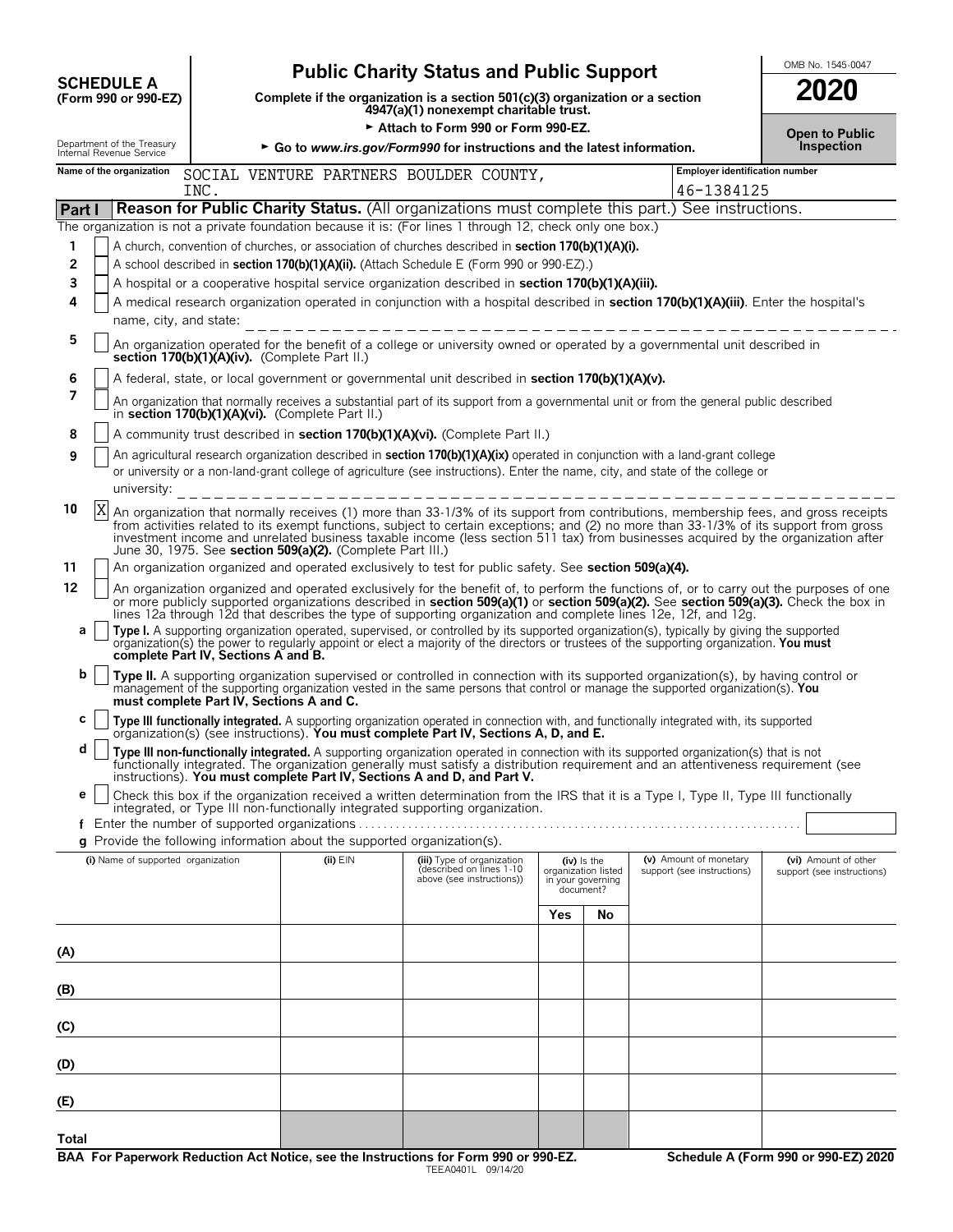### Schedule A (Form 990 or 990-EZ) 2020 SOCIAL VENTURE PARTNERS BOULDER COUNTY, 46-1384125 Page 2

**Part II Support Schedule for Organizations Described in Sections 170(b)(1)(A)(iv) and 170(b)(1)(A)(vi)** (Complete only if you checked the box on line 5, 7, or 8 of Part I or if the organization failed to qualify under Part III. If the organization fails to qualify under the tests listed below, please complete Part III.)

### **Section A. Public Support**

|     | Calendar year (or fiscal year<br>beginning in) ►                                                                                                                                                                                                                                                                                                                                             | (a) 2016 | $(b)$ 2017 | $(c)$ 2018 | $(d)$ 2019 | $(e)$ 2020 | (f) Total |
|-----|----------------------------------------------------------------------------------------------------------------------------------------------------------------------------------------------------------------------------------------------------------------------------------------------------------------------------------------------------------------------------------------------|----------|------------|------------|------------|------------|-----------|
| 1.  | Gifts, grants, contributions, and<br>membership fees received. (Do not<br>include any 'unusual grants.'). $\ldots$                                                                                                                                                                                                                                                                           |          |            |            |            |            |           |
|     | Tax revenues levied for the<br>organization's benefit and<br>either paid to or expended<br>on its behalf                                                                                                                                                                                                                                                                                     |          |            |            |            |            |           |
| 3.  | The value of services or<br>facilities furnished by a<br>governmental unit to the<br>organization without charge                                                                                                                                                                                                                                                                             |          |            |            |            |            |           |
|     | <b>Total.</b> Add lines 1 through 3                                                                                                                                                                                                                                                                                                                                                          |          |            |            |            |            |           |
| 5   | The portion of total<br>contributions by each person<br>(other than a governmental<br>unit or publicly supported<br>organization) included on line 1<br>that exceeds 2% of the amount<br>shown on line 11, column $(f)$                                                                                                                                                                      |          |            |            |            |            |           |
|     | <b>Public support.</b> Subtract line 5<br>from line $4 \ldots \ldots \ldots \ldots \ldots$                                                                                                                                                                                                                                                                                                   |          |            |            |            |            |           |
|     | <b>Section B. Total Support</b>                                                                                                                                                                                                                                                                                                                                                              |          |            |            |            |            |           |
|     | Calendar year (or fiscal year<br>beginning in) ►                                                                                                                                                                                                                                                                                                                                             | (a) 2016 | $(b)$ 2017 | $(c)$ 2018 | $(d)$ 2019 | (e) $2020$ | (f) Total |
|     | <b>7</b> Amounts from line 4                                                                                                                                                                                                                                                                                                                                                                 |          |            |            |            |            |           |
| 8   | Gross income from interest.<br>dividends, payments received<br>on securities loans, rents,<br>royalties, and income from<br>similar sources                                                                                                                                                                                                                                                  |          |            |            |            |            |           |
| 9   | Net income from unrelated<br>business activities, whether or<br>not the business is regularly<br>carried on                                                                                                                                                                                                                                                                                  |          |            |            |            |            |           |
| 10. | Other income. Do not include<br>gain or loss from the sale of<br>capital assets (Explain in                                                                                                                                                                                                                                                                                                  |          |            |            |            |            |           |
|     | 11 <b>Total support.</b> Add lines 7                                                                                                                                                                                                                                                                                                                                                         |          |            |            |            |            |           |
| 12  |                                                                                                                                                                                                                                                                                                                                                                                              |          |            |            |            | 12         |           |
|     | 13 First 5 years. If the Form 990 is for the organization's first, second, third, fourth, or fifth tax year as a section 501(c)(3)                                                                                                                                                                                                                                                           |          |            |            |            |            |           |
|     | <b>Section C. Computation of Public Support Percentage</b>                                                                                                                                                                                                                                                                                                                                   |          |            |            |            |            |           |
|     |                                                                                                                                                                                                                                                                                                                                                                                              |          |            |            |            | 15         | %<br>%    |
|     |                                                                                                                                                                                                                                                                                                                                                                                              |          |            |            |            |            |           |
|     | 16a 33-1/3% support test-2020. If the organization did not check the box on line 13, and line 14 is 33-1/3% or more, check this box                                                                                                                                                                                                                                                          |          |            |            |            |            |           |
|     | b 33-1/3% support test-2019. If the organization did not check a box on line 13 or 16a, and line 15 is 33-1/3% or more, check this box                                                                                                                                                                                                                                                       |          |            |            |            |            |           |
|     | 17a 10%-facts-and-circumstances test-2020. If the organization did not check a box on line 13, 16a, or 16b, and line 14 is 10%<br>or more, and if the organization meets the facts-and-circumstances test, check this box and stop here. Explain in Part VI how<br>the organization meets the facts and circumstances test. The organization qualifies as a publicly supported organization. |          |            |            |            |            |           |
|     | <b>b 10%-facts-and-circumstances test-2019.</b> If the organization did not check a box on line 13, 16a, 16b, or 17a, and line 15 is 10%<br>or more, and if the organization meets the facts-and-circumstances test, check this box and stop here. Explain in Part VI how the organization meets the 'facts-and-circumstances' test. The organization qualifies as a publi                   |          |            |            |            |            |           |
|     | 18 Private foundation. If the organization did not check a box on line 13, 16a, 16b, 17a, or 17b, check this box and see instructions                                                                                                                                                                                                                                                        |          |            |            |            |            |           |

**BAA Schedule A (Form 990 or 990-EZ) 2020**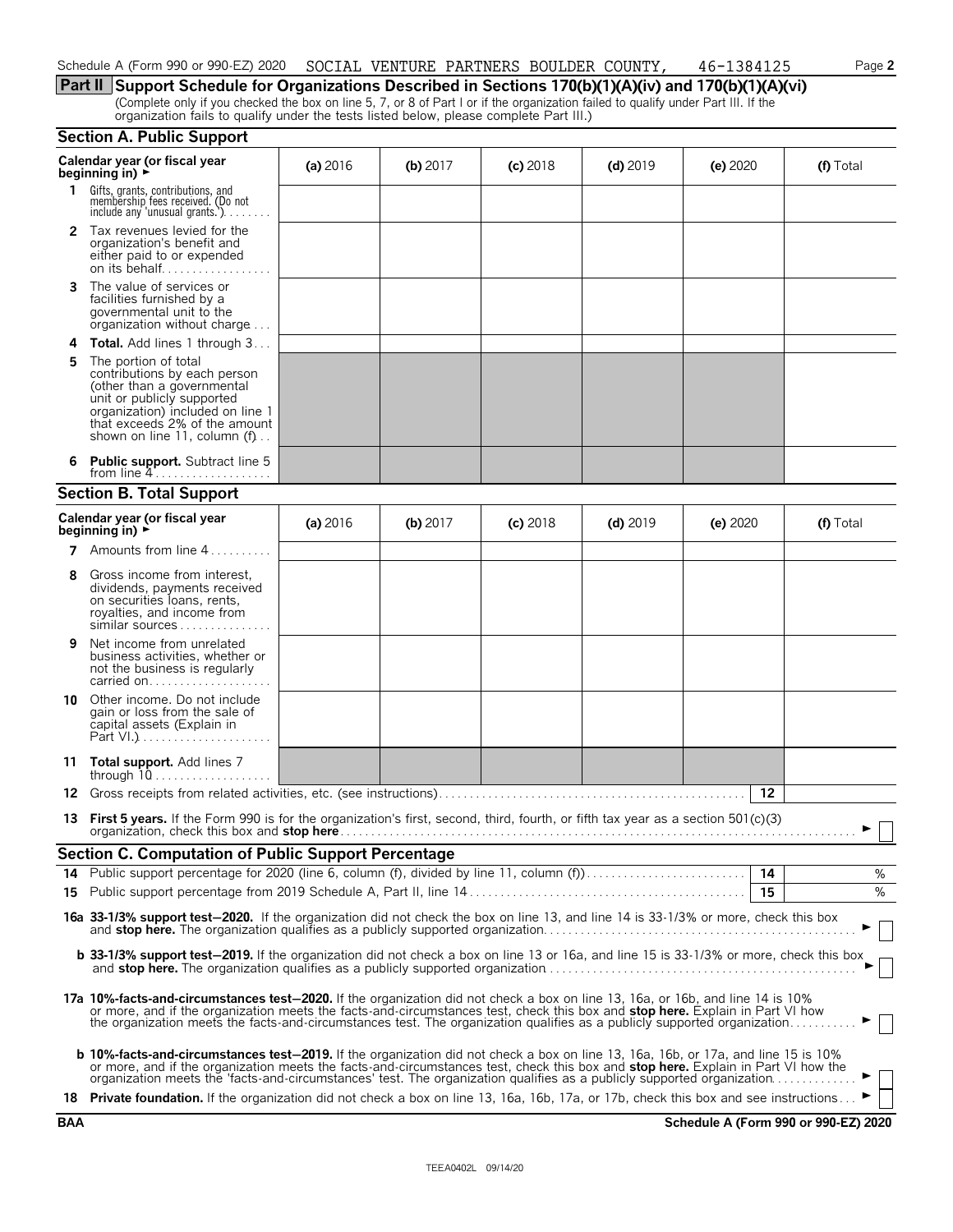### Schedule A (Form 990 or 990-EZ) 2020 **SOCIAL VENTURE PARTNERS BOULDER COUNTY,** 46-1384125 Page 3

### **Part III Support Schedule for Organizations Described in Section 509(a)(2)**

(Complete only if you checked the box on line 10 of Part I or if the organization failed to qualify under Part II. If the organization fails to qualify under the tests listed below, please complete Part II.)

|    | <b>Section A. Public Support</b>                                                                                                                                                                                                                               |          |                                |            |            |           |                   |
|----|----------------------------------------------------------------------------------------------------------------------------------------------------------------------------------------------------------------------------------------------------------------|----------|--------------------------------|------------|------------|-----------|-------------------|
|    | Calendar year (or fiscal year beginning in) ►                                                                                                                                                                                                                  | (a) 2016 | (b) $2017$                     | (c) 2018   | $(d)$ 2019 | (e) 2020  | (f) Total         |
|    | 1 Gifts, grants, contributions,                                                                                                                                                                                                                                |          |                                |            |            |           |                   |
|    | and membership fees<br>received. (Do not include<br>any 'unusual grants.')                                                                                                                                                                                     |          |                                |            |            |           |                   |
|    | 2 Gross receipts from admissions,                                                                                                                                                                                                                              | 345,500. | 351,364.                       | 411,141.   | 376,160.   | 373, 555. | 1,857,720.        |
|    | merchandise sold or services                                                                                                                                                                                                                                   |          |                                |            |            |           |                   |
|    | performed, or facilities                                                                                                                                                                                                                                       |          |                                |            |            |           |                   |
|    | furnished in any activity that is<br>related to the organization's                                                                                                                                                                                             |          |                                |            |            |           |                   |
|    | $tax\text{-}exempt$ purpose                                                                                                                                                                                                                                    | 11,734.  | 34,824.                        | 8,683.     | 7,885.     | 20,137.   | 83,263.           |
|    | <b>3</b> Gross receipts from activities<br>that are not an unrelated trade                                                                                                                                                                                     |          |                                |            |            |           |                   |
|    | or business under section 513.                                                                                                                                                                                                                                 |          |                                |            |            |           | $0$ .             |
|    | 4 Tax revenues levied for the                                                                                                                                                                                                                                  |          |                                |            |            |           |                   |
|    | organization's benefit and<br>either paid to or expended on                                                                                                                                                                                                    |          |                                |            |            |           |                   |
|    |                                                                                                                                                                                                                                                                |          |                                |            |            |           | 0.                |
| 5. | The value of services or<br>facilities furnished by a                                                                                                                                                                                                          |          |                                |            |            |           |                   |
|    | governmental unit to the                                                                                                                                                                                                                                       |          |                                |            |            |           |                   |
|    | organization without charge                                                                                                                                                                                                                                    |          |                                |            |            |           | 0.                |
|    | 6 Total. Add lines 1 through 5                                                                                                                                                                                                                                 | 357,234. | 386,188                        | 419,824.   | 384,045.   | 393,692.  | 1,940,983.        |
|    | <b>7a</b> Amounts included on lines 1,<br>2, and 3 received from                                                                                                                                                                                               |          |                                |            |            |           |                   |
|    | disqualified persons                                                                                                                                                                                                                                           | 91,500.  | 151,779.                       | 159,668.   | 73,044.    | 65,102.   | 541,093.          |
|    | <b>b</b> Amounts included on lines 2                                                                                                                                                                                                                           |          |                                |            |            |           |                   |
|    | and 3 received from other than<br>disqualified persons that                                                                                                                                                                                                    |          |                                |            |            |           |                   |
|    | exceed the greater of \$5,000 or                                                                                                                                                                                                                               |          |                                |            |            |           |                   |
|    | 1% of the amount on line 13<br>for the year                                                                                                                                                                                                                    | 0.       | $\mathbf{0}$ .                 | 0.         | 0.         | 0.        |                   |
|    | c Add lines 7a and 7b                                                                                                                                                                                                                                          | 91,500   | 151,779.                       | 159,668.   | 73,044.    | 65,102    | 0.<br>541,093.    |
|    | 8 Public support. (Subtract line                                                                                                                                                                                                                               |          |                                |            |            |           |                   |
|    | 7c from line 6.)                                                                                                                                                                                                                                               |          |                                |            |            |           | 1,399,890.        |
|    | <b>Section B. Total Support</b>                                                                                                                                                                                                                                |          |                                |            |            |           |                   |
|    | Calendar year (or fiscal year beginning in) $\blacktriangleright$                                                                                                                                                                                              | (a) 2016 | ( <b>b</b> ) $201\overline{7}$ | $(c)$ 2018 | $(d)$ 2019 | (e) 2020  | (f) Total         |
|    | <b>9</b> Amounts from line $6, \ldots, \ldots$                                                                                                                                                                                                                 | 357,234. | 386,188.                       | 419,824.   | 384,045.   | 393,692.  | 1,940,983.        |
|    | <b>10a</b> Gross income from interest, dividends,<br>payments received on securities loans,                                                                                                                                                                    |          |                                |            |            |           |                   |
|    | rents, royalties, and income from                                                                                                                                                                                                                              |          |                                |            |            |           |                   |
|    | similar sources                                                                                                                                                                                                                                                | 260.     | 339.                           | 88.        | 122.       | 945.      | 1,754.            |
|    | <b>b</b> Unrelated business taxable<br>income (less section 511                                                                                                                                                                                                |          |                                |            |            |           |                   |
|    | taxes) from businesses                                                                                                                                                                                                                                         |          |                                |            |            |           |                   |
|    | acquired after June 30, 1975<br>c Add lines $10a$ and $10b$                                                                                                                                                                                                    |          |                                |            |            |           |                   |
|    | <b>11</b> Net income from unrelated business                                                                                                                                                                                                                   | 260      | 339.                           | 88.        | 122.       | 945.      | 754.              |
|    | activities not included in line 10b.                                                                                                                                                                                                                           |          |                                |            |            |           |                   |
|    | whether or not the business is<br>regularly carried on $\dots\dots\dots$                                                                                                                                                                                       |          |                                |            |            |           | 0.                |
|    | 12 Other income. Do not include                                                                                                                                                                                                                                |          |                                |            |            |           |                   |
|    | gain or loss from the sale of<br>capital assets (Explain in                                                                                                                                                                                                    |          |                                |            |            |           |                   |
|    |                                                                                                                                                                                                                                                                |          |                                |            |            |           | 0.                |
|    | 13 Total support. (Add lines 9,<br>10c, 11, and $12.$ )                                                                                                                                                                                                        |          | 386,527.                       |            | 384, 167.  |           |                   |
|    | 14 First 5 years. If the Form 990 is for the organization's first, second, third, fourth, or fifth tax year as a section 501(c)(3)                                                                                                                             | 357,494. |                                | 419,912.   |            | 394,637.  | 1,942,737.        |
|    | organization, check this box and stop here                                                                                                                                                                                                                     |          |                                |            |            |           |                   |
|    | <b>Section C. Computation of Public Support Percentage</b>                                                                                                                                                                                                     |          |                                |            |            |           |                   |
|    | 15 Public support percentage for 2020 (line 8, column (f), divided by line 13, column (f)                                                                                                                                                                      |          |                                |            |            | 15        | 72.06%            |
|    |                                                                                                                                                                                                                                                                |          |                                |            |            | 16        | $62.88$ $%$       |
|    | Section D. Computation of Investment Income Percentage                                                                                                                                                                                                         |          |                                |            |            |           |                   |
| 17 | Investment income percentage for 2020 (line 10c, column (f), divided by line 13, column (f)                                                                                                                                                                    |          |                                |            |            | 17        | $0.09$ $%$        |
| 18 |                                                                                                                                                                                                                                                                |          |                                |            |            | 18        | $0.07\frac{2}{3}$ |
|    | 19a 33-1/3% support tests-2020. If the organization did not check the box on line 14, and line 15 is more than 33-1/3%, and line 17<br>is not more than 33-1/3%, check this box and stop here. The organization qualifies as a publicly supported organization |          |                                |            |            |           | X                 |
|    | <b>b</b> 33-1/3% support tests-2019. If the organization did not check a box on line 14 or line 19a, and line 16 is more than 33-1/3%, and                                                                                                                     |          |                                |            |            |           |                   |
|    | line 18 is not more than 33-1/3%, check this box and stop here. The organization qualifies as a publicly supported organization                                                                                                                                |          |                                |            |            |           |                   |
|    | 20 Private foundation. If the organization did not check a box on line 14, 19a, or 19b, check this box and see instructions                                                                                                                                    |          |                                |            |            |           |                   |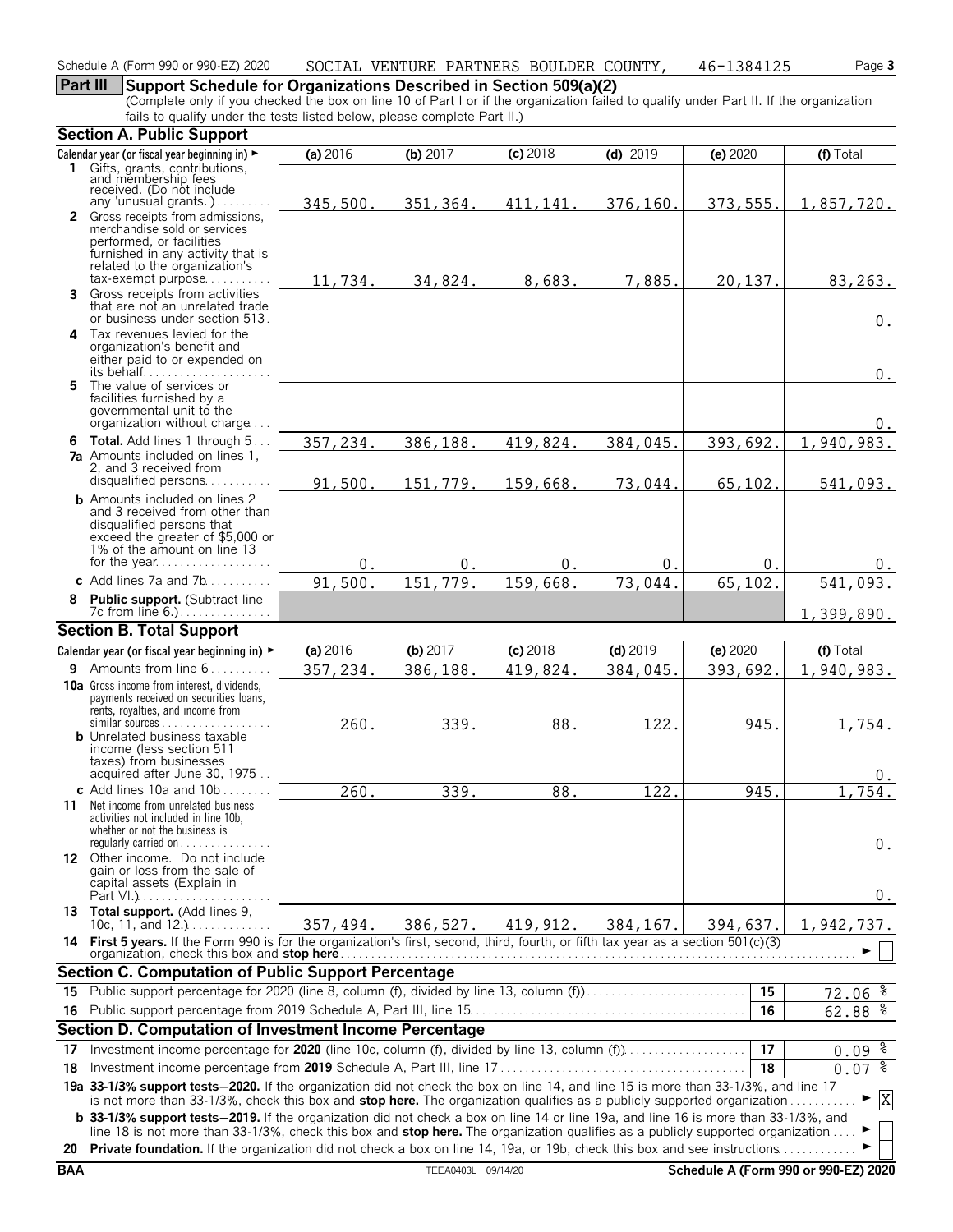### **Part IV Supporting Organizations**

(Complete only if you checked a box in line 12 on Part I. If you checked box 12a, Part I, complete Sections A and B. If you checked box 12b, Part I, complete Sections A and C. If you checked box 12c, Part I, complete Sections A, D, and E. If you checked box 12d, Part I, complete Sections A and D, and complete Part V.)

### **Section A. All Supporting Organizations**

|   |                                                                                                                                                                                                                                                                                                                                                                                                                                                                                                                                              |                 | Yes. | No |
|---|----------------------------------------------------------------------------------------------------------------------------------------------------------------------------------------------------------------------------------------------------------------------------------------------------------------------------------------------------------------------------------------------------------------------------------------------------------------------------------------------------------------------------------------------|-----------------|------|----|
|   | 1 Are all of the organization's supported organizations listed by name in the organization's governing documents?<br>If 'No,' describe in Part VI how the supported organizations are designated. If designated by class or purpose, describe                                                                                                                                                                                                                                                                                                |                 |      |    |
|   | the designation. If historic and continuing relationship, explain.                                                                                                                                                                                                                                                                                                                                                                                                                                                                           | 1               |      |    |
|   | 2 Did the organization have any supported organization that does not have an IRS determination of status under section<br>$509(a)(1)$ or (2)? If 'Yes,' explain in Part VI how the organization determined that the supported organization was<br>described in section $509(a)(1)$ or (2).                                                                                                                                                                                                                                                   | $\overline{2}$  |      |    |
|   |                                                                                                                                                                                                                                                                                                                                                                                                                                                                                                                                              |                 |      |    |
|   | 3a Did the organization have a supported organization described in section 501(c)(4), (5), or (6)? If 'Yes,' answer lines 3b<br>and 3c below.                                                                                                                                                                                                                                                                                                                                                                                                | 3a              |      |    |
|   | <b>b</b> Did the organization confirm that each supported organization qualified under section 501(c)(4), (5), or (6) and<br>satisfied the public support tests under section 509(a)(2)? If 'Yes,' describe in Part VI when and how the organization<br>made the determination.                                                                                                                                                                                                                                                              | 3b              |      |    |
|   | c Did the organization ensure that all support to such organizations was used exclusively for section $170(c)(2)(B)$<br>purposes? If 'Yes,' explain in <b>Part VI</b> what controls the organization put in place to ensure such use.                                                                                                                                                                                                                                                                                                        | 3c              |      |    |
|   | 4a Was any supported organization not organized in the United States ('foreign supported organization')? If 'Yes' and<br>if you checked box 12a or 12b in Part I, answer lines 4b and 4c below.                                                                                                                                                                                                                                                                                                                                              | 4a              |      |    |
|   | <b>b</b> Did the organization have ultimate control and discretion in deciding whether to make grants to the foreign supported<br>organization? If 'Yes,' describe in Part VI how the organization had such control and discretion despite being controlled<br>or supervised by or in connection with its supported organizations.                                                                                                                                                                                                           | 4b              |      |    |
|   | c Did the organization support any foreign supported organization that does not have an IRS determination under<br>sections 501(c)(3) and 509(a)(1) or (2)? If 'Yes,' explain in <b>Part VI</b> what controls the organization used to ensure that<br>all support to the foreign supported organization was used exclusively for section $170(c)(2)(B)$ purposes.                                                                                                                                                                            | 4c              |      |    |
|   | 5a Did the organization add, substitute, or remove any supported organizations during the tax year? If 'Yes,' answer lines<br>5b and 5c below (if applicable). Also, provide detail in Part VI, including (i) the names and EIN numbers of the<br>supported organizations added, substituted, or removed; (ii) the reasons for each such action; (iii) the<br>authority under the organization's organizing document authorizing such action; and (iv) how the action was<br>accomplished (such as by amendment to the organizing document). | 5а              |      |    |
|   | <b>b</b> Type I or Type II only. Was any added or substituted supported organization part of a class already designated in the<br>organization's organizing document?                                                                                                                                                                                                                                                                                                                                                                        | 5b              |      |    |
|   | c Substitutions only. Was the substitution the result of an event beyond the organization's control?                                                                                                                                                                                                                                                                                                                                                                                                                                         | 5c              |      |    |
|   | 6 Did the organization provide support (whether in the form of grants or the provision of services or facilities) to<br>anyone other than (i) its supported organizations, (ii) individuals that are part of the charitable class benefited by one<br>or more of its supported organizations, or (iii) other supporting organizations that also support or benefit one or more of<br>the filing organization's supported organizations? If 'Yes,' provide detail in Part VI.                                                                 | 6               |      |    |
| 7 | Did the organization provide a grant, loan, compensation, or other similar payment to a substantial contributor<br>(as defined in section 4958(c)( $3$ )(C)), a family member of a substantial contributor, or a 35% controlled entity with<br>regard to a substantial contributor? If 'Yes,' complete Part I of Schedule L (Form 990 or 990-EZ).                                                                                                                                                                                            | 7               |      |    |
| 8 | Did the organization make a loan to a disqualified person (as defined in section 4958) not described in line 7? If 'Yes,'<br>complete Part I of Schedule L (Form 990 or 990-EZ).                                                                                                                                                                                                                                                                                                                                                             | 8               |      |    |
|   | 9a Was the organization controlled directly or indirectly at any time during the tax year by one or more disqualified persons,<br>as defined in section 4946 (other than foundation managers and organizations described in section 509(a)(1) or (2))?<br>If 'Yes,' provide detail in <b>Part VI.</b>                                                                                                                                                                                                                                        | 9а              |      |    |
|   | <b>b</b> Did one or more disqualified persons (as defined in line 9a) hold a controlling interest in any entity in which the<br>supporting organization had an interest? If 'Yes,' provide detail in Part VI.                                                                                                                                                                                                                                                                                                                                | 9b              |      |    |
|   | c Did a disqualified person (as defined in line 9a) have an ownership interest in, or derive any personal benefit from,<br>assets in which the supporting organization also had an interest? If 'Yes,' provide detail in Part VI.                                                                                                                                                                                                                                                                                                            | 9c              |      |    |
|   | 10a Was the organization subject to the excess business holdings rules of section 4943 because of section 4943(f) (regarding<br>certain Type II supporting organizations, and all Type III non-functionally integrated supporting organizations)? If 'Yes,'                                                                                                                                                                                                                                                                                  |                 |      |    |
|   | answer line 10b below.                                                                                                                                                                                                                                                                                                                                                                                                                                                                                                                       | 10a             |      |    |
|   | <b>b</b> Did the organization have any excess business holdings in the tax year? (Use Schedule C, Form 4720, to determine<br>whether the organization had excess business holdings.).                                                                                                                                                                                                                                                                                                                                                        | 10 <sub>b</sub> |      |    |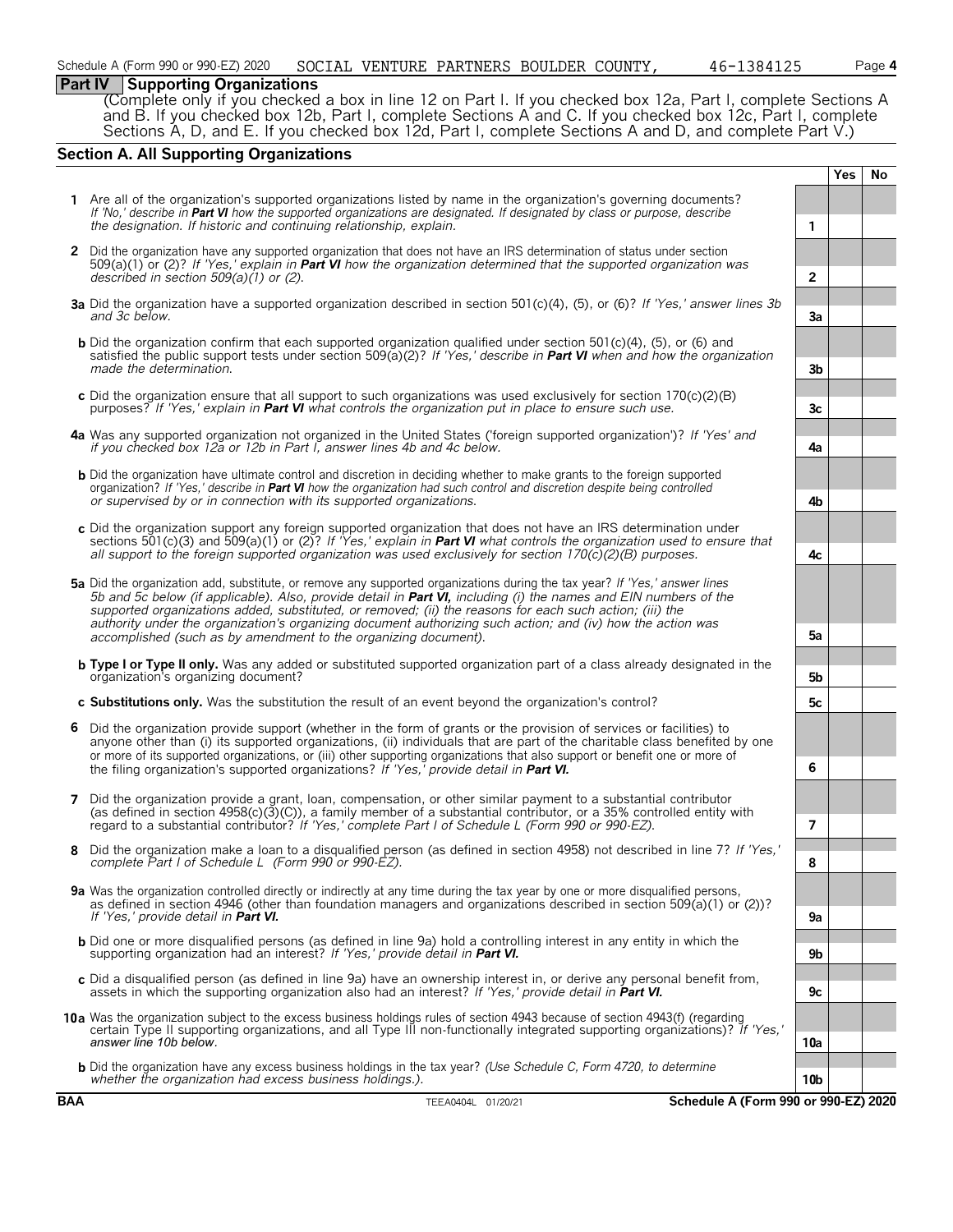### Schedule A (Form 990 or 990-EZ) 2020 GOCIAL VENTURE PARTNERS BOULDER COUNTY,  $46-1384125$  Page 5

**Yes No**

| <b>Part IV</b>                                                                                                              | <b>Supporting Organizations (continued)</b>                                                                                             |                 |     |    |
|-----------------------------------------------------------------------------------------------------------------------------|-----------------------------------------------------------------------------------------------------------------------------------------|-----------------|-----|----|
|                                                                                                                             |                                                                                                                                         |                 | Yes | No |
| 11                                                                                                                          | Has the organization accepted a gift or contribution from any of the following persons?                                                 |                 |     |    |
| a A person who directly or indirectly controls, either alone or together with persons described in lines 11b and 11c below, |                                                                                                                                         |                 |     |    |
|                                                                                                                             | the governing body of a supported organization?                                                                                         |                 |     |    |
|                                                                                                                             | <b>b</b> A family member of a person described in line 11a above?                                                                       | 11 <sub>b</sub> |     |    |
|                                                                                                                             | C A 35% controlled entity of a person described in line 11a or 11b above? If 'Yes' to line 11a, 11b, or 11c, provide detail in Part VI. | 11c             |     |    |

### **Section B. Type I Supporting Organizations**

- **1** Did the governing body, members of the governing body, officers acting in their official capacity, or membership of one or more supported organizations have the power to regularly appoint or elect at least a majority of the organization's officers, directors, or trustees at all times during the tax year? *If 'No,' describe in Part VI how the supported organization(s) effectively operated, supervised, or controlled the organization's activities. If the organization had more than one supported organization, describe how the powers to appoint and/or remove officers, directors, or trustees were allocated among the supported organizations and what conditions or restrictions, if any, applied to such powers* **1** *during the tax* year.
- **2** Did the organization operate for the benefit of any supported organization other than the supported organization(s) that operated, supervised, or controlled the supporting organization? *If 'Yes,' explain in Part VI how providing such benefit carried out the purposes of the supported organization(s) that operated, supervised, or controlled the supporting organization.* **2**

### **Section C. Type II Supporting Organizations**

**Yes No 1** Were a majority of the organization's directors or trustees during the tax year also a majority of the directors or trustees of each of the organization's supported organization(s)? *If 'No,' describe in Part VI how control or management of the supporting organization was vested in the same persons that controlled or managed the supported organization(s).* **1**

### **Section D. All Type III Supporting Organizations**

### **Section E. Type III Functionally Integrated Supporting Organizations**

- **1** *Check the box next to the method that the organization used to satisfy the Integral Part Test during the year (see instructions).* 
	- **a** The organization satisfied the Activities Test. *Complete line 2 below.*
	- **b** The organization is the parent of each of its supported organizations. *Complete line 3 below.*
	- **c** The organization supported a governmental entity. *Describe in Part VI how you supported a governmental entity (see instructions).*

### **2** Activities Test. *Answer lines 2a and 2b below.* **Yes No**

- **a** Did substantially all of the organization's activities during the tax year directly further the exempt purposes of the supported organization(s) to which the organization was responsive? *If 'Yes,' then in Part VI identify those supported organizations and explain how these activities directly furthered their exempt purposes, how the organization was responsive to those supported organizations, and how the organization determined that these activities constituted substantially all of its activities.* **2a**
- **b** Did the activities described in line 2a, above, constitute activities that, but for the organization's involvement, one or more of the organization's supported organization(s) would have been engaged in? *If 'Yes,' explain in Part VI the reasons for the organization's position that its supported organization(s) would have engaged in these activities but for the organization's involvement.* **2b**
- **3** Parent of Supported Organizations. *Answer lines 3a and 3b below.*
- **a** Did the organization have the power to regularly appoint or elect a majority of the officers, directors, or trustees of each of the supported organizations? *If 'Yes' or 'No,' provide details in Part VI.* **3a**
- **b** Did the organization exercise a substantial degree of direction over the policies, programs, and activities of each of its supported organizations? *If 'Yes,' describe in Part VI the role played by the organization in this regard.* **3b**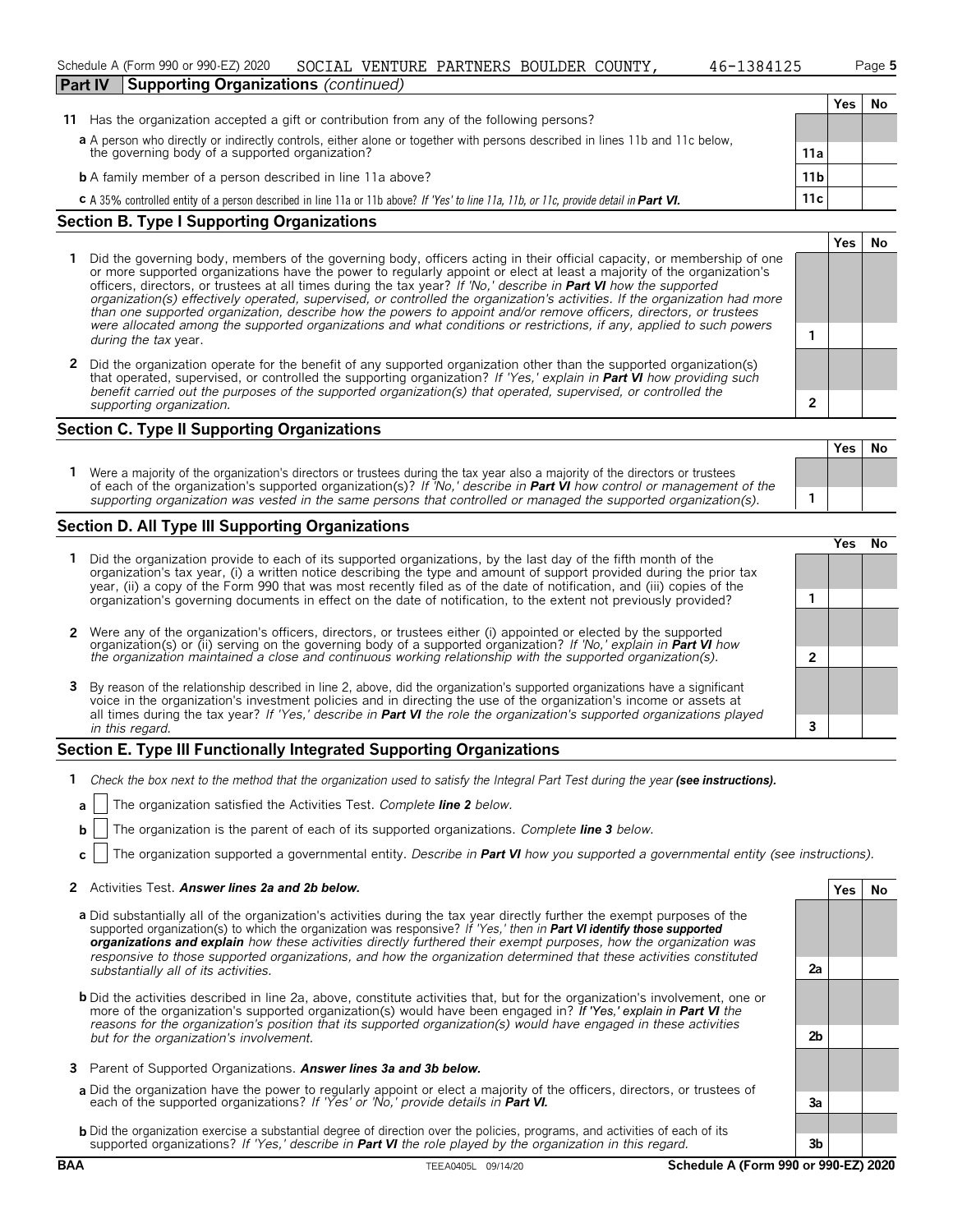| Schedule A (Form 990 or 990-EZ) 2020 SOCIAL VENTURE PARTNERS BOULDER COUNTY,          |  |  | 46-1384125 | Page 6 |
|---------------------------------------------------------------------------------------|--|--|------------|--------|
| <b>Part V</b> Type III Non-Functionally Integrated 509(a)(3) Supporting Organizations |  |  |            |        |

| c | 16 |  |
|---|----|--|
|   |    |  |

Check here if the organization satisfied the Integral Part Test as a qualifying trust on Nov. 20, 1970 (explain in Part VI). See instructions. All other Type III non-functionally integrated supporting organizations must co

|              | Section A - Adjusted Net Income                                                                                                                                                                                |                | (A) Prior Year | (B) Current Year<br>(optional) |
|--------------|----------------------------------------------------------------------------------------------------------------------------------------------------------------------------------------------------------------|----------------|----------------|--------------------------------|
| 1.           | Net short-term capital gain                                                                                                                                                                                    | $\mathbf{1}$   |                |                                |
| 2            | Recoveries of prior-year distributions                                                                                                                                                                         | $\overline{2}$ |                |                                |
| 3            | Other gross income (see instructions)                                                                                                                                                                          | 3              |                |                                |
| 4            | Add lines 1 through 3.                                                                                                                                                                                         | 4              |                |                                |
| 5.           | Depreciation and depletion                                                                                                                                                                                     | 5              |                |                                |
| 6            | Portion of operating expenses paid or incurred for production or collection of gross<br>income or for management, conservation, or maintenance of property held for<br>production of income (see instructions) | 6              |                |                                |
| 7            | Other expenses (see instructions)                                                                                                                                                                              | $\overline{7}$ |                |                                |
| 8            | <b>Adjusted Net Income</b> (subtract lines 5, 6, and 7 from line 4)                                                                                                                                            | 8              |                |                                |
|              | Section B - Minimum Asset Amount                                                                                                                                                                               |                | (A) Prior Year | (B) Current Year<br>(optional) |
| 1.           | Aggregate fair market value of all non-exempt-use assets (see instructions for short<br>tax year or assets held for part of year):                                                                             |                |                |                                |
|              | a Average monthly value of securities                                                                                                                                                                          | 1a             |                |                                |
|              | <b>b</b> Average monthly cash balances                                                                                                                                                                         | 1b             |                |                                |
|              | c Fair market value of other non-exempt-use assets                                                                                                                                                             | 1c             |                |                                |
|              | <b>d Total</b> (add lines 1a, 1b, and 1c)                                                                                                                                                                      | 1d             |                |                                |
|              | <b>e Discount</b> claimed for blockage or other factors<br>(explain in detail in <b>Part VI</b> ):                                                                                                             |                |                |                                |
|              | 2 Acquisition indebtedness applicable to non-exempt-use assets                                                                                                                                                 | $\overline{2}$ |                |                                |
| 3            | Subtract line 2 from line 1d.                                                                                                                                                                                  | 3              |                |                                |
| 4            | Cash deemed held for exempt use. Enter 0.015 of line 3 (for greater amount,<br>see instructions).                                                                                                              | 4              |                |                                |
| 5.           | Net value of non-exempt-use assets (subtract line 4 from line 3)                                                                                                                                               | 5              |                |                                |
| 6            | Multiply line 5 by 0.035.                                                                                                                                                                                      | 6              |                |                                |
| 7            | Recoveries of prior-year distributions                                                                                                                                                                         | $\overline{7}$ |                |                                |
| 8            | Minimum Asset Amount (add line 7 to line 6)                                                                                                                                                                    | 8              |                |                                |
|              | Section C - Distributable Amount                                                                                                                                                                               |                |                | <b>Current Year</b>            |
| 1            | Adjusted net income for prior year (from Section A, line 8, column A)                                                                                                                                          | $\mathbf{1}$   |                |                                |
| $\mathbf{2}$ | Enter 0.85 of line 1.                                                                                                                                                                                          | $\overline{2}$ |                |                                |
| 3            | Minimum asset amount for prior year (from Section B, line 8, column A)                                                                                                                                         | $\overline{3}$ |                |                                |
| 4            | Enter greater of line 2 or line 3.                                                                                                                                                                             | 4              |                |                                |
| 5            | Income tax imposed in prior year                                                                                                                                                                               | 5              |                |                                |
| 6            | <b>Distributable Amount.</b> Subtract line 5 from line 4, unless subject to emergency<br>temporary reduction (see instructions).                                                                               | 6              |                |                                |

**7**  $\mid$  Check here if the current year is the organization's first as a non-functionally integrated Type III supporting organization (see instructions).

**BAA Schedule A (Form 990 or 990-EZ) 2020**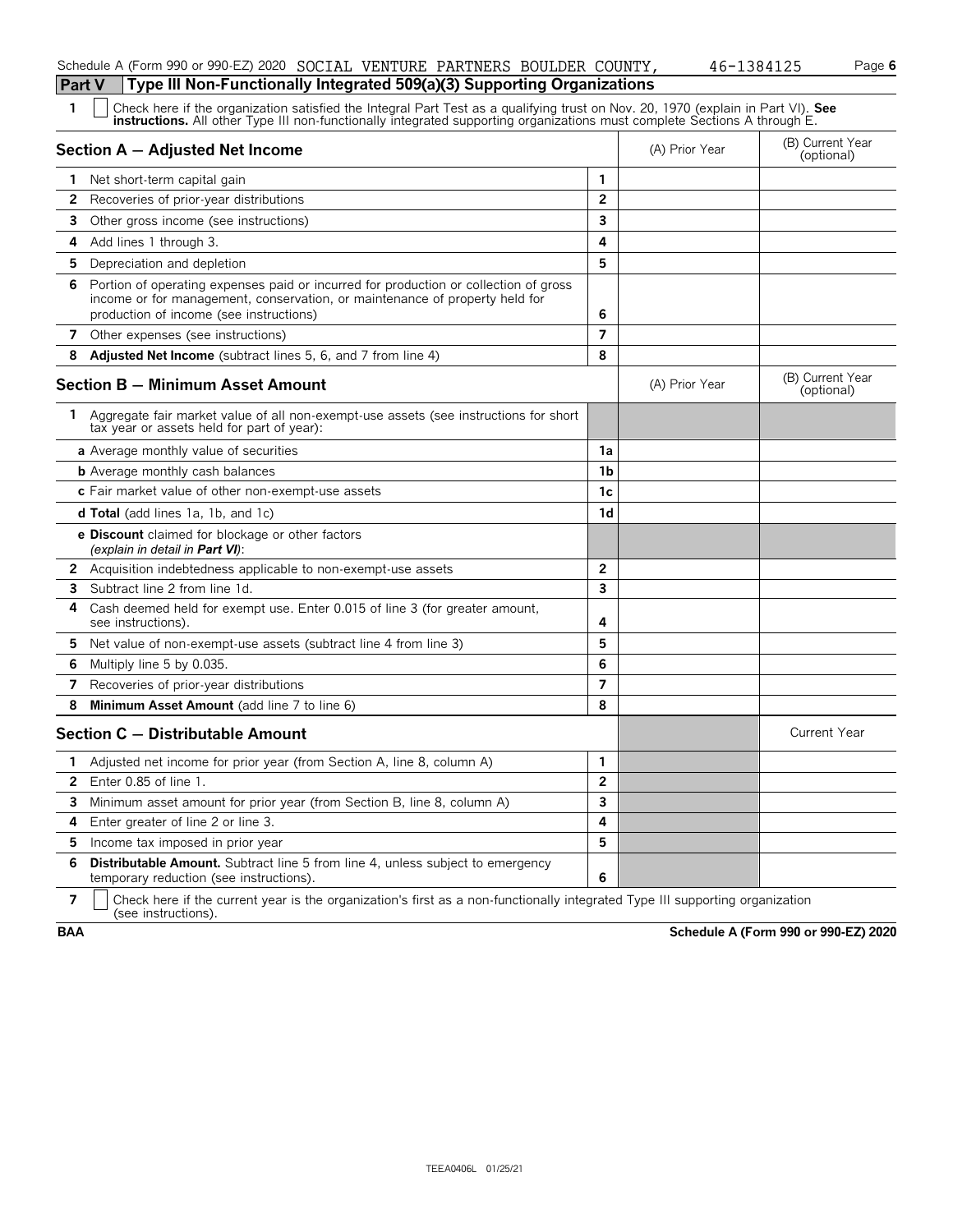### Schedule A (Form 990 or 990-EZ) 2020 SOCIAL VENTURE PARTNERS BOULDER COUNTY, 46-1384125 Page **7** SOCIAL VENTURE PARTNERS BOULDER COUNTY, 46-1384125

| <b>Part V</b> | Type III Non-Functionally Integrated 509(a)(3) Supporting Organizations (continued)                                                                                           |                                              |                                              |                |                                                  |
|---------------|-------------------------------------------------------------------------------------------------------------------------------------------------------------------------------|----------------------------------------------|----------------------------------------------|----------------|--------------------------------------------------|
|               | <b>Section D - Distributions</b>                                                                                                                                              |                                              |                                              |                | <b>Current Year</b>                              |
| 1             | Amounts paid to supported organizations to accomplish exempt purposes                                                                                                         |                                              |                                              | $\mathbf{1}$   |                                                  |
| $\mathbf{2}$  | Amounts paid to perform activity that directly furthers exempt purposes of supported organizations,                                                                           |                                              |                                              |                |                                                  |
|               | in excess of income from activity                                                                                                                                             |                                              |                                              | 2              |                                                  |
| 3             | Administrative expenses paid to accomplish exempt purposes of supported organizations                                                                                         |                                              |                                              | 3              |                                                  |
| 4             | Amounts paid to acquire exempt-use assets                                                                                                                                     |                                              |                                              | 4              |                                                  |
| 5             | Qualified set-aside amounts (prior IRS approval required $-$ provide details in Part VI)                                                                                      |                                              |                                              | 5              |                                                  |
| 6             | Other distributions (describe in Part VI). See instructions.                                                                                                                  |                                              |                                              | 6              |                                                  |
| 7             | Total annual distributions. Add lines 1 through 6.                                                                                                                            |                                              |                                              | $\overline{7}$ |                                                  |
| 8             | Distributions to attentive supported organizations to which the organization is responsive (provide details<br>in Part VI). See instructions.                                 |                                              |                                              | 8              |                                                  |
| 9             | Distributable amount for 2020 from Section C, line 6                                                                                                                          |                                              |                                              | 9              |                                                  |
|               | 10 Line 8 amount divided by line 9 amount                                                                                                                                     |                                              |                                              | 10             |                                                  |
|               | Section E - Distribution Allocations (see instructions)                                                                                                                       | (i)<br><b>Excess</b><br><b>Distributions</b> | (i)<br><b>Underdistributions</b><br>Pre-2020 |                | (iii)<br><b>Distributable</b><br>Amount for 2020 |
|               | Distributable amount for 2020 from Section C, line 6                                                                                                                          |                                              |                                              |                |                                                  |
|               | 2 Underdistributions, if any, for years prior to 2020 (reasonable<br>cause required $-$ explain in <b>Part VI</b> ). See instructions.                                        |                                              |                                              |                |                                                  |
| 3             | Excess distributions carryover, if any, to 2020                                                                                                                               |                                              |                                              |                |                                                  |
|               | a From 2015                                                                                                                                                                   |                                              |                                              |                |                                                  |
|               | <b>b</b> From 2016                                                                                                                                                            |                                              |                                              |                |                                                  |
|               | c From 2017.                                                                                                                                                                  |                                              |                                              |                |                                                  |
|               | <b>d</b> From 2018                                                                                                                                                            |                                              |                                              |                |                                                  |
|               | e From 2019                                                                                                                                                                   |                                              |                                              |                |                                                  |
|               | f Total of lines 3a through 3e                                                                                                                                                |                                              |                                              |                |                                                  |
|               | g Applied to underdistributions of prior years                                                                                                                                |                                              |                                              |                |                                                  |
|               | h Applied to 2020 distributable amount                                                                                                                                        |                                              |                                              |                |                                                  |
|               | <i>i</i> Carryover from 2015 not applied (see instructions)                                                                                                                   |                                              |                                              |                |                                                  |
|               | j Remainder. Subtract lines 3g, 3h, and 3i from line 3f.                                                                                                                      |                                              |                                              |                |                                                  |
| 4             | Distributions for 2020 from Section D,<br>\$<br>line $7:$                                                                                                                     |                                              |                                              |                |                                                  |
|               | a Applied to underdistributions of prior years                                                                                                                                |                                              |                                              |                |                                                  |
|               | <b>b</b> Applied to 2020 distributable amount                                                                                                                                 |                                              |                                              |                |                                                  |
|               | c Remainder. Subtract lines 4a and 4b from line 4.                                                                                                                            |                                              |                                              |                |                                                  |
| 5.            | Remaining underdistributions for years prior to 2020, if any.<br>Subtract lines 3g and 4a from line 2. For result greater than<br>zero, explain in Part VI. See instructions. |                                              |                                              |                |                                                  |
|               | 6 Remaining underdistributions for 2020. Subtract lines 3h and 4b<br>from line 1. For result greater than zero, explain in Part VI. See<br>instructions.                      |                                              |                                              |                |                                                  |
|               | 7 Excess distributions carryover to 2021. Add lines 3j and 4c.                                                                                                                |                                              |                                              |                |                                                  |
|               | 8 Breakdown of line 7:                                                                                                                                                        |                                              |                                              |                |                                                  |
|               | <b>a</b> Excess from $2016$                                                                                                                                                   |                                              |                                              |                |                                                  |
|               | $b$ Excess from 2017.                                                                                                                                                         |                                              |                                              |                |                                                  |
|               | <b>c</b> Excess from 2018                                                                                                                                                     |                                              |                                              |                |                                                  |
|               | <b>d</b> Excess from 2019                                                                                                                                                     |                                              |                                              |                |                                                  |
|               | <b>e</b> Excess from 2020                                                                                                                                                     |                                              |                                              |                |                                                  |

**BAA Schedule A (Form 990 or 990-EZ) 2020**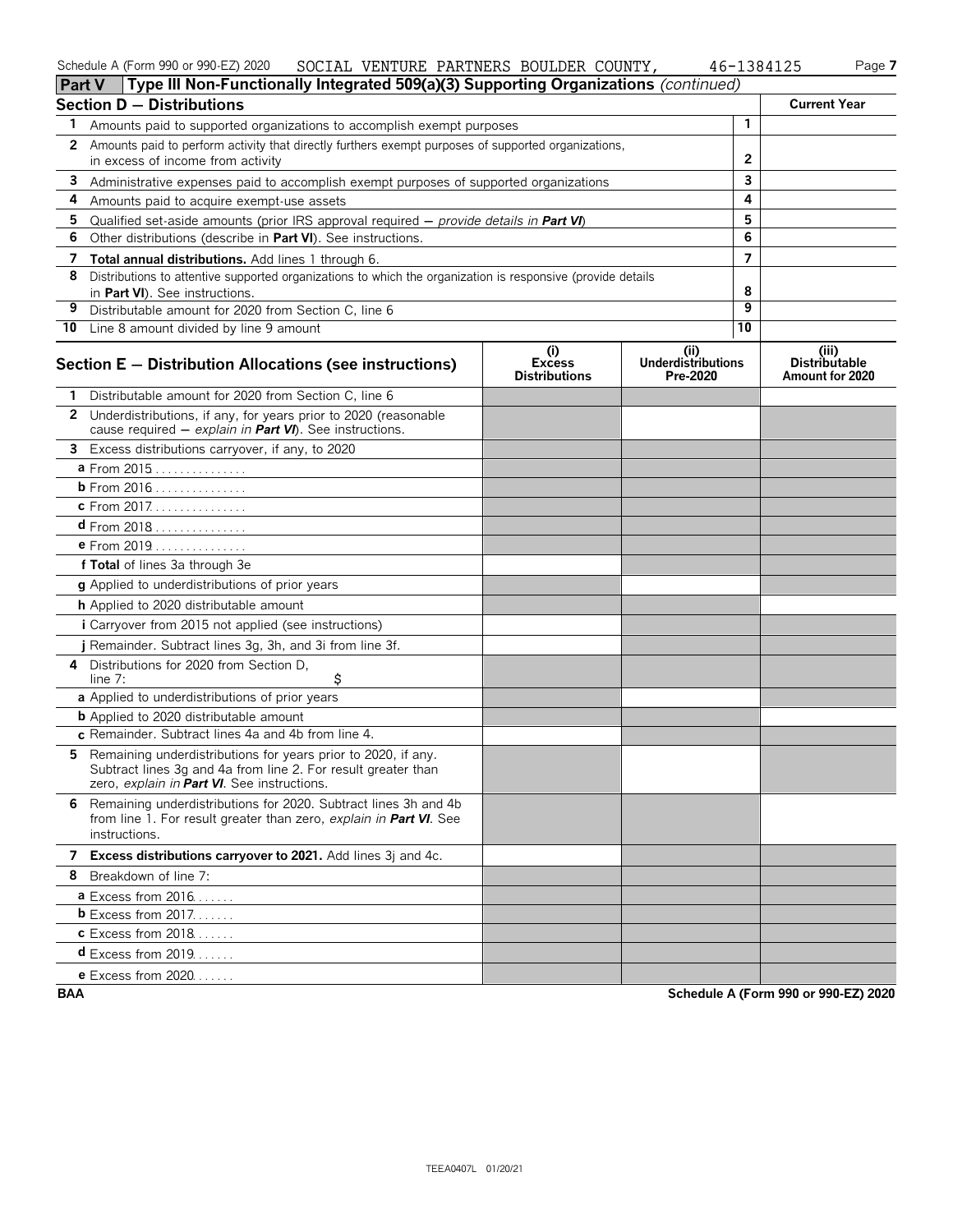|                | Schedule A (Form 990 or 990-EZ) 2020                                                                                 |  | SOCIAL VENTURE PARTNERS BOULDER COUNTY, |  | 46-1384125                                                                                                                                                                                                                         | Page 8 |
|----------------|----------------------------------------------------------------------------------------------------------------------|--|-----------------------------------------|--|------------------------------------------------------------------------------------------------------------------------------------------------------------------------------------------------------------------------------------|--------|
| <b>Part VI</b> |                                                                                                                      |  |                                         |  | <b>Supplemental Information.</b> Provide the explanations required by Part II, line 10; Part II, line 17a or 17b; Part III, line 17a or 17b; Part III, line 12; Part IV, Section A, lines 1, 2, 3b, 3c, 4b, 4c, 5a, 6, 9a, 9b, 9c, |        |
|                |                                                                                                                      |  |                                         |  |                                                                                                                                                                                                                                    |        |
|                |                                                                                                                      |  |                                         |  | B, lines 1 and 2; Part IV, Section C, line 1; Part IV, Section D, lines 2 and 3; Part IV, Section E, lines 1c, 2a, 2b,                                                                                                             |        |
|                | 3a, and 3b; Part V, line 1; Part V, Section B, line 1e; Part V, Section D, lines 5, 6, and 8; and Part V, Section E, |  |                                         |  |                                                                                                                                                                                                                                    |        |
|                | lines 2, 5, and 6. Also complete this part for any additional information. (See instructions.)                       |  |                                         |  |                                                                                                                                                                                                                                    |        |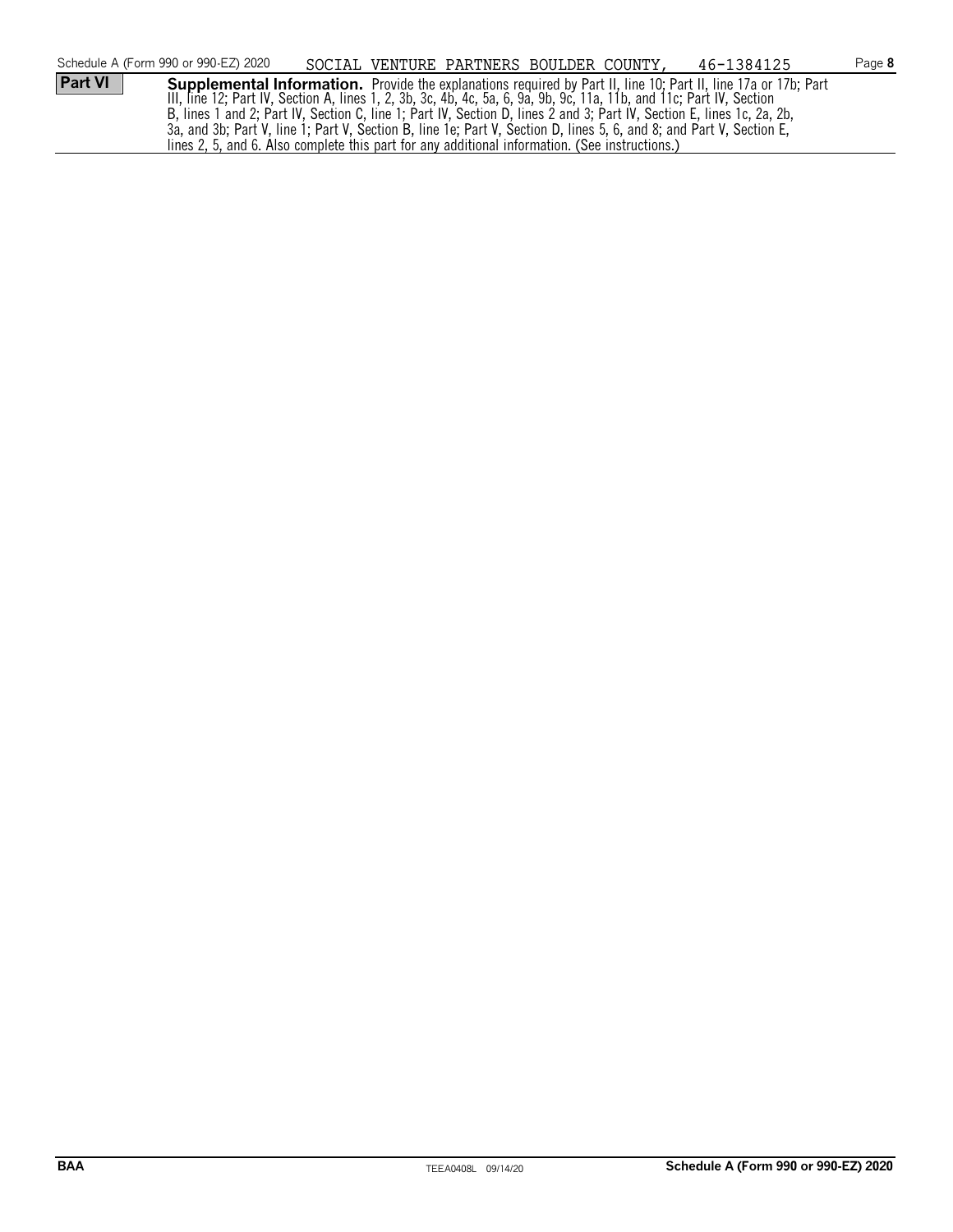| Schedule B (Form 990, 990-EZ, or 990-PF) (2020) |                                       | $P$ aqe $\mathbf 3$ |
|-------------------------------------------------|---------------------------------------|---------------------|
| Name of organization                            | <b>Employer identification number</b> |                     |
| SOCIAL<br>VENTURE PARTNERS BOULDER COUNTY,      | 46-1384125                            |                     |

**Part II** Noncash Property (see instructions). Use duplicate copies of Part II if additional space is needed.

| (a) No.<br>from<br>Part I | (b)<br>Description of noncash property given | (c)<br>FMV (or estimate)<br>(See instructions.) | (d)<br>Date received |
|---------------------------|----------------------------------------------|-------------------------------------------------|----------------------|
| 17                        | 23 SHS IWF STOCK                             |                                                 |                      |
|                           |                                              | 5,202.                                          | 11/13/00             |
| (a) No.<br>from<br>Part I | (b)<br>Description of noncash property given | (c)<br>FMV (or estimate)<br>(See instructions.) | (d)<br>Date received |
| $21 -$                    | QUALCOM STOCK                                |                                                 |                      |
|                           |                                              | \$<br>6,236.                                    | 3/18/21              |
| (a) No.<br>from<br>Part I | (b)<br>Description of noncash property given | (c)<br>FMV (or estimate)<br>(See instructions.) | (d)<br>Date received |
|                           |                                              |                                                 |                      |
|                           |                                              | \$                                              |                      |
| (a) No.<br>from<br>Part I | (b)<br>Description of noncash property given | (c)<br>FMV (or estimate)<br>(See instructions.) | (d)<br>Date received |
|                           |                                              |                                                 |                      |
|                           |                                              | \$                                              |                      |
| (a) No.<br>from<br>Part I | (b)<br>Description of noncash property given | (c)<br>FMV (or estimate)<br>(See instructions.) | (d)<br>Date received |
|                           |                                              |                                                 |                      |
|                           |                                              | Ś                                               |                      |
| (a) No.<br>from<br>Part I | (b)<br>Description of noncash property given | (c)<br>FMV (or estimate)<br>(See instructions.) | (d)<br>Date received |
|                           |                                              |                                                 |                      |
|                           |                                              |                                                 |                      |
| <b>BAA</b>                |                                              | Schedule B (Form 990, 990-EZ, or 990-PF) (2020) |                      |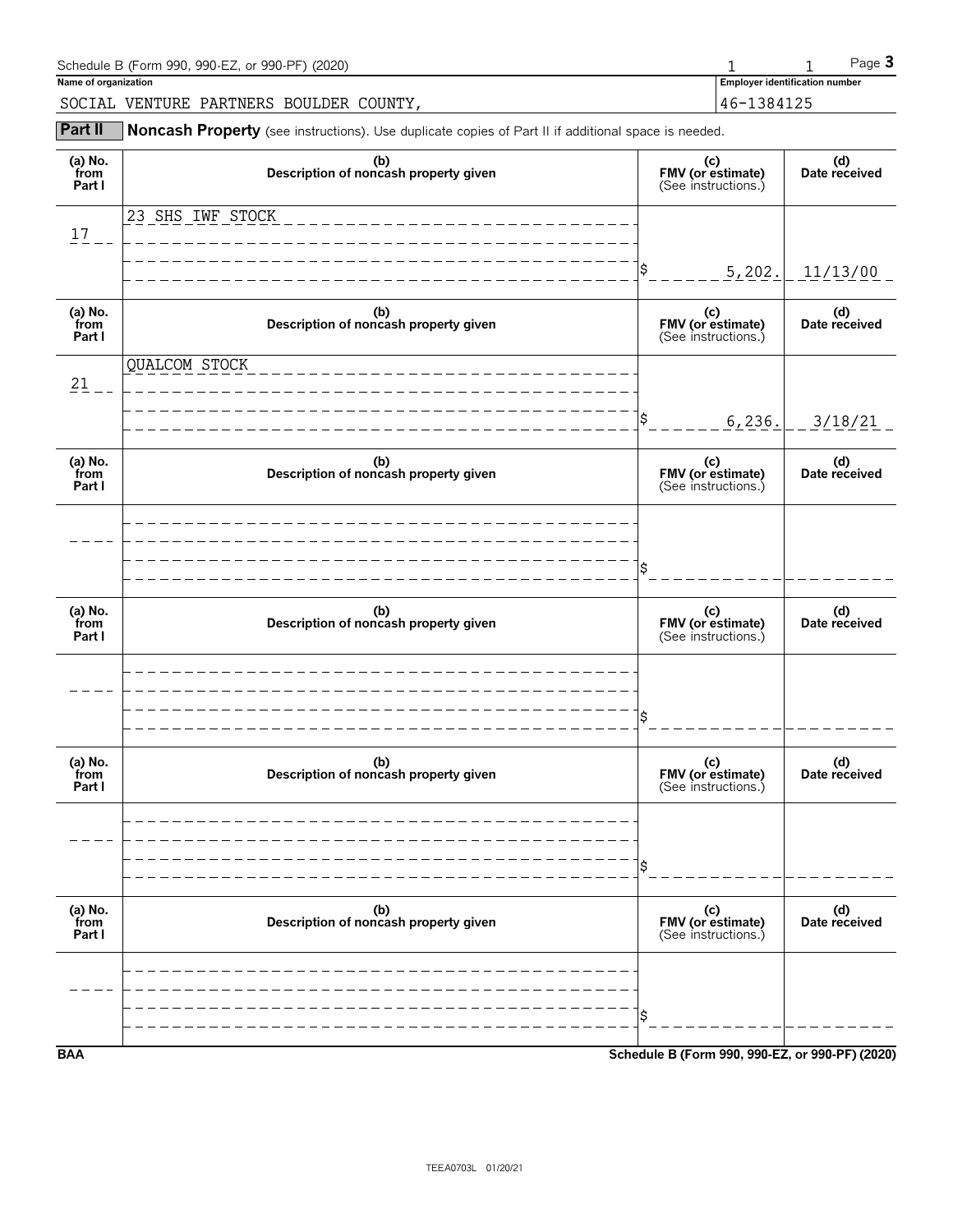|                           | Schedule B (Form 990, 990-EZ, or 990-PF) (2020)                                                                                                                                                                                                                                                                                                                  |                                          |                                          |                                                     | Page 4 |  |  |
|---------------------------|------------------------------------------------------------------------------------------------------------------------------------------------------------------------------------------------------------------------------------------------------------------------------------------------------------------------------------------------------------------|------------------------------------------|------------------------------------------|-----------------------------------------------------|--------|--|--|
| Name of organization      | SOCIAL VENTURE PARTNERS BOULDER COUNTY,                                                                                                                                                                                                                                                                                                                          |                                          |                                          | <b>Employer identification number</b><br>46-1384125 |        |  |  |
| Part III                  | Exclusively religious, charitable, etc., contributions to organizations described in section 501(c)(7), (8),<br>or (10) that total more than \$1,000 for the year from any one contributor. Complete columns (a) through (e) and<br>the following line entry. For organizations completing Part III, enter the total of exclusively religious, charitable, etc., |                                          |                                          |                                                     | N/A    |  |  |
| (a)<br>No. from           | Use duplicate copies of Part III if additional space is needed.<br>(b) Purpose of gift                                                                                                                                                                                                                                                                           | (c) Use of gift                          |                                          | (d) Description of how gift is held                 |        |  |  |
| Part I                    |                                                                                                                                                                                                                                                                                                                                                                  |                                          |                                          |                                                     |        |  |  |
|                           | N/A<br>_ _ _ _ _ _ _ _ _ _ _ _ _ _                                                                                                                                                                                                                                                                                                                               | _____________________                    |                                          |                                                     |        |  |  |
|                           |                                                                                                                                                                                                                                                                                                                                                                  |                                          |                                          |                                                     |        |  |  |
|                           |                                                                                                                                                                                                                                                                                                                                                                  |                                          |                                          |                                                     |        |  |  |
|                           | Transferee's name, address, and ZIP + 4                                                                                                                                                                                                                                                                                                                          | (e) Transfer of gift                     |                                          | Relationship of transferor to transferee            |        |  |  |
|                           |                                                                                                                                                                                                                                                                                                                                                                  |                                          |                                          |                                                     |        |  |  |
|                           |                                                                                                                                                                                                                                                                                                                                                                  |                                          |                                          |                                                     |        |  |  |
| (a)<br>No. from<br>Part I | (b) Purpose of gift                                                                                                                                                                                                                                                                                                                                              | (c) Use of gift                          |                                          | (d) Description of how gift is held                 |        |  |  |
|                           |                                                                                                                                                                                                                                                                                                                                                                  |                                          |                                          |                                                     |        |  |  |
|                           |                                                                                                                                                                                                                                                                                                                                                                  |                                          |                                          |                                                     |        |  |  |
|                           |                                                                                                                                                                                                                                                                                                                                                                  | (e) Transfer of gift                     |                                          |                                                     |        |  |  |
|                           | Transferee's name, address, and ZIP + 4                                                                                                                                                                                                                                                                                                                          |                                          | Relationship of transferor to transferee |                                                     |        |  |  |
|                           |                                                                                                                                                                                                                                                                                                                                                                  |                                          |                                          |                                                     |        |  |  |
|                           |                                                                                                                                                                                                                                                                                                                                                                  |                                          |                                          |                                                     |        |  |  |
| (a)<br>No. from<br>Part I | (b) Purpose of gift                                                                                                                                                                                                                                                                                                                                              | (c) Use of gift                          |                                          | (d) Description of how gift is held                 |        |  |  |
|                           |                                                                                                                                                                                                                                                                                                                                                                  |                                          |                                          |                                                     |        |  |  |
|                           |                                                                                                                                                                                                                                                                                                                                                                  |                                          |                                          |                                                     |        |  |  |
|                           | Transferee's name, address, and ZIP + 4                                                                                                                                                                                                                                                                                                                          | (e) Transfer of gift                     |                                          | Relationship of transferor to transferee            |        |  |  |
|                           |                                                                                                                                                                                                                                                                                                                                                                  |                                          |                                          |                                                     |        |  |  |
|                           |                                                                                                                                                                                                                                                                                                                                                                  |                                          |                                          |                                                     |        |  |  |
|                           |                                                                                                                                                                                                                                                                                                                                                                  |                                          |                                          |                                                     |        |  |  |
| (a)<br>No. from<br>Part I | (b) Purpose of gift                                                                                                                                                                                                                                                                                                                                              | (c) Use of gift                          |                                          | (d) Description of how gift is held                 |        |  |  |
|                           |                                                                                                                                                                                                                                                                                                                                                                  |                                          |                                          |                                                     |        |  |  |
|                           |                                                                                                                                                                                                                                                                                                                                                                  |                                          |                                          |                                                     |        |  |  |
|                           |                                                                                                                                                                                                                                                                                                                                                                  | (e) Transfer of gift                     |                                          |                                                     |        |  |  |
|                           | Transferee's name, address, and ZIP + 4                                                                                                                                                                                                                                                                                                                          | Relationship of transferor to transferee |                                          |                                                     |        |  |  |
|                           |                                                                                                                                                                                                                                                                                                                                                                  |                                          |                                          |                                                     |        |  |  |
|                           |                                                                                                                                                                                                                                                                                                                                                                  |                                          |                                          |                                                     |        |  |  |
| <b>BAA</b>                |                                                                                                                                                                                                                                                                                                                                                                  |                                          |                                          | Schedule B (Form 990, 990-EZ, or 990-PF) (2020)     |        |  |  |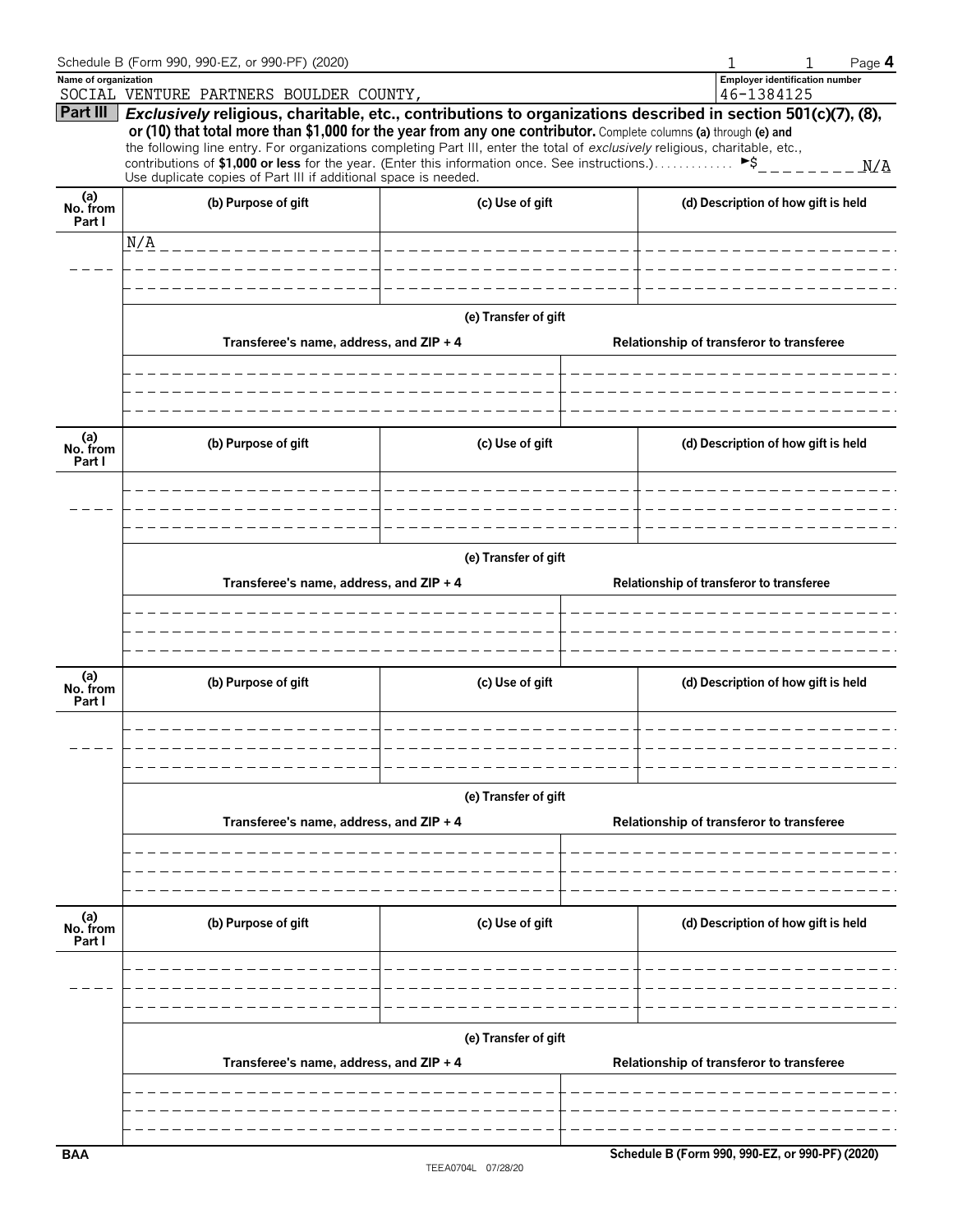| Part IV, line 6, 7, 8, 9, 10, 11a, 11b, 11c, 11d, 11e, 11f, 12a, or 12b.<br>Attach to Form 990.<br><b>Open to Public</b><br>Department of the Treasury<br>► Go to www.irs.gov/Form990 for instructions and the latest information.<br><b>Inspection</b><br>Internal Revenue Service<br>Name of the organization<br><b>Employer identification number</b><br>SOCIAL VENTURE PARTNERS BOULDER COUNTY,<br>INC.<br>46-1384125<br>Organizations Maintaining Donor Advised Funds or Other Similar Funds or Accounts.<br>Part I<br>Complete if the organization answered 'Yes' on Form 990, Part IV, line 6.<br>(a) Donor advised funds<br>(b) Funds and other accounts<br>Total number at end of year<br>1<br>Aggregate value of contributions to (during year)<br>2<br>Aggregate value of grants from (during year)<br>3<br>Aggregate value at end of year<br>4<br>Did the organization inform all donors and donor advisors in writing that the assets held in donor advised funds<br>5<br>Yes<br>are the organization's property, subject to the organization's exclusive legal control?<br>No<br>Did the organization inform all grantees, donors, and donor advisors in writing that grant funds can be used only for charitable purposes and not for the benefit of the donor or donor advisor, or for any other purpose conf<br>6<br>Yes<br>No<br>Part II<br><b>Conservation Easements.</b><br>Complete if the organization answered 'Yes' on Form 990, Part IV, line 7.<br>Purpose(s) of conservation easements held by the organization (check all that apply).<br>1<br>Preservation of land for public use (for example, recreation or education)<br>Preservation of a historically important land area<br>Protection of natural habitat<br>Preservation of a certified historic structure<br>Preservation of open space<br>Complete lines 2a through 2d if the organization held a qualified conservation contribution in the form of a conservation easement on the<br>2<br>last day of the tax year.<br><b>Held at the End of the Tax Year</b><br>2a<br>2 <sub>b</sub><br><b>c</b> Number of conservation easements on a certified historic structure included in (a) $\dots$<br>2c<br>d Number of conservation easements included in (c) acquired after 7/25/06, and not on a historic<br>2 d<br>Number of conservation easements modified, transferred, released, extinguished, or terminated by the organization during the<br>3<br>tax year $\blacktriangleright$<br>Number of states where property subject to conservation easement is located ►<br>4<br>Does the organization have a written policy regarding the periodic monitoring, inspection, handling of violations,<br>5<br><b>Yes</b><br>No<br>ட<br>Staff and volunteer hours devoted to monitoring, inspecting, handling of violations, and enforcing conservation easements during the year<br>6<br>Amount of expenses incurred in monitoring, inspecting, handling of violations, and enforcing conservation easements during the year<br>7<br>►\$<br>8<br>$\sqcap$ Yes<br>No<br>In Part XIII, describe how the organization reports conservation easements in its revenue and expense statement and balance sheet, and include, if applicable, the text of the footnote to the organization's financial statem<br>9<br>conservation easements.<br><b>Organizations Maintaining Collections of Art, Historical Treasures, or Other Similar Assets.</b><br><b>Part III</b><br>Complete if the organization answered 'Yes' on Form 990, Part IV, line 8.<br>1a If the organization elected, as permitted under FASB ASC 958, not to report in its revenue statement and balance sheet works of art,<br>historical treasures, or other similar assets held for public exhibition, education, or research in furtherance of public service, provide in<br>Part XIII the text of the footnote to its financial statements that describes these items.<br>b If the organization elected, as permitted under FASB ASC 958, to report in its revenue statement and balance sheet works of art,<br>historical treasures, or other similar assets held for public exhibition, education, or research in furtherance of public service, provide the<br>following amounts relating to these items:<br>►s<br>$\triangleright$ \$<br>2 If the organization received or held works of art, historical treasures, or other similar assets for financial gain, provide the following amounts required to be reported under FASB ASC 958 relating to these items:<br>$\blacktriangleright$ \$<br>BAA For Paperwork Reduction Act Notice, see the Instructions for Form 990. TEEA3301L 08/18/20<br>Schedule D (Form 990) 2020 | <b>SCHEDULE D</b><br>(Form 990) |  | <b>Supplemental Financial Statements</b><br>Complete if the organization answered 'Yes' on Form 990, |  |  |  | OMB No. 1545-0047<br>2020 |  |  |  |  |  |
|-------------------------------------------------------------------------------------------------------------------------------------------------------------------------------------------------------------------------------------------------------------------------------------------------------------------------------------------------------------------------------------------------------------------------------------------------------------------------------------------------------------------------------------------------------------------------------------------------------------------------------------------------------------------------------------------------------------------------------------------------------------------------------------------------------------------------------------------------------------------------------------------------------------------------------------------------------------------------------------------------------------------------------------------------------------------------------------------------------------------------------------------------------------------------------------------------------------------------------------------------------------------------------------------------------------------------------------------------------------------------------------------------------------------------------------------------------------------------------------------------------------------------------------------------------------------------------------------------------------------------------------------------------------------------------------------------------------------------------------------------------------------------------------------------------------------------------------------------------------------------------------------------------------------------------------------------------------------------------------------------------------------------------------------------------------------------------------------------------------------------------------------------------------------------------------------------------------------------------------------------------------------------------------------------------------------------------------------------------------------------------------------------------------------------------------------------------------------------------------------------------------------------------------------------------------------------------------------------------------------------------------------------------------------------------------------------------------------------------------------------------------------------------------------------------------------------------------------------------------------------------------------------------------------------------------------------------------------------------------------------------------------------------------------------------------------------------------------------------------------------------------------------------------------------------------------------------------------------------------------------------------------------------------------------------------------------------------------------------------------------------------------------------------------------------------------------------------------------------------------------------------------------------------------------------------------------------------------------------------------------------------------------------------------------------------------------------------------------------------------------------------------------------------------------------------------------------------------------------------------------------------------------------------------------------------------------------------------------------------------------------------------------------------------------------------------------------------------------------------------------------------------------------------------------------------------------------------------------------------------------------------------------------------------------------------------------------------------------------------------------------------------------------------------------------------------------------------------------------------------------------------------------------------------------------------------------------------------------------------------------------------------------------------------------------------|---------------------------------|--|------------------------------------------------------------------------------------------------------|--|--|--|---------------------------|--|--|--|--|--|
|                                                                                                                                                                                                                                                                                                                                                                                                                                                                                                                                                                                                                                                                                                                                                                                                                                                                                                                                                                                                                                                                                                                                                                                                                                                                                                                                                                                                                                                                                                                                                                                                                                                                                                                                                                                                                                                                                                                                                                                                                                                                                                                                                                                                                                                                                                                                                                                                                                                                                                                                                                                                                                                                                                                                                                                                                                                                                                                                                                                                                                                                                                                                                                                                                                                                                                                                                                                                                                                                                                                                                                                                                                                                                                                                                                                                                                                                                                                                                                                                                                                                                                                                                                                                                                                                                                                                                                                                                                                                                                                                                                                                                                                                                     |                                 |  |                                                                                                      |  |  |  |                           |  |  |  |  |  |
|                                                                                                                                                                                                                                                                                                                                                                                                                                                                                                                                                                                                                                                                                                                                                                                                                                                                                                                                                                                                                                                                                                                                                                                                                                                                                                                                                                                                                                                                                                                                                                                                                                                                                                                                                                                                                                                                                                                                                                                                                                                                                                                                                                                                                                                                                                                                                                                                                                                                                                                                                                                                                                                                                                                                                                                                                                                                                                                                                                                                                                                                                                                                                                                                                                                                                                                                                                                                                                                                                                                                                                                                                                                                                                                                                                                                                                                                                                                                                                                                                                                                                                                                                                                                                                                                                                                                                                                                                                                                                                                                                                                                                                                                                     |                                 |  |                                                                                                      |  |  |  |                           |  |  |  |  |  |
|                                                                                                                                                                                                                                                                                                                                                                                                                                                                                                                                                                                                                                                                                                                                                                                                                                                                                                                                                                                                                                                                                                                                                                                                                                                                                                                                                                                                                                                                                                                                                                                                                                                                                                                                                                                                                                                                                                                                                                                                                                                                                                                                                                                                                                                                                                                                                                                                                                                                                                                                                                                                                                                                                                                                                                                                                                                                                                                                                                                                                                                                                                                                                                                                                                                                                                                                                                                                                                                                                                                                                                                                                                                                                                                                                                                                                                                                                                                                                                                                                                                                                                                                                                                                                                                                                                                                                                                                                                                                                                                                                                                                                                                                                     |                                 |  |                                                                                                      |  |  |  |                           |  |  |  |  |  |
|                                                                                                                                                                                                                                                                                                                                                                                                                                                                                                                                                                                                                                                                                                                                                                                                                                                                                                                                                                                                                                                                                                                                                                                                                                                                                                                                                                                                                                                                                                                                                                                                                                                                                                                                                                                                                                                                                                                                                                                                                                                                                                                                                                                                                                                                                                                                                                                                                                                                                                                                                                                                                                                                                                                                                                                                                                                                                                                                                                                                                                                                                                                                                                                                                                                                                                                                                                                                                                                                                                                                                                                                                                                                                                                                                                                                                                                                                                                                                                                                                                                                                                                                                                                                                                                                                                                                                                                                                                                                                                                                                                                                                                                                                     |                                 |  |                                                                                                      |  |  |  |                           |  |  |  |  |  |
|                                                                                                                                                                                                                                                                                                                                                                                                                                                                                                                                                                                                                                                                                                                                                                                                                                                                                                                                                                                                                                                                                                                                                                                                                                                                                                                                                                                                                                                                                                                                                                                                                                                                                                                                                                                                                                                                                                                                                                                                                                                                                                                                                                                                                                                                                                                                                                                                                                                                                                                                                                                                                                                                                                                                                                                                                                                                                                                                                                                                                                                                                                                                                                                                                                                                                                                                                                                                                                                                                                                                                                                                                                                                                                                                                                                                                                                                                                                                                                                                                                                                                                                                                                                                                                                                                                                                                                                                                                                                                                                                                                                                                                                                                     |                                 |  |                                                                                                      |  |  |  |                           |  |  |  |  |  |
|                                                                                                                                                                                                                                                                                                                                                                                                                                                                                                                                                                                                                                                                                                                                                                                                                                                                                                                                                                                                                                                                                                                                                                                                                                                                                                                                                                                                                                                                                                                                                                                                                                                                                                                                                                                                                                                                                                                                                                                                                                                                                                                                                                                                                                                                                                                                                                                                                                                                                                                                                                                                                                                                                                                                                                                                                                                                                                                                                                                                                                                                                                                                                                                                                                                                                                                                                                                                                                                                                                                                                                                                                                                                                                                                                                                                                                                                                                                                                                                                                                                                                                                                                                                                                                                                                                                                                                                                                                                                                                                                                                                                                                                                                     |                                 |  |                                                                                                      |  |  |  |                           |  |  |  |  |  |
|                                                                                                                                                                                                                                                                                                                                                                                                                                                                                                                                                                                                                                                                                                                                                                                                                                                                                                                                                                                                                                                                                                                                                                                                                                                                                                                                                                                                                                                                                                                                                                                                                                                                                                                                                                                                                                                                                                                                                                                                                                                                                                                                                                                                                                                                                                                                                                                                                                                                                                                                                                                                                                                                                                                                                                                                                                                                                                                                                                                                                                                                                                                                                                                                                                                                                                                                                                                                                                                                                                                                                                                                                                                                                                                                                                                                                                                                                                                                                                                                                                                                                                                                                                                                                                                                                                                                                                                                                                                                                                                                                                                                                                                                                     |                                 |  |                                                                                                      |  |  |  |                           |  |  |  |  |  |
|                                                                                                                                                                                                                                                                                                                                                                                                                                                                                                                                                                                                                                                                                                                                                                                                                                                                                                                                                                                                                                                                                                                                                                                                                                                                                                                                                                                                                                                                                                                                                                                                                                                                                                                                                                                                                                                                                                                                                                                                                                                                                                                                                                                                                                                                                                                                                                                                                                                                                                                                                                                                                                                                                                                                                                                                                                                                                                                                                                                                                                                                                                                                                                                                                                                                                                                                                                                                                                                                                                                                                                                                                                                                                                                                                                                                                                                                                                                                                                                                                                                                                                                                                                                                                                                                                                                                                                                                                                                                                                                                                                                                                                                                                     |                                 |  |                                                                                                      |  |  |  |                           |  |  |  |  |  |
|                                                                                                                                                                                                                                                                                                                                                                                                                                                                                                                                                                                                                                                                                                                                                                                                                                                                                                                                                                                                                                                                                                                                                                                                                                                                                                                                                                                                                                                                                                                                                                                                                                                                                                                                                                                                                                                                                                                                                                                                                                                                                                                                                                                                                                                                                                                                                                                                                                                                                                                                                                                                                                                                                                                                                                                                                                                                                                                                                                                                                                                                                                                                                                                                                                                                                                                                                                                                                                                                                                                                                                                                                                                                                                                                                                                                                                                                                                                                                                                                                                                                                                                                                                                                                                                                                                                                                                                                                                                                                                                                                                                                                                                                                     |                                 |  |                                                                                                      |  |  |  |                           |  |  |  |  |  |
|                                                                                                                                                                                                                                                                                                                                                                                                                                                                                                                                                                                                                                                                                                                                                                                                                                                                                                                                                                                                                                                                                                                                                                                                                                                                                                                                                                                                                                                                                                                                                                                                                                                                                                                                                                                                                                                                                                                                                                                                                                                                                                                                                                                                                                                                                                                                                                                                                                                                                                                                                                                                                                                                                                                                                                                                                                                                                                                                                                                                                                                                                                                                                                                                                                                                                                                                                                                                                                                                                                                                                                                                                                                                                                                                                                                                                                                                                                                                                                                                                                                                                                                                                                                                                                                                                                                                                                                                                                                                                                                                                                                                                                                                                     |                                 |  |                                                                                                      |  |  |  |                           |  |  |  |  |  |
|                                                                                                                                                                                                                                                                                                                                                                                                                                                                                                                                                                                                                                                                                                                                                                                                                                                                                                                                                                                                                                                                                                                                                                                                                                                                                                                                                                                                                                                                                                                                                                                                                                                                                                                                                                                                                                                                                                                                                                                                                                                                                                                                                                                                                                                                                                                                                                                                                                                                                                                                                                                                                                                                                                                                                                                                                                                                                                                                                                                                                                                                                                                                                                                                                                                                                                                                                                                                                                                                                                                                                                                                                                                                                                                                                                                                                                                                                                                                                                                                                                                                                                                                                                                                                                                                                                                                                                                                                                                                                                                                                                                                                                                                                     |                                 |  |                                                                                                      |  |  |  |                           |  |  |  |  |  |
|                                                                                                                                                                                                                                                                                                                                                                                                                                                                                                                                                                                                                                                                                                                                                                                                                                                                                                                                                                                                                                                                                                                                                                                                                                                                                                                                                                                                                                                                                                                                                                                                                                                                                                                                                                                                                                                                                                                                                                                                                                                                                                                                                                                                                                                                                                                                                                                                                                                                                                                                                                                                                                                                                                                                                                                                                                                                                                                                                                                                                                                                                                                                                                                                                                                                                                                                                                                                                                                                                                                                                                                                                                                                                                                                                                                                                                                                                                                                                                                                                                                                                                                                                                                                                                                                                                                                                                                                                                                                                                                                                                                                                                                                                     |                                 |  |                                                                                                      |  |  |  |                           |  |  |  |  |  |
|                                                                                                                                                                                                                                                                                                                                                                                                                                                                                                                                                                                                                                                                                                                                                                                                                                                                                                                                                                                                                                                                                                                                                                                                                                                                                                                                                                                                                                                                                                                                                                                                                                                                                                                                                                                                                                                                                                                                                                                                                                                                                                                                                                                                                                                                                                                                                                                                                                                                                                                                                                                                                                                                                                                                                                                                                                                                                                                                                                                                                                                                                                                                                                                                                                                                                                                                                                                                                                                                                                                                                                                                                                                                                                                                                                                                                                                                                                                                                                                                                                                                                                                                                                                                                                                                                                                                                                                                                                                                                                                                                                                                                                                                                     |                                 |  |                                                                                                      |  |  |  |                           |  |  |  |  |  |
|                                                                                                                                                                                                                                                                                                                                                                                                                                                                                                                                                                                                                                                                                                                                                                                                                                                                                                                                                                                                                                                                                                                                                                                                                                                                                                                                                                                                                                                                                                                                                                                                                                                                                                                                                                                                                                                                                                                                                                                                                                                                                                                                                                                                                                                                                                                                                                                                                                                                                                                                                                                                                                                                                                                                                                                                                                                                                                                                                                                                                                                                                                                                                                                                                                                                                                                                                                                                                                                                                                                                                                                                                                                                                                                                                                                                                                                                                                                                                                                                                                                                                                                                                                                                                                                                                                                                                                                                                                                                                                                                                                                                                                                                                     |                                 |  |                                                                                                      |  |  |  |                           |  |  |  |  |  |
|                                                                                                                                                                                                                                                                                                                                                                                                                                                                                                                                                                                                                                                                                                                                                                                                                                                                                                                                                                                                                                                                                                                                                                                                                                                                                                                                                                                                                                                                                                                                                                                                                                                                                                                                                                                                                                                                                                                                                                                                                                                                                                                                                                                                                                                                                                                                                                                                                                                                                                                                                                                                                                                                                                                                                                                                                                                                                                                                                                                                                                                                                                                                                                                                                                                                                                                                                                                                                                                                                                                                                                                                                                                                                                                                                                                                                                                                                                                                                                                                                                                                                                                                                                                                                                                                                                                                                                                                                                                                                                                                                                                                                                                                                     |                                 |  |                                                                                                      |  |  |  |                           |  |  |  |  |  |
|                                                                                                                                                                                                                                                                                                                                                                                                                                                                                                                                                                                                                                                                                                                                                                                                                                                                                                                                                                                                                                                                                                                                                                                                                                                                                                                                                                                                                                                                                                                                                                                                                                                                                                                                                                                                                                                                                                                                                                                                                                                                                                                                                                                                                                                                                                                                                                                                                                                                                                                                                                                                                                                                                                                                                                                                                                                                                                                                                                                                                                                                                                                                                                                                                                                                                                                                                                                                                                                                                                                                                                                                                                                                                                                                                                                                                                                                                                                                                                                                                                                                                                                                                                                                                                                                                                                                                                                                                                                                                                                                                                                                                                                                                     |                                 |  |                                                                                                      |  |  |  |                           |  |  |  |  |  |
|                                                                                                                                                                                                                                                                                                                                                                                                                                                                                                                                                                                                                                                                                                                                                                                                                                                                                                                                                                                                                                                                                                                                                                                                                                                                                                                                                                                                                                                                                                                                                                                                                                                                                                                                                                                                                                                                                                                                                                                                                                                                                                                                                                                                                                                                                                                                                                                                                                                                                                                                                                                                                                                                                                                                                                                                                                                                                                                                                                                                                                                                                                                                                                                                                                                                                                                                                                                                                                                                                                                                                                                                                                                                                                                                                                                                                                                                                                                                                                                                                                                                                                                                                                                                                                                                                                                                                                                                                                                                                                                                                                                                                                                                                     |                                 |  |                                                                                                      |  |  |  |                           |  |  |  |  |  |
|                                                                                                                                                                                                                                                                                                                                                                                                                                                                                                                                                                                                                                                                                                                                                                                                                                                                                                                                                                                                                                                                                                                                                                                                                                                                                                                                                                                                                                                                                                                                                                                                                                                                                                                                                                                                                                                                                                                                                                                                                                                                                                                                                                                                                                                                                                                                                                                                                                                                                                                                                                                                                                                                                                                                                                                                                                                                                                                                                                                                                                                                                                                                                                                                                                                                                                                                                                                                                                                                                                                                                                                                                                                                                                                                                                                                                                                                                                                                                                                                                                                                                                                                                                                                                                                                                                                                                                                                                                                                                                                                                                                                                                                                                     |                                 |  |                                                                                                      |  |  |  |                           |  |  |  |  |  |
|                                                                                                                                                                                                                                                                                                                                                                                                                                                                                                                                                                                                                                                                                                                                                                                                                                                                                                                                                                                                                                                                                                                                                                                                                                                                                                                                                                                                                                                                                                                                                                                                                                                                                                                                                                                                                                                                                                                                                                                                                                                                                                                                                                                                                                                                                                                                                                                                                                                                                                                                                                                                                                                                                                                                                                                                                                                                                                                                                                                                                                                                                                                                                                                                                                                                                                                                                                                                                                                                                                                                                                                                                                                                                                                                                                                                                                                                                                                                                                                                                                                                                                                                                                                                                                                                                                                                                                                                                                                                                                                                                                                                                                                                                     |                                 |  |                                                                                                      |  |  |  |                           |  |  |  |  |  |
|                                                                                                                                                                                                                                                                                                                                                                                                                                                                                                                                                                                                                                                                                                                                                                                                                                                                                                                                                                                                                                                                                                                                                                                                                                                                                                                                                                                                                                                                                                                                                                                                                                                                                                                                                                                                                                                                                                                                                                                                                                                                                                                                                                                                                                                                                                                                                                                                                                                                                                                                                                                                                                                                                                                                                                                                                                                                                                                                                                                                                                                                                                                                                                                                                                                                                                                                                                                                                                                                                                                                                                                                                                                                                                                                                                                                                                                                                                                                                                                                                                                                                                                                                                                                                                                                                                                                                                                                                                                                                                                                                                                                                                                                                     |                                 |  |                                                                                                      |  |  |  |                           |  |  |  |  |  |
|                                                                                                                                                                                                                                                                                                                                                                                                                                                                                                                                                                                                                                                                                                                                                                                                                                                                                                                                                                                                                                                                                                                                                                                                                                                                                                                                                                                                                                                                                                                                                                                                                                                                                                                                                                                                                                                                                                                                                                                                                                                                                                                                                                                                                                                                                                                                                                                                                                                                                                                                                                                                                                                                                                                                                                                                                                                                                                                                                                                                                                                                                                                                                                                                                                                                                                                                                                                                                                                                                                                                                                                                                                                                                                                                                                                                                                                                                                                                                                                                                                                                                                                                                                                                                                                                                                                                                                                                                                                                                                                                                                                                                                                                                     |                                 |  |                                                                                                      |  |  |  |                           |  |  |  |  |  |
|                                                                                                                                                                                                                                                                                                                                                                                                                                                                                                                                                                                                                                                                                                                                                                                                                                                                                                                                                                                                                                                                                                                                                                                                                                                                                                                                                                                                                                                                                                                                                                                                                                                                                                                                                                                                                                                                                                                                                                                                                                                                                                                                                                                                                                                                                                                                                                                                                                                                                                                                                                                                                                                                                                                                                                                                                                                                                                                                                                                                                                                                                                                                                                                                                                                                                                                                                                                                                                                                                                                                                                                                                                                                                                                                                                                                                                                                                                                                                                                                                                                                                                                                                                                                                                                                                                                                                                                                                                                                                                                                                                                                                                                                                     |                                 |  |                                                                                                      |  |  |  |                           |  |  |  |  |  |
|                                                                                                                                                                                                                                                                                                                                                                                                                                                                                                                                                                                                                                                                                                                                                                                                                                                                                                                                                                                                                                                                                                                                                                                                                                                                                                                                                                                                                                                                                                                                                                                                                                                                                                                                                                                                                                                                                                                                                                                                                                                                                                                                                                                                                                                                                                                                                                                                                                                                                                                                                                                                                                                                                                                                                                                                                                                                                                                                                                                                                                                                                                                                                                                                                                                                                                                                                                                                                                                                                                                                                                                                                                                                                                                                                                                                                                                                                                                                                                                                                                                                                                                                                                                                                                                                                                                                                                                                                                                                                                                                                                                                                                                                                     |                                 |  |                                                                                                      |  |  |  |                           |  |  |  |  |  |
|                                                                                                                                                                                                                                                                                                                                                                                                                                                                                                                                                                                                                                                                                                                                                                                                                                                                                                                                                                                                                                                                                                                                                                                                                                                                                                                                                                                                                                                                                                                                                                                                                                                                                                                                                                                                                                                                                                                                                                                                                                                                                                                                                                                                                                                                                                                                                                                                                                                                                                                                                                                                                                                                                                                                                                                                                                                                                                                                                                                                                                                                                                                                                                                                                                                                                                                                                                                                                                                                                                                                                                                                                                                                                                                                                                                                                                                                                                                                                                                                                                                                                                                                                                                                                                                                                                                                                                                                                                                                                                                                                                                                                                                                                     |                                 |  |                                                                                                      |  |  |  |                           |  |  |  |  |  |
|                                                                                                                                                                                                                                                                                                                                                                                                                                                                                                                                                                                                                                                                                                                                                                                                                                                                                                                                                                                                                                                                                                                                                                                                                                                                                                                                                                                                                                                                                                                                                                                                                                                                                                                                                                                                                                                                                                                                                                                                                                                                                                                                                                                                                                                                                                                                                                                                                                                                                                                                                                                                                                                                                                                                                                                                                                                                                                                                                                                                                                                                                                                                                                                                                                                                                                                                                                                                                                                                                                                                                                                                                                                                                                                                                                                                                                                                                                                                                                                                                                                                                                                                                                                                                                                                                                                                                                                                                                                                                                                                                                                                                                                                                     |                                 |  |                                                                                                      |  |  |  |                           |  |  |  |  |  |
|                                                                                                                                                                                                                                                                                                                                                                                                                                                                                                                                                                                                                                                                                                                                                                                                                                                                                                                                                                                                                                                                                                                                                                                                                                                                                                                                                                                                                                                                                                                                                                                                                                                                                                                                                                                                                                                                                                                                                                                                                                                                                                                                                                                                                                                                                                                                                                                                                                                                                                                                                                                                                                                                                                                                                                                                                                                                                                                                                                                                                                                                                                                                                                                                                                                                                                                                                                                                                                                                                                                                                                                                                                                                                                                                                                                                                                                                                                                                                                                                                                                                                                                                                                                                                                                                                                                                                                                                                                                                                                                                                                                                                                                                                     |                                 |  |                                                                                                      |  |  |  |                           |  |  |  |  |  |
|                                                                                                                                                                                                                                                                                                                                                                                                                                                                                                                                                                                                                                                                                                                                                                                                                                                                                                                                                                                                                                                                                                                                                                                                                                                                                                                                                                                                                                                                                                                                                                                                                                                                                                                                                                                                                                                                                                                                                                                                                                                                                                                                                                                                                                                                                                                                                                                                                                                                                                                                                                                                                                                                                                                                                                                                                                                                                                                                                                                                                                                                                                                                                                                                                                                                                                                                                                                                                                                                                                                                                                                                                                                                                                                                                                                                                                                                                                                                                                                                                                                                                                                                                                                                                                                                                                                                                                                                                                                                                                                                                                                                                                                                                     |                                 |  |                                                                                                      |  |  |  |                           |  |  |  |  |  |
|                                                                                                                                                                                                                                                                                                                                                                                                                                                                                                                                                                                                                                                                                                                                                                                                                                                                                                                                                                                                                                                                                                                                                                                                                                                                                                                                                                                                                                                                                                                                                                                                                                                                                                                                                                                                                                                                                                                                                                                                                                                                                                                                                                                                                                                                                                                                                                                                                                                                                                                                                                                                                                                                                                                                                                                                                                                                                                                                                                                                                                                                                                                                                                                                                                                                                                                                                                                                                                                                                                                                                                                                                                                                                                                                                                                                                                                                                                                                                                                                                                                                                                                                                                                                                                                                                                                                                                                                                                                                                                                                                                                                                                                                                     |                                 |  |                                                                                                      |  |  |  |                           |  |  |  |  |  |
|                                                                                                                                                                                                                                                                                                                                                                                                                                                                                                                                                                                                                                                                                                                                                                                                                                                                                                                                                                                                                                                                                                                                                                                                                                                                                                                                                                                                                                                                                                                                                                                                                                                                                                                                                                                                                                                                                                                                                                                                                                                                                                                                                                                                                                                                                                                                                                                                                                                                                                                                                                                                                                                                                                                                                                                                                                                                                                                                                                                                                                                                                                                                                                                                                                                                                                                                                                                                                                                                                                                                                                                                                                                                                                                                                                                                                                                                                                                                                                                                                                                                                                                                                                                                                                                                                                                                                                                                                                                                                                                                                                                                                                                                                     |                                 |  |                                                                                                      |  |  |  |                           |  |  |  |  |  |
|                                                                                                                                                                                                                                                                                                                                                                                                                                                                                                                                                                                                                                                                                                                                                                                                                                                                                                                                                                                                                                                                                                                                                                                                                                                                                                                                                                                                                                                                                                                                                                                                                                                                                                                                                                                                                                                                                                                                                                                                                                                                                                                                                                                                                                                                                                                                                                                                                                                                                                                                                                                                                                                                                                                                                                                                                                                                                                                                                                                                                                                                                                                                                                                                                                                                                                                                                                                                                                                                                                                                                                                                                                                                                                                                                                                                                                                                                                                                                                                                                                                                                                                                                                                                                                                                                                                                                                                                                                                                                                                                                                                                                                                                                     |                                 |  |                                                                                                      |  |  |  |                           |  |  |  |  |  |
|                                                                                                                                                                                                                                                                                                                                                                                                                                                                                                                                                                                                                                                                                                                                                                                                                                                                                                                                                                                                                                                                                                                                                                                                                                                                                                                                                                                                                                                                                                                                                                                                                                                                                                                                                                                                                                                                                                                                                                                                                                                                                                                                                                                                                                                                                                                                                                                                                                                                                                                                                                                                                                                                                                                                                                                                                                                                                                                                                                                                                                                                                                                                                                                                                                                                                                                                                                                                                                                                                                                                                                                                                                                                                                                                                                                                                                                                                                                                                                                                                                                                                                                                                                                                                                                                                                                                                                                                                                                                                                                                                                                                                                                                                     |                                 |  |                                                                                                      |  |  |  |                           |  |  |  |  |  |
|                                                                                                                                                                                                                                                                                                                                                                                                                                                                                                                                                                                                                                                                                                                                                                                                                                                                                                                                                                                                                                                                                                                                                                                                                                                                                                                                                                                                                                                                                                                                                                                                                                                                                                                                                                                                                                                                                                                                                                                                                                                                                                                                                                                                                                                                                                                                                                                                                                                                                                                                                                                                                                                                                                                                                                                                                                                                                                                                                                                                                                                                                                                                                                                                                                                                                                                                                                                                                                                                                                                                                                                                                                                                                                                                                                                                                                                                                                                                                                                                                                                                                                                                                                                                                                                                                                                                                                                                                                                                                                                                                                                                                                                                                     |                                 |  |                                                                                                      |  |  |  |                           |  |  |  |  |  |
|                                                                                                                                                                                                                                                                                                                                                                                                                                                                                                                                                                                                                                                                                                                                                                                                                                                                                                                                                                                                                                                                                                                                                                                                                                                                                                                                                                                                                                                                                                                                                                                                                                                                                                                                                                                                                                                                                                                                                                                                                                                                                                                                                                                                                                                                                                                                                                                                                                                                                                                                                                                                                                                                                                                                                                                                                                                                                                                                                                                                                                                                                                                                                                                                                                                                                                                                                                                                                                                                                                                                                                                                                                                                                                                                                                                                                                                                                                                                                                                                                                                                                                                                                                                                                                                                                                                                                                                                                                                                                                                                                                                                                                                                                     |                                 |  |                                                                                                      |  |  |  |                           |  |  |  |  |  |
|                                                                                                                                                                                                                                                                                                                                                                                                                                                                                                                                                                                                                                                                                                                                                                                                                                                                                                                                                                                                                                                                                                                                                                                                                                                                                                                                                                                                                                                                                                                                                                                                                                                                                                                                                                                                                                                                                                                                                                                                                                                                                                                                                                                                                                                                                                                                                                                                                                                                                                                                                                                                                                                                                                                                                                                                                                                                                                                                                                                                                                                                                                                                                                                                                                                                                                                                                                                                                                                                                                                                                                                                                                                                                                                                                                                                                                                                                                                                                                                                                                                                                                                                                                                                                                                                                                                                                                                                                                                                                                                                                                                                                                                                                     |                                 |  |                                                                                                      |  |  |  |                           |  |  |  |  |  |
|                                                                                                                                                                                                                                                                                                                                                                                                                                                                                                                                                                                                                                                                                                                                                                                                                                                                                                                                                                                                                                                                                                                                                                                                                                                                                                                                                                                                                                                                                                                                                                                                                                                                                                                                                                                                                                                                                                                                                                                                                                                                                                                                                                                                                                                                                                                                                                                                                                                                                                                                                                                                                                                                                                                                                                                                                                                                                                                                                                                                                                                                                                                                                                                                                                                                                                                                                                                                                                                                                                                                                                                                                                                                                                                                                                                                                                                                                                                                                                                                                                                                                                                                                                                                                                                                                                                                                                                                                                                                                                                                                                                                                                                                                     |                                 |  |                                                                                                      |  |  |  |                           |  |  |  |  |  |
|                                                                                                                                                                                                                                                                                                                                                                                                                                                                                                                                                                                                                                                                                                                                                                                                                                                                                                                                                                                                                                                                                                                                                                                                                                                                                                                                                                                                                                                                                                                                                                                                                                                                                                                                                                                                                                                                                                                                                                                                                                                                                                                                                                                                                                                                                                                                                                                                                                                                                                                                                                                                                                                                                                                                                                                                                                                                                                                                                                                                                                                                                                                                                                                                                                                                                                                                                                                                                                                                                                                                                                                                                                                                                                                                                                                                                                                                                                                                                                                                                                                                                                                                                                                                                                                                                                                                                                                                                                                                                                                                                                                                                                                                                     |                                 |  |                                                                                                      |  |  |  |                           |  |  |  |  |  |
|                                                                                                                                                                                                                                                                                                                                                                                                                                                                                                                                                                                                                                                                                                                                                                                                                                                                                                                                                                                                                                                                                                                                                                                                                                                                                                                                                                                                                                                                                                                                                                                                                                                                                                                                                                                                                                                                                                                                                                                                                                                                                                                                                                                                                                                                                                                                                                                                                                                                                                                                                                                                                                                                                                                                                                                                                                                                                                                                                                                                                                                                                                                                                                                                                                                                                                                                                                                                                                                                                                                                                                                                                                                                                                                                                                                                                                                                                                                                                                                                                                                                                                                                                                                                                                                                                                                                                                                                                                                                                                                                                                                                                                                                                     |                                 |  |                                                                                                      |  |  |  |                           |  |  |  |  |  |
|                                                                                                                                                                                                                                                                                                                                                                                                                                                                                                                                                                                                                                                                                                                                                                                                                                                                                                                                                                                                                                                                                                                                                                                                                                                                                                                                                                                                                                                                                                                                                                                                                                                                                                                                                                                                                                                                                                                                                                                                                                                                                                                                                                                                                                                                                                                                                                                                                                                                                                                                                                                                                                                                                                                                                                                                                                                                                                                                                                                                                                                                                                                                                                                                                                                                                                                                                                                                                                                                                                                                                                                                                                                                                                                                                                                                                                                                                                                                                                                                                                                                                                                                                                                                                                                                                                                                                                                                                                                                                                                                                                                                                                                                                     |                                 |  |                                                                                                      |  |  |  |                           |  |  |  |  |  |
|                                                                                                                                                                                                                                                                                                                                                                                                                                                                                                                                                                                                                                                                                                                                                                                                                                                                                                                                                                                                                                                                                                                                                                                                                                                                                                                                                                                                                                                                                                                                                                                                                                                                                                                                                                                                                                                                                                                                                                                                                                                                                                                                                                                                                                                                                                                                                                                                                                                                                                                                                                                                                                                                                                                                                                                                                                                                                                                                                                                                                                                                                                                                                                                                                                                                                                                                                                                                                                                                                                                                                                                                                                                                                                                                                                                                                                                                                                                                                                                                                                                                                                                                                                                                                                                                                                                                                                                                                                                                                                                                                                                                                                                                                     |                                 |  |                                                                                                      |  |  |  |                           |  |  |  |  |  |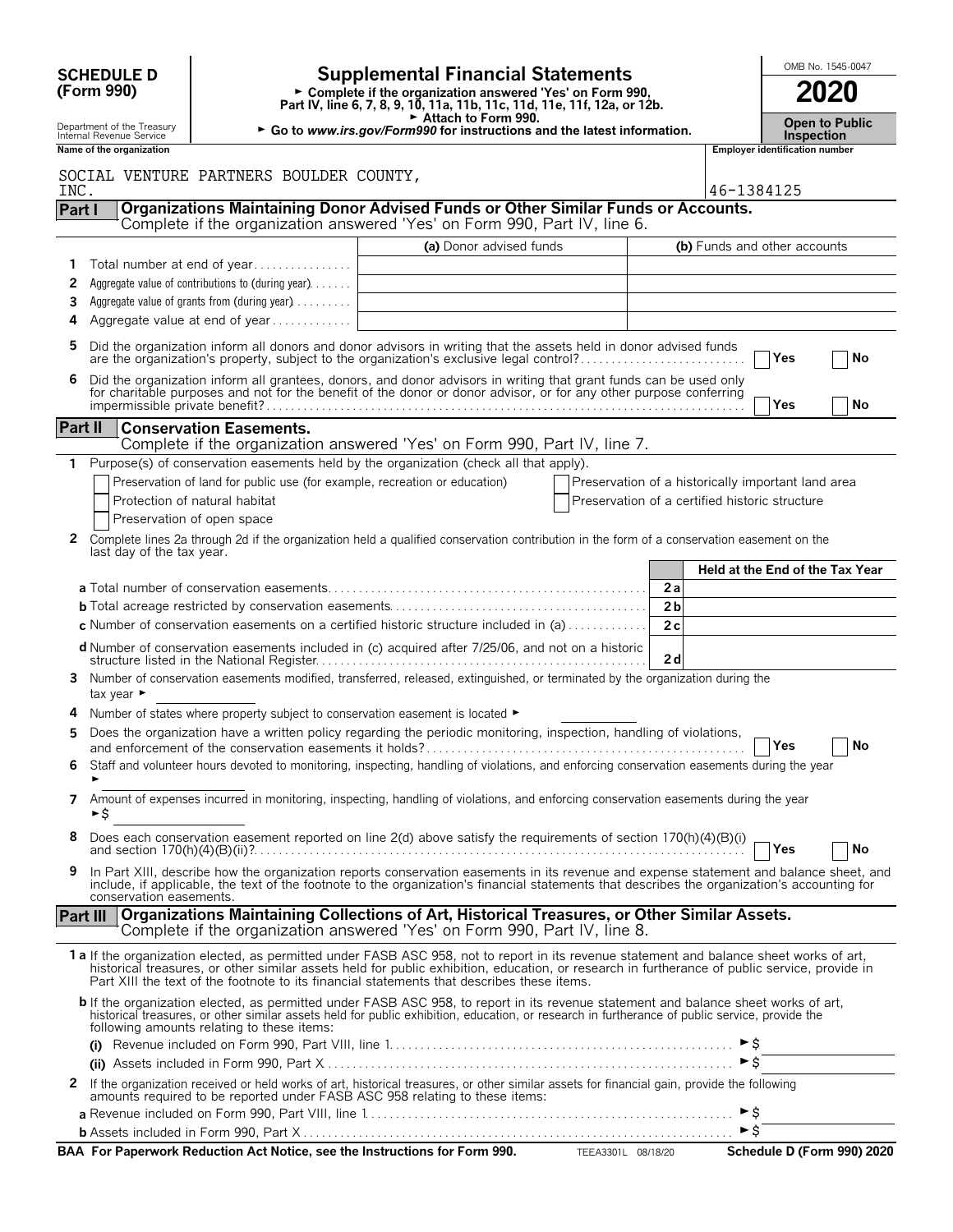| Schedule D (Form 990) 2020 SOCIAL VENTURE PARTNERS BOULDER COUNTY,<br>Organizations Maintaining Collections of Art, Historical Treasures, or Other Similar Assets (continued)                                                  |                  |                                         |                |                                    | 46-1384125                      |                            | Page 2 |
|--------------------------------------------------------------------------------------------------------------------------------------------------------------------------------------------------------------------------------|------------------|-----------------------------------------|----------------|------------------------------------|---------------------------------|----------------------------|--------|
| <b>Part III</b>                                                                                                                                                                                                                |                  |                                         |                |                                    |                                 |                            |        |
| Using the organization's acquisition, accession, and other records, check any of the following that make significant use of its collection<br>3<br>items (check all that apply):                                               |                  |                                         |                |                                    |                                 |                            |        |
| Public exhibition<br>a                                                                                                                                                                                                         |                  | d                                       |                | Loan or exchange program           |                                 |                            |        |
| Scholarly research<br>b                                                                                                                                                                                                        |                  | е                                       | Other          |                                    |                                 |                            |        |
| Preservation for future generations<br>С<br>Provide a description of the organization's collections and explain how they further the organization's exempt purpose in<br>4                                                     |                  |                                         |                |                                    |                                 |                            |        |
| Part XIII.                                                                                                                                                                                                                     |                  |                                         |                |                                    |                                 |                            |        |
| During the year, did the organization solicit or receive donations of art, historical treasures, or other similar assets to be sold to raise funds rather than to be maintained as part of the organization's collection?<br>5 |                  |                                         |                |                                    |                                 | Yes                        | No     |
| <b>Escrow and Custodial Arrangements.</b> Complete if the organization answered 'Yes' on Form 990, Part IV,<br><b>Part IV</b>                                                                                                  |                  |                                         |                |                                    |                                 |                            |        |
| line 9, or reported an amount on Form 990, Part X, line 21.                                                                                                                                                                    |                  |                                         |                |                                    |                                 |                            |        |
| 1 a Is the organization an agent, trustee, custodian or other intermediary for contributions or other assets not included                                                                                                      |                  |                                         |                |                                    |                                 |                            |        |
|                                                                                                                                                                                                                                |                  |                                         |                |                                    |                                 | Yes                        | No     |
| <b>b</b> If 'Yes,' explain the arrangement in Part XIII and complete the following table:                                                                                                                                      |                  |                                         |                |                                    |                                 | Amount                     |        |
|                                                                                                                                                                                                                                |                  |                                         |                |                                    | 1 с                             |                            |        |
|                                                                                                                                                                                                                                |                  |                                         |                |                                    | 1 <sub>d</sub>                  |                            |        |
|                                                                                                                                                                                                                                |                  |                                         |                |                                    | 1e                              |                            |        |
|                                                                                                                                                                                                                                |                  |                                         |                |                                    | 1f                              |                            |        |
| 2a Did the organization include an amount on Form 990, Part X, line 21, for escrow or custodial account liability?                                                                                                             |                  |                                         |                |                                    |                                 | Yes                        | No     |
|                                                                                                                                                                                                                                |                  |                                         |                |                                    |                                 |                            |        |
|                                                                                                                                                                                                                                |                  |                                         |                |                                    |                                 |                            |        |
| <b>Part V</b><br>Endowment Funds. Complete if the organization answered 'Yes' on Form 990, Part IV, line 10.                                                                                                                   |                  |                                         |                |                                    |                                 |                            |        |
|                                                                                                                                                                                                                                | (a) Current year |                                         | (b) Prior year | (c) Two years back                 | (d) Three years back            | (e) Four years back        |        |
| <b>1 a</b> Beginning of year balance                                                                                                                                                                                           |                  |                                         |                |                                    |                                 |                            |        |
| <b>b</b> Contributions                                                                                                                                                                                                         |                  |                                         |                |                                    |                                 |                            |        |
| c Net investment earnings, gains,                                                                                                                                                                                              |                  |                                         |                |                                    |                                 |                            |        |
| and losses                                                                                                                                                                                                                     |                  |                                         |                |                                    |                                 |                            |        |
| d Grants or scholarships                                                                                                                                                                                                       |                  |                                         |                |                                    |                                 |                            |        |
| <b>e</b> Other expenditures for facilities<br>and programs $\ldots \ldots \ldots \ldots \ldots$                                                                                                                                |                  |                                         |                |                                    |                                 |                            |        |
| <b>f</b> Administrative expenses $\dots$                                                                                                                                                                                       |                  |                                         |                |                                    |                                 |                            |        |
| <b>q</b> End of year balance $\dots\dots\dots\dots$                                                                                                                                                                            |                  |                                         |                |                                    |                                 |                            |        |
| 2 Provide the estimated percentage of the current year end balance (line 1g, column (a)) held as:                                                                                                                              |                  |                                         |                |                                    |                                 |                            |        |
| a Board designated or quasi-endowment $\blacktriangleright$                                                                                                                                                                    |                  |                                         |                |                                    |                                 |                            |        |
| <b>b</b> Permanent endowment ►                                                                                                                                                                                                 |                  |                                         |                |                                    |                                 |                            |        |
| c Term endowment ►                                                                                                                                                                                                             | ত্               |                                         |                |                                    |                                 |                            |        |
| The percentages on lines 2a, 2b, and 2c should equal 100%.                                                                                                                                                                     |                  |                                         |                |                                    |                                 |                            |        |
| 3a Are there endowment funds not in the possession of the organization that are held and administered for the                                                                                                                  |                  |                                         |                |                                    |                                 |                            |        |
| organization by:                                                                                                                                                                                                               |                  |                                         |                |                                    |                                 | <b>Yes</b>                 | No     |
|                                                                                                                                                                                                                                |                  |                                         |                |                                    |                                 | 3a(i)                      |        |
|                                                                                                                                                                                                                                |                  |                                         |                |                                    |                                 | 3a(ii)                     |        |
|                                                                                                                                                                                                                                |                  |                                         |                |                                    |                                 | 3 <sub>b</sub>             |        |
| 4 Describe in Part XIII the intended uses of the organization's endowment funds.                                                                                                                                               |                  |                                         |                |                                    |                                 |                            |        |
| <b>Part VI   Land, Buildings, and Equipment.</b>                                                                                                                                                                               |                  |                                         |                |                                    |                                 |                            |        |
| Complete if the organization answered 'Yes' on Form 990, Part IV, line 11a. See Form 990, Part X, line 10.                                                                                                                     |                  |                                         |                |                                    |                                 |                            |        |
| Description of property                                                                                                                                                                                                        |                  | (a) Cost or other basis<br>(investment) |                | (b) Cost or other<br>basis (other) | (c) Accumulated<br>depreciation | (d) Book value             |        |
|                                                                                                                                                                                                                                |                  |                                         |                |                                    |                                 |                            |        |
|                                                                                                                                                                                                                                |                  |                                         |                |                                    |                                 |                            |        |
| c Leasehold improvements                                                                                                                                                                                                       |                  |                                         |                |                                    |                                 |                            |        |
|                                                                                                                                                                                                                                |                  |                                         |                | 2,784.                             | 2,769.                          |                            | 15.    |
|                                                                                                                                                                                                                                |                  |                                         |                |                                    |                                 |                            |        |
| Total. Add lines 1a through 1e. (Column (d) must equal Form 990, Part X, column (B), line 10c.)                                                                                                                                |                  |                                         |                |                                    | ►                               |                            | 15.    |
| <b>BAA</b>                                                                                                                                                                                                                     |                  |                                         |                |                                    |                                 | Schedule D (Form 990) 2020 |        |

TEEA3302L 08/18/20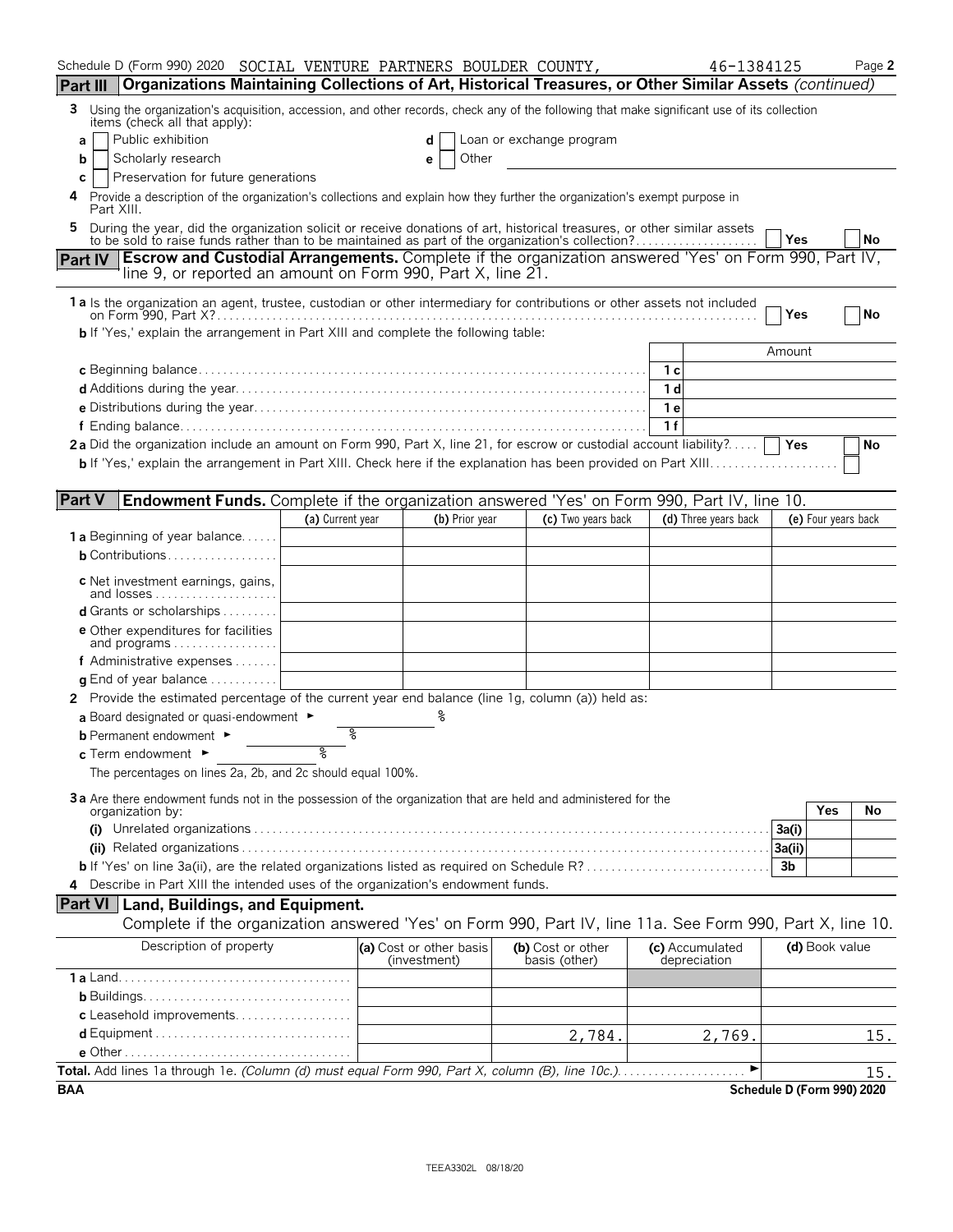| Schedule D (Form 990) 2020<br>SOCIAL VENTURE PARTNERS BOULDER COUNTY,                                                                                                                       |                              |     | 46-1384125                                                | Page 3 |
|---------------------------------------------------------------------------------------------------------------------------------------------------------------------------------------------|------------------------------|-----|-----------------------------------------------------------|--------|
| <b>Part VII Investments - Other Securities.</b>                                                                                                                                             |                              | N/A |                                                           |        |
| Complete if the organization answered 'Yes' on Form 990, Part IV, line 11b. See Form 990, Part X, line 12.<br>(a) Description of security or category (including name of security)          | (b) Book value               |     | (c) Method of valuation: Cost or end-of-year market value |        |
|                                                                                                                                                                                             |                              |     |                                                           |        |
|                                                                                                                                                                                             |                              |     |                                                           |        |
| (3) Other                                                                                                                                                                                   |                              |     |                                                           |        |
|                                                                                                                                                                                             |                              |     |                                                           |        |
|                                                                                                                                                                                             |                              |     |                                                           |        |
| $\frac{(A)}{(B)}$<br>$\frac{(C)}{(C)}$                                                                                                                                                      |                              |     |                                                           |        |
| $\frac{(D)}{(E)}$                                                                                                                                                                           |                              |     |                                                           |        |
|                                                                                                                                                                                             |                              |     |                                                           |        |
| (F)                                                                                                                                                                                         |                              |     |                                                           |        |
| (G)<br>(H)                                                                                                                                                                                  |                              |     |                                                           |        |
| $($ l $)$                                                                                                                                                                                   |                              |     |                                                           |        |
| Total. (Column (b) must equal Form 990, Part X, column (B) line 12.). $\Box$                                                                                                                |                              |     |                                                           |        |
| <b>Part VIII</b>                                                                                                                                                                            |                              |     |                                                           |        |
| <b>Investments - Program Related.</b> M/A N/A<br>Complete if the organization answered 'Yes' on Form 990, Part IV, line 11c. See Form 990, Part X, line 13.                                 |                              |     |                                                           |        |
| (a) Description of investment                                                                                                                                                               | (b) Book value               |     | (c) Method of valuation: Cost or end-of-year market value |        |
| (1)                                                                                                                                                                                         |                              |     |                                                           |        |
| (2)                                                                                                                                                                                         |                              |     |                                                           |        |
| (3)                                                                                                                                                                                         |                              |     |                                                           |        |
| (4)<br>(5)                                                                                                                                                                                  |                              |     |                                                           |        |
| (6)                                                                                                                                                                                         |                              |     |                                                           |        |
| (7)                                                                                                                                                                                         |                              |     |                                                           |        |
| (8)                                                                                                                                                                                         |                              |     |                                                           |        |
| (9)                                                                                                                                                                                         |                              |     |                                                           |        |
| (10)                                                                                                                                                                                        |                              |     |                                                           |        |
| Total. (Column (b) must equal Form 990, Part X, column (B) line 13.).                                                                                                                       |                              |     |                                                           |        |
| <b>Part IX</b><br><b>Other Assets.</b><br>Complete if the organization answered 'Yes' on Form 990, Part IV, line 11d. See Form 990, Part X, line 15.                                        | N/A                          |     |                                                           |        |
|                                                                                                                                                                                             | (a) Description              |     | (b) Book value                                            |        |
| (1)                                                                                                                                                                                         |                              |     |                                                           |        |
| (2)                                                                                                                                                                                         |                              |     |                                                           |        |
| (3)                                                                                                                                                                                         |                              |     |                                                           |        |
| (4)<br>(5)                                                                                                                                                                                  |                              |     |                                                           |        |
| (6)                                                                                                                                                                                         |                              |     |                                                           |        |
| (7)                                                                                                                                                                                         |                              |     |                                                           |        |
| (8)                                                                                                                                                                                         |                              |     |                                                           |        |
| (9)                                                                                                                                                                                         |                              |     |                                                           |        |
| (10)                                                                                                                                                                                        |                              |     |                                                           |        |
| <b>Other Liabilities.</b><br>Part X                                                                                                                                                         |                              |     |                                                           |        |
| Complete if the organization answered 'Yes' on Form 990, Part IV, line 11e or 11f. See Form 990, Part X, line 25.                                                                           |                              |     |                                                           |        |
| 1.                                                                                                                                                                                          | (a) Description of liability |     | (b) Book value                                            |        |
| Federal income taxes<br>(1)                                                                                                                                                                 |                              |     |                                                           |        |
| (2)                                                                                                                                                                                         |                              |     |                                                           |        |
| (3)<br>(4)                                                                                                                                                                                  |                              |     |                                                           |        |
| (5)                                                                                                                                                                                         |                              |     |                                                           |        |
| (6)                                                                                                                                                                                         |                              |     |                                                           |        |
| (7)                                                                                                                                                                                         |                              |     |                                                           |        |
| (8)                                                                                                                                                                                         |                              |     |                                                           |        |
| $\overline{(9)}$                                                                                                                                                                            |                              |     |                                                           |        |
| (10)                                                                                                                                                                                        |                              |     |                                                           |        |
| (11)                                                                                                                                                                                        |                              |     |                                                           |        |
| 2. Liability for uncertain tax positions. In Part XIII, provide the text of the footnote to the organization's financial statements that reports the organization's liability for uncertain |                              |     |                                                           |        |
|                                                                                                                                                                                             |                              |     |                                                           |        |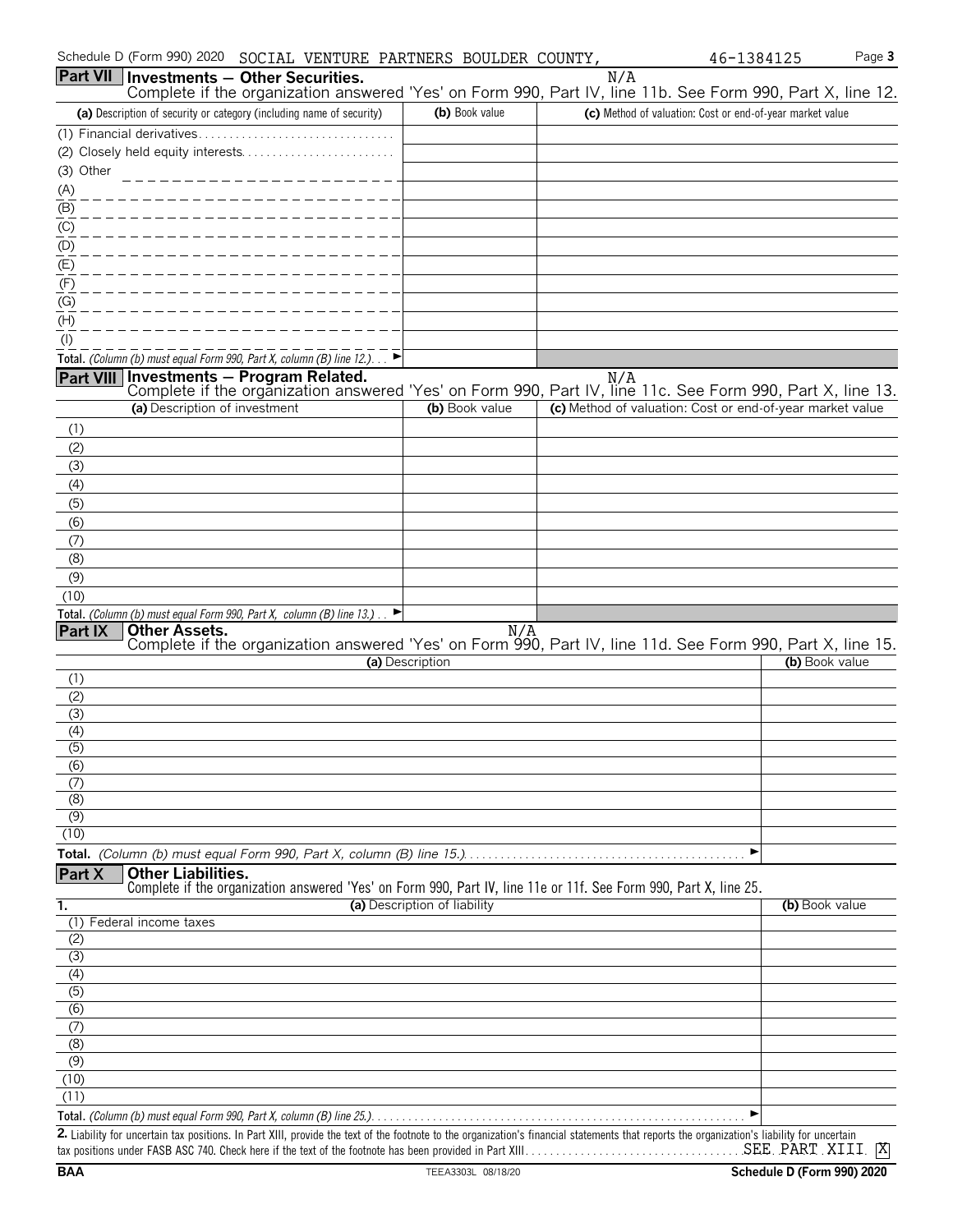| Schedule D (Form 990) 2020  SOCIAL VENTURE PARTNERS BOULDER COUNTY,                                |                | 46-1384125   | Page 4 |
|----------------------------------------------------------------------------------------------------|----------------|--------------|--------|
| Part XI   Reconciliation of Revenue per Audited Financial Statements With Revenue per Return. N/A  |                |              |        |
| Complete if the organization answered 'Yes' on Form 990, Part IV, line 12a.                        |                |              |        |
| $\mathbf{1}$                                                                                       |                | $\mathbf{1}$ |        |
| Amounts included on line 1 but not on Form 990, Part VIII, line 12:<br>2                           |                |              |        |
|                                                                                                    | 2al            |              |        |
|                                                                                                    | 2 <sub>b</sub> |              |        |
|                                                                                                    |                |              |        |
|                                                                                                    |                |              |        |
|                                                                                                    |                | 2e           |        |
| 3                                                                                                  |                | 3            |        |
| Amounts included on Form 990, Part VIII, line 12, but not on line 1:<br>4                          |                |              |        |
| a Investment expenses not included on Form 990, Part VIII, line 7b. 4a                             |                |              |        |
|                                                                                                    |                |              |        |
|                                                                                                    |                | 4 c          |        |
| 5 Total revenue. Add lines 3 and 4c. (This must equal Form 990, Part I, line 12.)                  |                | 5            |        |
| Part XII Reconciliation of Expenses per Audited Financial Statements With Expenses per Return. N/A |                |              |        |
| Complete if the organization answered 'Yes' on Form 990, Part IV, line 12a.                        |                |              |        |
|                                                                                                    |                | 1.           |        |
| Amounts included on line 1 but not on Form 990, Part IX, line 25:<br>2                             |                |              |        |
|                                                                                                    | 2a             |              |        |
|                                                                                                    | 2 <sub>b</sub> |              |        |
|                                                                                                    |                |              |        |
|                                                                                                    |                |              |        |
|                                                                                                    |                | <b>2e</b>    |        |
| 3                                                                                                  |                | 3            |        |
| Amounts included on Form 990, Part IX, line 25, but not on line 1:<br>4                            |                |              |        |
| <b>a</b> Investment expenses not included on Form 990, Part VIII, line 7b. 4a                      |                |              |        |
|                                                                                                    |                |              |        |
|                                                                                                    |                | 4 c          |        |
|                                                                                                    |                | 5.           |        |
| Part XIII Supplemental Information.                                                                |                |              |        |

Provide the descriptions required for Part II, lines 3, 5, and 9; Part III, lines 1a and 4; Part IV, lines 1b and 2b; Part V,

### line 4; Part X, line 2; Part XI, lines 2d and 4b; and Part XII, lines 2d and 4b. Also complete this part to provide any additional information.

### **PART X - FASB ASC 740 FOOTNOTE**

THE ORGANIZATION IS EXEMPT FROM FEDERAL INCOME TAXES UNDER SECTION 501(C)(3) OF THE INTERNAL REVENUE CODE, EXCEPT ON INCOME DERIVED FROM UNRELATED BUSINESS ACTIVITIES. THE ORGANIZATION BELIEVES THAT IT HAS APPROPRIATE SUPPORT FOR ANY TAX POSITIONS TAKEN, AND AS SUCH DOES NOT HAVE ANY UNCERTAIN TAX POSITIONS THAT ARE MATERIAL TO THE FINANCIAL STATEMENTS.

**BAA Schedule D (Form 990) 2020** THE ORGANIZATION'S FEDERAL EXEMPT INCOME TAX RETURNS FORM 990 PRIOR TO 2020 ARE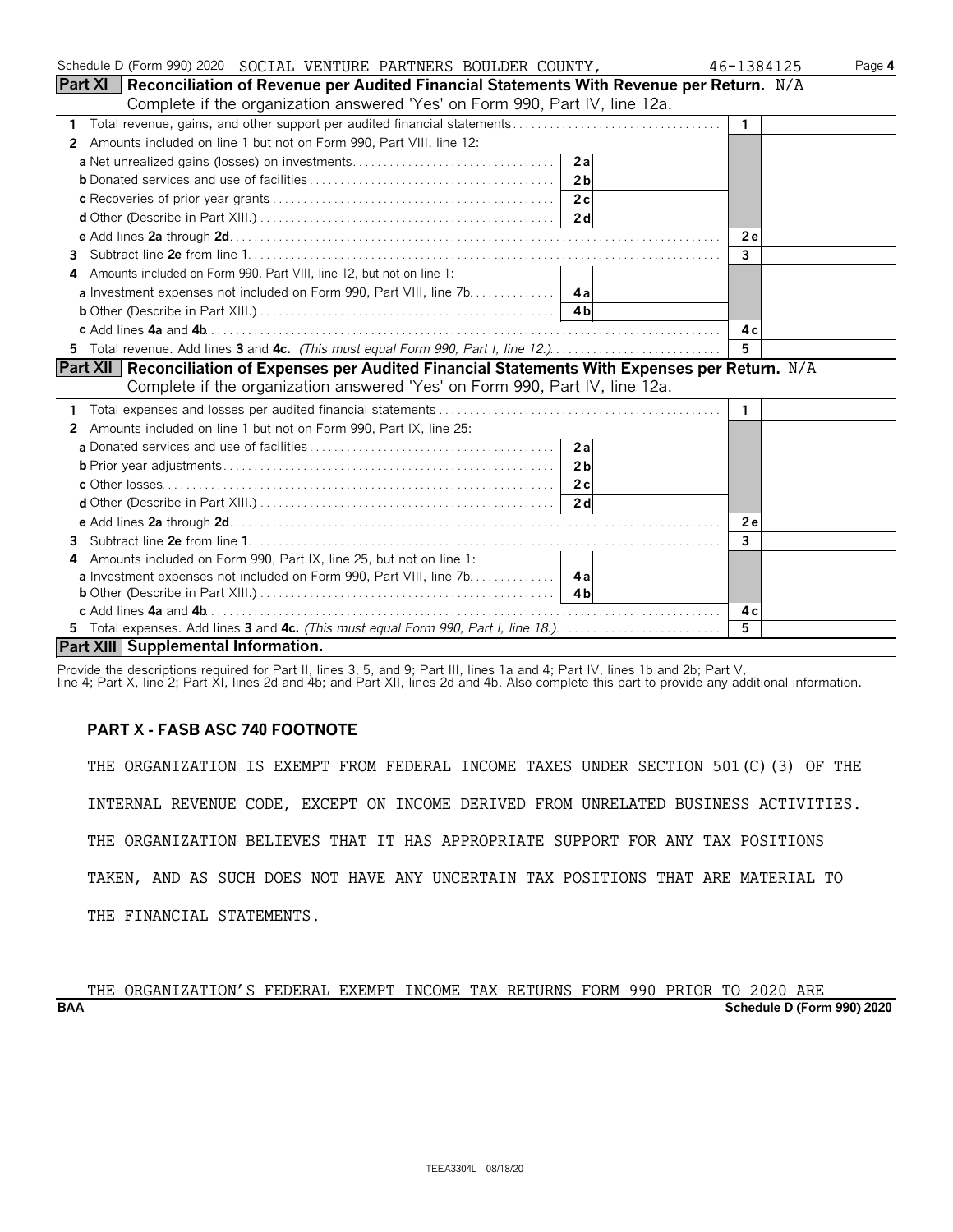### **PART X - FASB ASC 740 FOOTNOTE (CONTINUED)**

SUBJECT TO EXAMINATION BY THE IRS, GENERALLY FOR THREE YEARS AFTER THEY ARE FILED.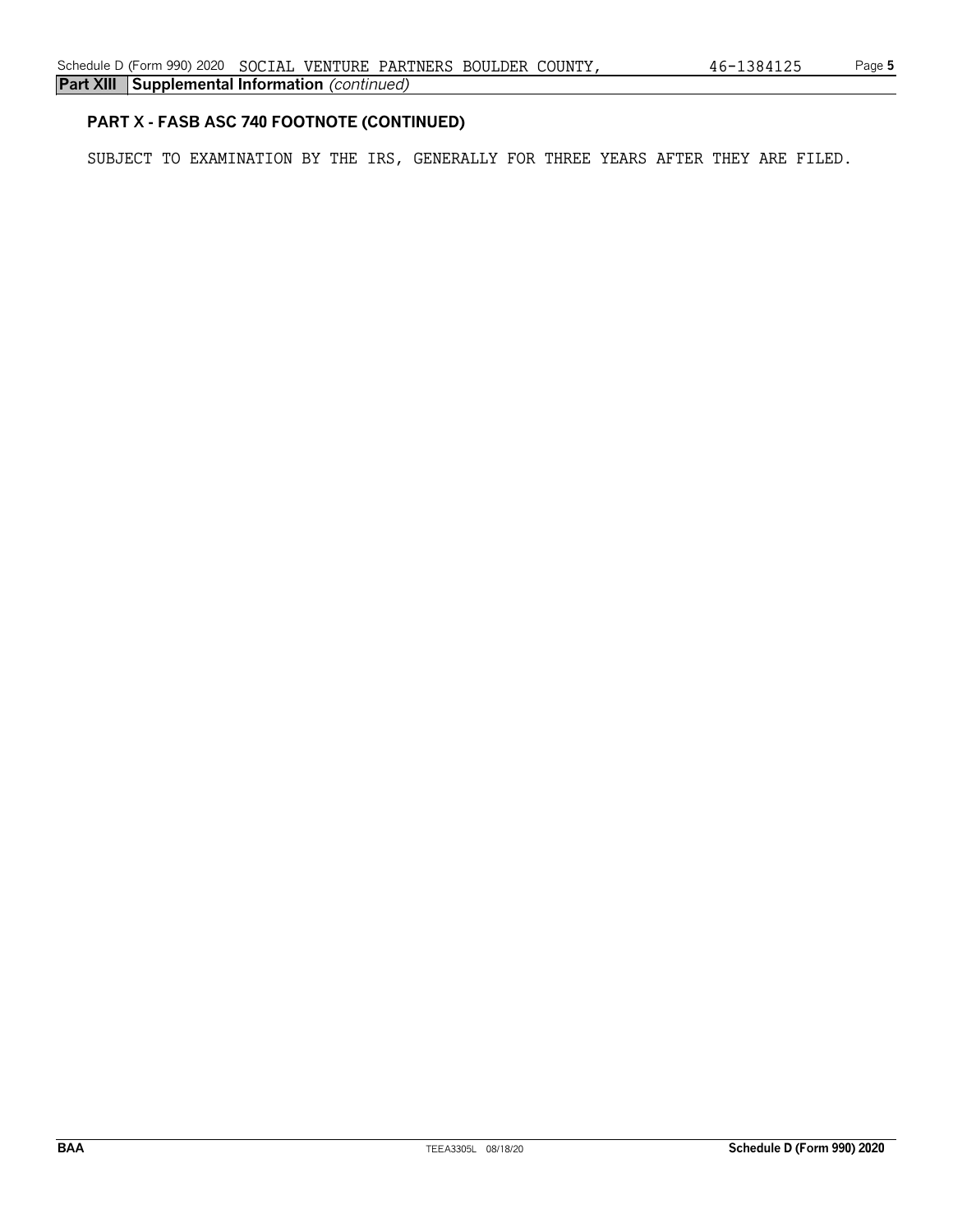| <b>SCHEDULE I</b>                                                                                                                      |                                                     |                                    | <b>Grants and Other Assistance to Organizations,</b>                                                                                                       |                                      |                                                             |                                                     | OMB No. 1545-0047                     |
|----------------------------------------------------------------------------------------------------------------------------------------|-----------------------------------------------------|------------------------------------|------------------------------------------------------------------------------------------------------------------------------------------------------------|--------------------------------------|-------------------------------------------------------------|-----------------------------------------------------|---------------------------------------|
| (Form 990)                                                                                                                             |                                                     |                                    | Governments, and Individuals in the United States                                                                                                          |                                      |                                                             |                                                     | 2020                                  |
|                                                                                                                                        |                                                     |                                    | Complete if the organization answered 'Yes' on Form 990, Part IV, line 21 or 22.<br>Attach to Form 990.                                                    |                                      |                                                             |                                                     | <b>Open to Public</b>                 |
| Department of the Treasury<br>Internal Revenue Service                                                                                 |                                                     |                                    | ► Go to www.irs.gov/Form990 for the latest information.                                                                                                    |                                      |                                                             |                                                     | <b>Inspection</b>                     |
| Name of the organization<br>INC.                                                                                                       | SOCIAL VENTURE PARTNERS BOULDER COUNTY,             |                                    |                                                                                                                                                            |                                      |                                                             | <b>Employer identification number</b><br>46-1384125 |                                       |
| l Part I                                                                                                                               | <b>General Information on Grants and Assistance</b> |                                    |                                                                                                                                                            |                                      |                                                             |                                                     |                                       |
| $\mathbf{1}$                                                                                                                           |                                                     |                                    | Does the organization maintain records to substantiate the amount of the grants or assistance, the grantees' eligibility for the grants or assistance, and |                                      |                                                             |                                                     | X Yes<br>- I No                       |
| 2 Describe in Part IV the organization's procedures for monitoring the use of grant funds in the United States.                        |                                                     |                                    |                                                                                                                                                            |                                      |                                                             | SEE PART IV                                         |                                       |
| Part II Grants and Other Assistance to Domestic Organizations and Domestic Governments. Complete if the organization answered 'Yes' on |                                                     |                                    | Form 990, Part IV, line 21, for any recipient that received more than \$5,000. Part II can be duplicated if additional space is needed.                    |                                      |                                                             |                                                     |                                       |
| 1 (a) Name and address of organization<br>or government                                                                                | $(b)$ $EIN$                                         | (c) IRC section<br>(if applicable) | (d) Amount of cash grant                                                                                                                                   | (e) Amount of non-cash<br>assistance | (f) Method of valuation<br>(book, FMV, appraisal,<br>other) | (g) Description of<br>noncash assistance            | (h) Purpose of grant<br>or assistance |
| (1) YWCA BOULDER COUNTY                                                                                                                |                                                     |                                    |                                                                                                                                                            |                                      |                                                             |                                                     |                                       |
| 2222 14TH ST                                                                                                                           |                                                     |                                    |                                                                                                                                                            |                                      |                                                             |                                                     | 2020 CATAPULT                         |
| BOULDER, CO 80302                                                                                                                      | 84-0500276 501 (C) (3)                              |                                    | 10,000                                                                                                                                                     | $\mathbf 0$ .                        |                                                             |                                                     | <b>GRANT</b>                          |
| (2) LONGMONT COMM JUSTICE PSHIP<br>528 MAIN STREET                                                                                     |                                                     |                                    |                                                                                                                                                            |                                      |                                                             |                                                     | 2020 CATAPULT                         |
| LONGMONT, CO 80501                                                                                                                     | 84-1291133 501 (C) (3)                              |                                    | 15,000                                                                                                                                                     | $\mathbf{0}$                         |                                                             |                                                     | <b>GRANT</b>                          |
| (3) IMPACT ON EDUCATION<br>721 FRONT STREET APT A                                                                                      |                                                     |                                    |                                                                                                                                                            |                                      |                                                             |                                                     | CATAPULT YR 1                         |
| LOUISVILLE, CO 80027<br>(4)                                                                                                            | 84-0943046 501 (C) (3)                              |                                    | 12,000.                                                                                                                                                    | $\mathbf{0}$                         |                                                             |                                                     | GRANT                                 |
|                                                                                                                                        |                                                     |                                    |                                                                                                                                                            |                                      |                                                             |                                                     |                                       |
| (5)                                                                                                                                    |                                                     |                                    |                                                                                                                                                            |                                      |                                                             |                                                     |                                       |
|                                                                                                                                        |                                                     |                                    |                                                                                                                                                            |                                      |                                                             |                                                     |                                       |
| (6)                                                                                                                                    |                                                     |                                    |                                                                                                                                                            |                                      |                                                             |                                                     |                                       |
| (7)                                                                                                                                    |                                                     |                                    |                                                                                                                                                            |                                      |                                                             |                                                     |                                       |
|                                                                                                                                        |                                                     |                                    |                                                                                                                                                            |                                      |                                                             |                                                     |                                       |
| (8)                                                                                                                                    |                                                     |                                    |                                                                                                                                                            |                                      |                                                             |                                                     |                                       |
|                                                                                                                                        |                                                     |                                    |                                                                                                                                                            |                                      |                                                             |                                                     |                                       |
|                                                                                                                                        |                                                     |                                    |                                                                                                                                                            |                                      |                                                             |                                                     | 3                                     |
|                                                                                                                                        |                                                     |                                    |                                                                                                                                                            |                                      |                                                             |                                                     |                                       |
| BAA For Paperwork Reduction Act Notice, see the Instructions for Form 990.                                                             |                                                     |                                    |                                                                                                                                                            | TEEA3901L 07/15/20                   |                                                             |                                                     | Schedule I (Form 990) 2020            |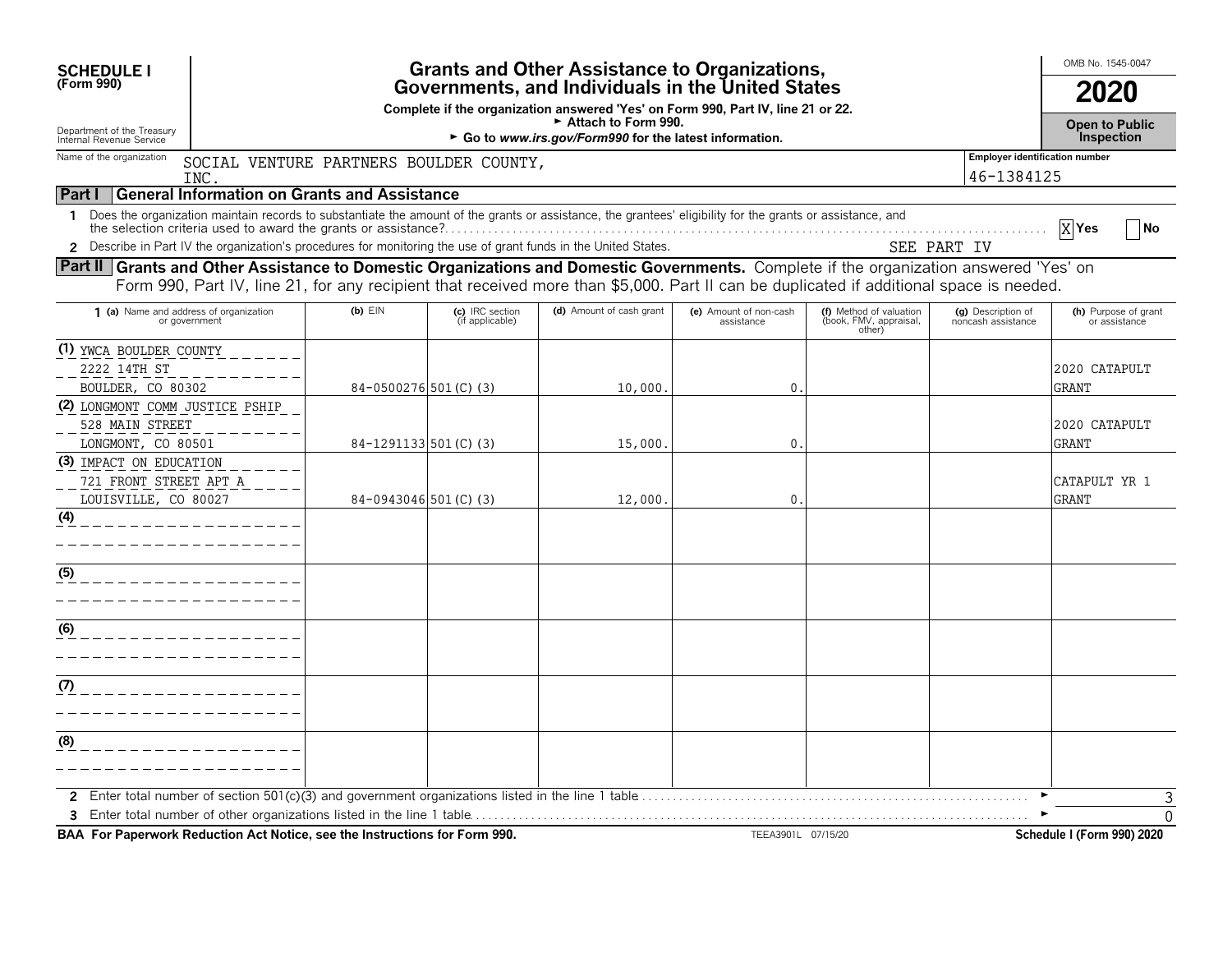### Schedule I (Form 990) 2020 SOCIAL VENTURE PARTNERS BOULDER COUNTY,  $\qquad 46-1384125$  **Page 2**

**Part III** Grants and Other Assistance to Domestic Individuals. Complete if the organization answered 'Yes' on Form 990, Part IV, line 22. Part III can be duplicated if additional space is needed.

| (a) Type of grant or assistance | (b) Number of<br>recipients | (c) Amount of<br>cash grant | (d) Amount of<br>noncash assistance | (e) Method of valuation (book,<br>FMV, appraisal, other) | (f) Description of noncash assistance |
|---------------------------------|-----------------------------|-----------------------------|-------------------------------------|----------------------------------------------------------|---------------------------------------|
|                                 |                             |                             |                                     |                                                          |                                       |
|                                 |                             |                             |                                     |                                                          |                                       |
|                                 |                             |                             |                                     |                                                          |                                       |
|                                 |                             |                             |                                     |                                                          |                                       |
| 5                               |                             |                             |                                     |                                                          |                                       |
| b                               |                             |                             |                                     |                                                          |                                       |
|                                 |                             |                             |                                     |                                                          |                                       |

**Part IV** Supplemental Information. Provide the information required in Part I, line 2; Part III, column (b); and any other additional information.

### **PART I, LINE 2 - PROCEDURES FOR MONITORING USE OF GRANTS FUNDS IN U.S.**

PROCEDURES FOR MONITORING THE USE OF GRANT FUNDS THE CAPACITY BUILDING CONSULTING SVP

DOES WITH NONPROFITS IS INTENSIVE AND EXTENSIVE. DUE TO THE CLOSE RELATIONSHIP SVP

HOLDS WITH EACH NONPROFIT ORGANIZATION IN WHICH IT INVESTS, SVP REPRESENTATIVES SEE

THE NONPROFIT'S FINANCIALS ALMOST EVERY MONTH AND OFTEN ATTEND BOARD MEETINGS. SVP

COMMONLY WORKS WITH NONPROFITS TO IMPROVE THEIR BUDGETS, SUSTAINABILITY AND FINANCIAL

MANAGEMENT PRACTICES.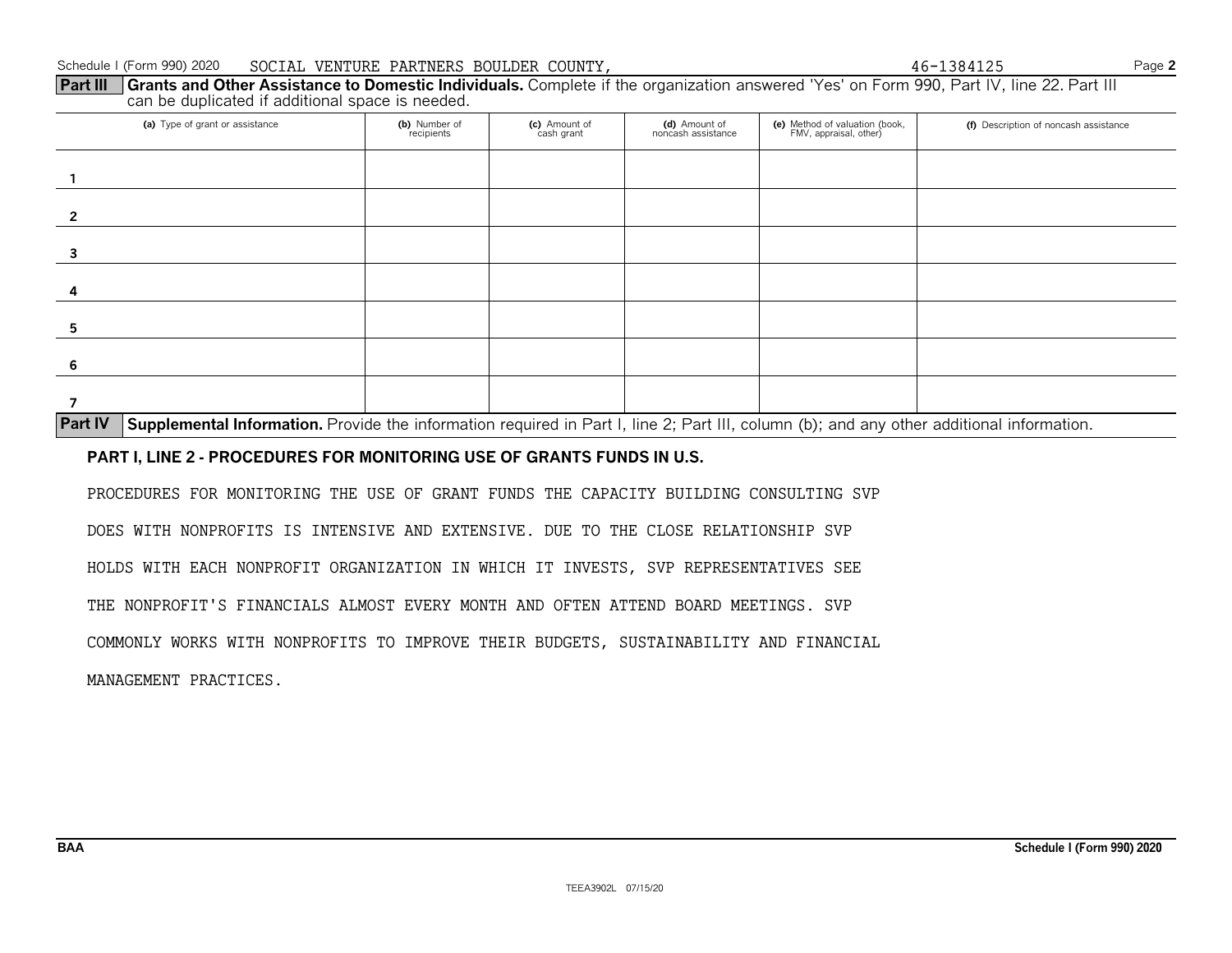Department of the Treasury<br>Internal Revenue Service

**SCHEDULE O COMB No. 1545-0047 Supplemental Information to Form 990 or 990-EZ (Form 990 or 990-EZ) Complete to provide information for responses to specific questions on Form 990 or 990-EZ or to provide any additional information. 2020** Attach to Form 990 or 990-EZ. **Open to Public** Department of the Treasury Go to Department of the Treasury Go to **Public**<br>► Go to *www.irs.gov/Form990* for the latest information.

Name of the organization SOCIAL VENTURE PARTNERS BOULDER COUNTY, INC.

# 46-1384125

### **FORM 990, PART I, LINE 1 - ORGANIZATION MISSION OR SIGNIFICANT ACTIVITIES**

SVP BOULDER COUNTY BELIEVES THAT STRONG NONPROFITS DELIVER BETTER RESULTS AND ENGAGED, EDUCATED GIVERS HAVE GREATER IMPACT. WE HELP NONPROFITS AND GIVERS DEVELOP CORE SKILLS, LEADERSHIP ABILITIES, MANAGEMENT PRACTICES, STRATEGIES AND SYSTEMS. WE BUILD RELATIONSHIPS AND CREATE A NETWORK THAT CAN SOLVE COMMUNITY PROBLEMS TOGETHER. SVP BUILDS CAPACITY IN NONPROFITS THROUGH TRAINING, LEADERSHIP AND CONSULTING SUPPORT IN OUR PROGRAMS.

### **FORM 990, PART III, LINE 1 - ORGANIZATION MISSION**

SVP BOULDER COUNTY BELIEVES THAT STRONG NONPROFITS DELIVER BETTER RESULTS AND ENGAGED, EDUCATED GIVERS HAVE GREATER IMPACT. WE HELP NONPROFITS AND GIVERS DEVELOP CORE SKILLS, LEADERSHIP ABILITIES, MANAGEMENT PRACTICES, STRATEGIES AND SYSTEMS. WE BUILD RELATIONSHIPS AND CREATE A NETWORK THAT CAN SOLVE COMMUNITY PROBLEMS TOGETHER. SVP BUILDS CAPACITY IN NONPROFITS THROUGH TRAINING, LEADERSHIP AND CONSULTING SUPPORT IN OUR PROGRAMS.

### **FORM 990, PART VI, LINE 4 - SIGNIFICANT CHANGES TO ORGANIZATIONAL DOCUMENTS**

THE BYLAWS WERE CHANGED TO AMEND PARTNER MEMBER CLASSES FROM FOUR DISTINCT CLASSES TO ONE OVERALL CLASS. IN ADDITION, WE CLARIFIED LANGUAGE AROUND HOW BOARD MEMBERS ALSO HAVE THE RIGHTS AFFORDED TO MEMBER PARTNERS.

### **FORM 990, PART VI, LINE 7A - HOW MEMBERS OR SHAREHOLDERS ELECT GOVERNING BODY**

THE ORGANIZATION HAS ONE CLASS OF MEMBERS WHO HAVE THE RIGHT TO VOTE FOR CANDIDATES FOR THE BOARD OF DIRECTORS AND DECIDE WHICH INVESTEES SHOULD BE GIVEN SUPPORT FROM THE ORGANIZATION. THE ANNUAL MEETING OF THE MEMBERS IS HELD FOR THE PURPOSE OF TRANSACTING BUSINESS PRESENTED BY THE BOARD OF DIRECTORS. THE AFFAIRS OF THE ORGANIZATION ARE MANAGED BY THE BOARD OF DIRECTORS.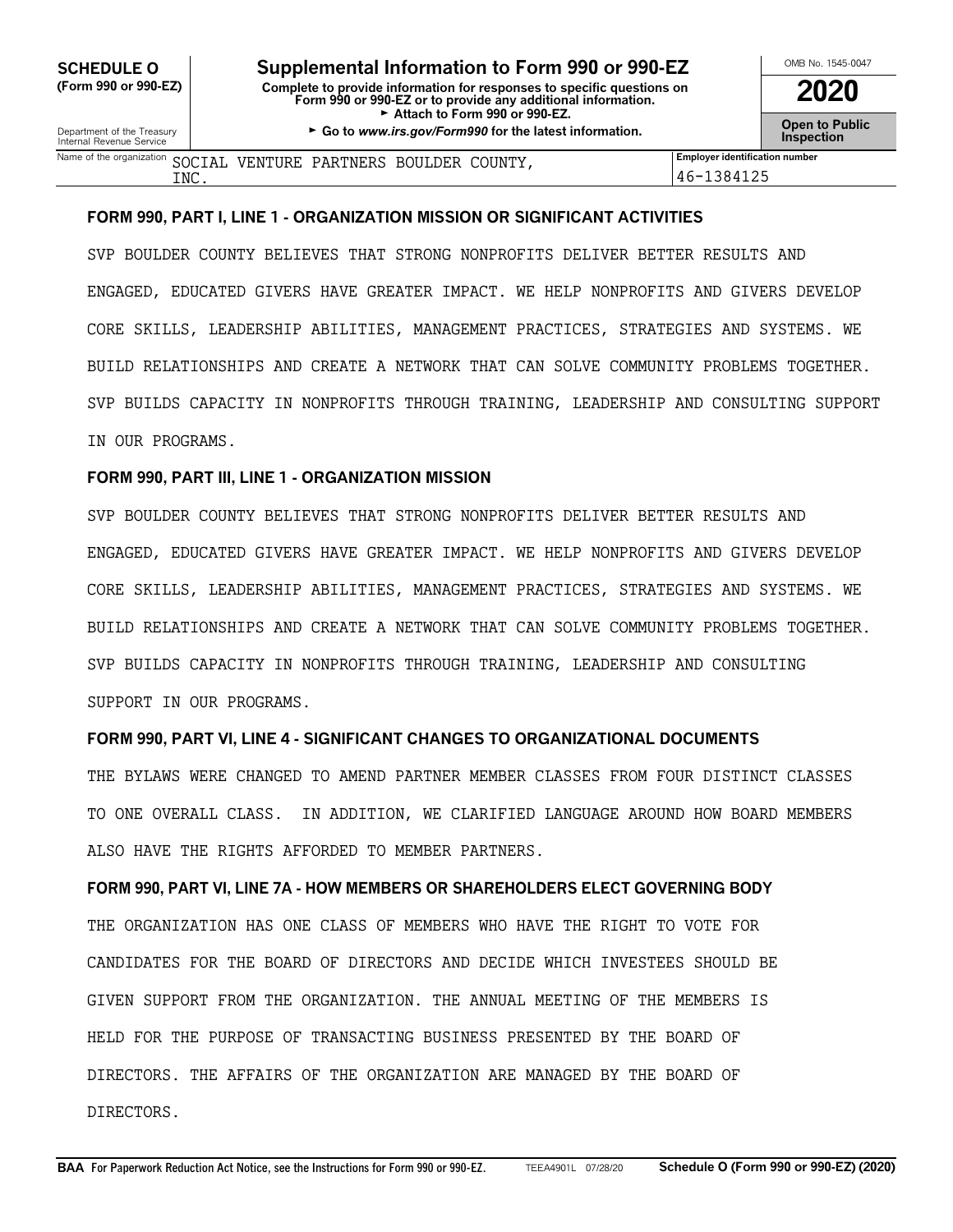### **FORM 990, PART VI, LINE 11B - FORM 990 REVIEW PROCESS**

THE TREASURER, EXECUTIVE DIRECTOR, FINANCE COMMITTEE AND BOARD OF DIRECTORS WILL REVIEW THE FORM 990 BEFORE IT IS FILED WITH THE IRS.

**FORM 990, PART VI, LINE 12C - EXPLANATION OF MONITORING AND ENFORCEMENT OF CONFLICTS** A CONFLICT OF INTEREST EXISTS WHEN ANY MATTER UNDER CONSIDERATION BY THE BOARD OF DIRECTORS INVOLVES THE POTENTIAL FOR A SIGNIFICANT OR MATERIAL BENEFIT TO A DIRECTOR OF ANY MEMBER OF HIS OR HER IMMEDIATE FAMILY OR TO ANY BUSINESS, FINANCIAL OR PROFESSIONAL ORGANIZATION OF WHICH THE DIRECTOR IS AN OFFICER, DIRECTOR, MEMBER, OWNER OR AN EMPLOYEE. WHEN A DIRECTOR RECOGNIZES A POTENTIAL CONFLICT OF INTEREST HE OR SHE MUST IDENTIFY THE CONFLICT AND, AFTER ANSWERING ANY QUESTIONS POSED BY THE OTHER DIRECTORS, MUST WITHDRAW FROM ANY DISCUSSION OR VOTING ON THE MATTER. THE BOARD OF DIRECTORS MAY NOT GO FORWARD WITH A TRANSACTION IN RELATION TO WHICH A DIRECTOR ACKNOWLEDGES A POTENTIAL CONFLICT OF INTEREST UNLESS THE BOARD DETERMINES, BY A MAJORITY VOTE OF THE DISINTERESTED DIRECTORS, THAT THE TRANSACTION IS IN THE ORGANIZATION'S BEST INTEREST. THE BOARD AND COMMITTEE MEMBERS DISCUSS AND SIGN CONFLICT OF INTEREST FORMS EVERY YEAR. THE QUESTION IS ASKED AT EVERY BOARD MEETING REGARDING A POTENTIAL CONFLICT OF INTEREST. FINALLY, THE EXECUTIVE COMMITTEE IS RESPONSIBLE FOR A REGULAR REVIEW OF THE POLICY AND, IF DEEMED NEEDED, RECOMMENDATIONS TO THE BOARD REGARDING THE POLICY AND ITS IMPLEMENTATION.

**FORM 990, PART VI, LINE 15A - COMPENSATION REVIEW & APPROVAL PROCESS - CEO & TOP MANAGEMENT** COMPENSATION FOR THE EXECUTIVE DIRECTOR IS DETERMINED BY APPROVAL OF THE FULL BOARD OF DIRECTORS. THE PROCESS IS LED BY THE BOARD CHAIR WITH SUPPORT FROM THE EXECUTIVE COMMITTEE. THE EXECUTIVE DIRECTOR IS ASKED TO COMPLETE A SELF-ASSESSSMENT FOR THE PRIOR YEAR AS WELL AS A WORKPLAN AND GOALS FOR THE COMING YEAR. THE BOARD CHAIR AND EXECUTIVE COMMITTEE PROVIDE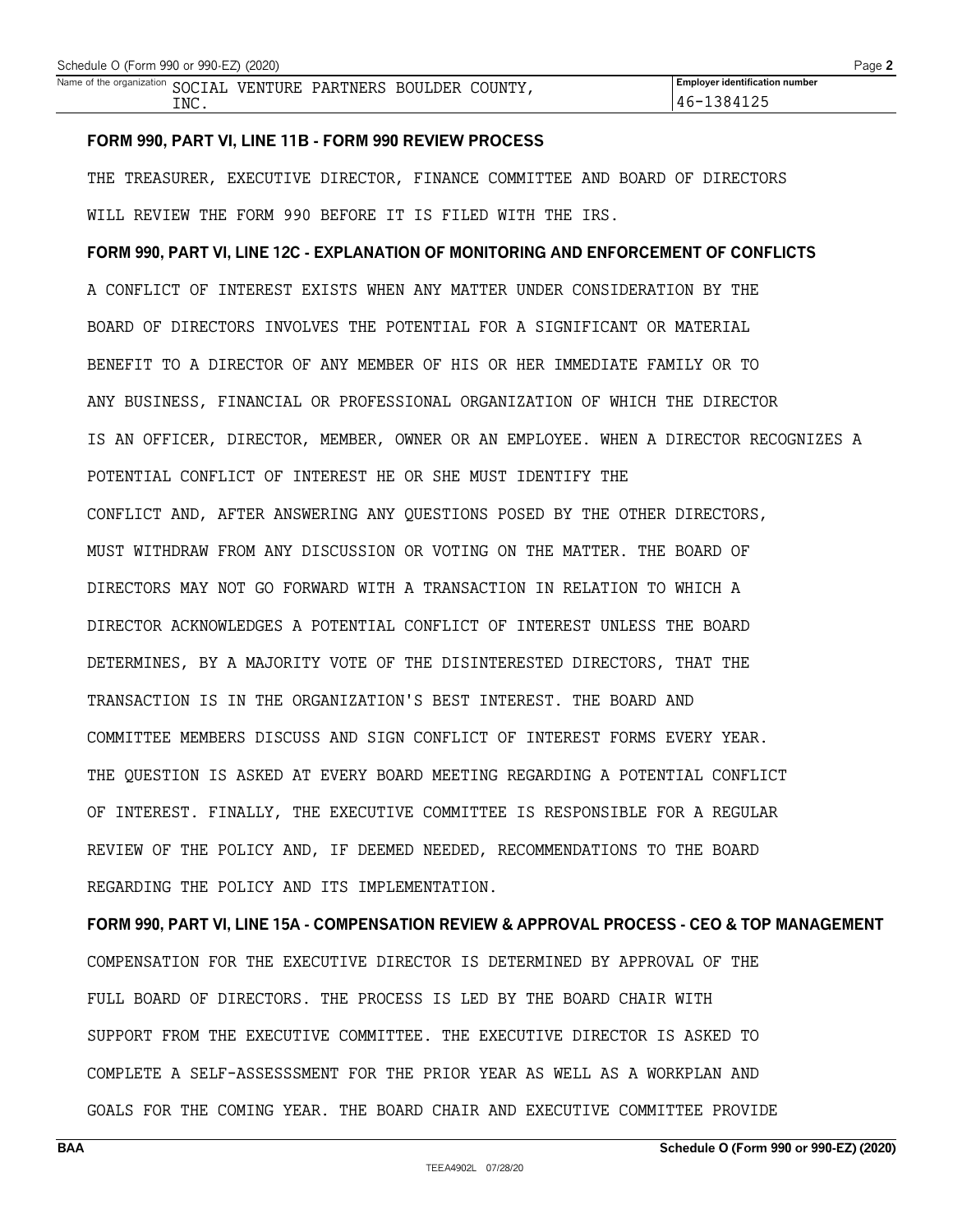| Schedule O (Form 990 or 990-EZ) (2020) |                                                                                                           |  |  |  |  |            |  |  |  |
|----------------------------------------|-----------------------------------------------------------------------------------------------------------|--|--|--|--|------------|--|--|--|
|                                        | Name of the organization SOCIAL VENTURE PARTNERS BOULDER COUNTY,<br><b>Employer identification number</b> |  |  |  |  |            |  |  |  |
|                                        | INC.                                                                                                      |  |  |  |  | 46-1384125 |  |  |  |

### FORM 990, PART VI, LINE 15A - COMPENSATION REVIEW & APPROVAL PROCESS - CEO & TOP MANAGEMENT (CON

FEEDBACK ON THE PERFORMANCE OF THE EXECUTIVE DIRECTOR AND THE AFOREMENTIONED DOCUMENTS. THEN THE BOARD CHAIR REVIEWS THE SVP NETWORK SALARY AND BENEFITS SURVEY AND THE COLORADO NONPROFIT ASSOCIATION'S SALARY AND BENEFITS SURVEY. BASED ON THE EXECUTIVE DIRECTOR'S PERFORMANCE AND RESPONSIBILITIES, IN ADDITION TO SALARY AND BENEFIT COMPARISONS FOR LIKE ORGANIZATIONS, THE BOARD CHAIR DRAFTS A SALARY AND BENEFITS PACKAGE WHICH IS DISCUSSED AND APPROVED BY THE FULL BOARD OF DIRECTORS.

### **FORM 990, PART VI, LINE 19 - OTHER ORGANIZATION DOCUMENTS PUBLICLY AVAILABLE**

THE ORGANIZATION'S BYLAWS, ARTICLES OF INCORPORATION, IRS LETTER OF DETERMINATION OF EXEMPT STATUS AND MEMBER LEVEL DETAILS ARE AVAILABLE ON THE ORGANIZATION'S WEBSITE. THE FORM 990 WILL ALSO BE AVAILABLE AS SOON AS IT HAS BEEN FILED WITH THE IRS.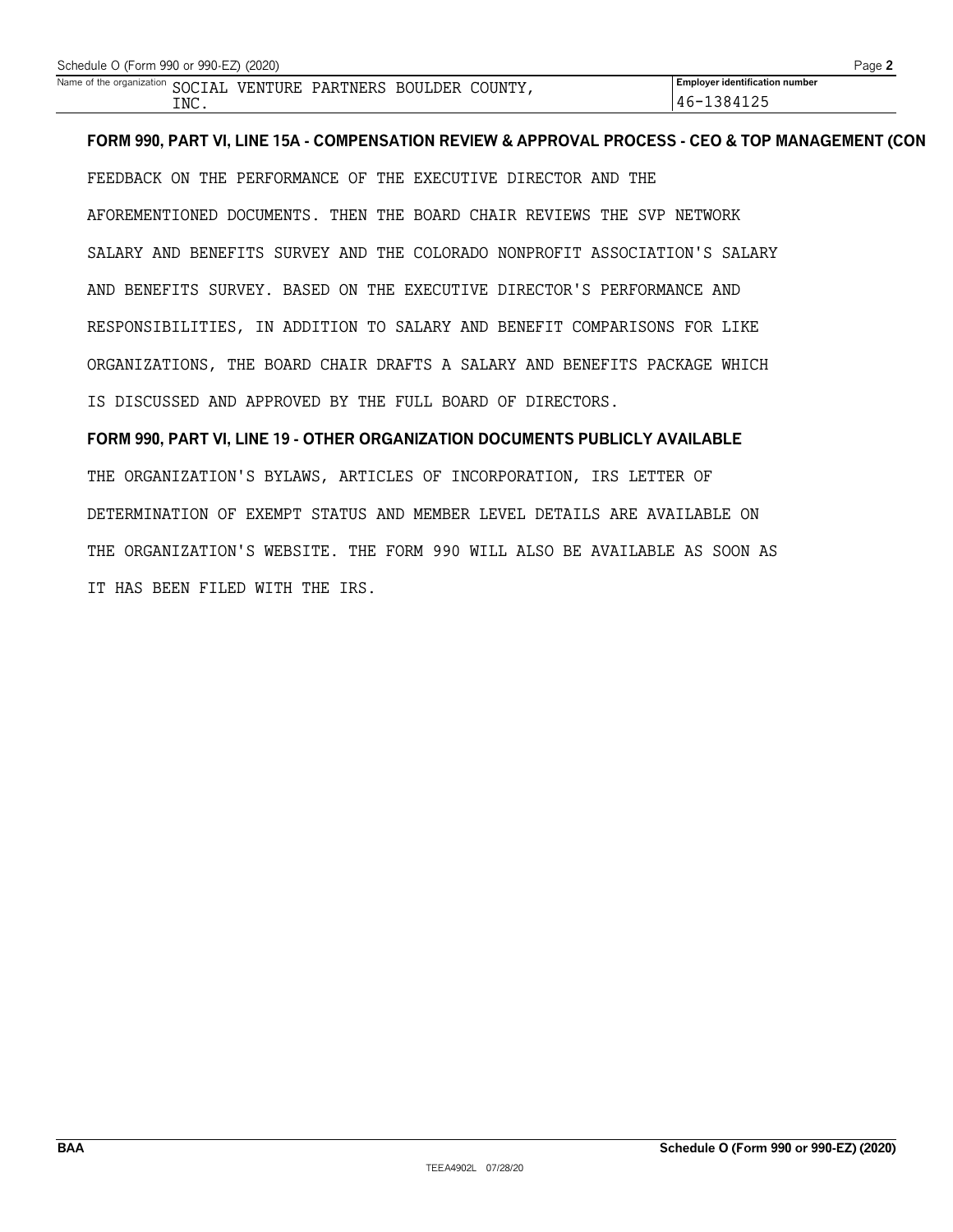# **9/30/21 2020 FEDERAL BOOK DEPRECIATION SCHEDULE PAGE 1**

### **SOCIAL VENTURE PARTNERS BOULDER COUNTY,**

### **INC. 46-1384125**

| NO. | <b>DESCRIPTION</b><br>FORM 990/990-PF | <b>DATE</b><br><b>ACQUIRED</b> | DATE<br><b>SOLD</b> | COST/<br><b>BASIS</b> | BUS.<br><b>PCT</b> | CUR<br>179<br><b>BONUS</b> | SPECIAL<br>DEPR.<br>ALLOW. | PRIOR<br>179/<br>BONUS/<br>SP. DEPR. | PRIOR<br>DEC. BAL<br>DEPR. | SALVAG<br>/BASIS<br>REDUCT  | DEPR.<br><b>BASIS</b> | PRIOR<br>DEPR. | METHOD LIFE RATE |    |        | <b>CURRENT</b><br>DEPR. |
|-----|---------------------------------------|--------------------------------|---------------------|-----------------------|--------------------|----------------------------|----------------------------|--------------------------------------|----------------------------|-----------------------------|-----------------------|----------------|------------------|----|--------|-------------------------|
|     | MACHINERY AND EQUIPMENT               |                                |                     |                       |                    |                            |                            |                                      |                            |                             |                       |                |                  |    |        |                         |
|     | DELL LAPTOP                           | 4/01/14                        |                     | 867                   |                    |                            |                            |                                      |                            |                             | 867                   | 867            | S/L HY           | -3 |        | $\mathbf 0$             |
|     | 2 DELL LAPTOP                         | 3/01/15                        |                     | 722                   |                    |                            |                            |                                      |                            |                             | 722                   | 722            | S/L HY           | 3  |        | $\mathbf{0}$            |
|     | 3 DELL LATITUDE 3470                  | 12/01/16                       |                     | 635                   |                    |                            |                            |                                      |                            |                             | 635                   | 635            | S/L HY           | 3  |        | $\mathbf{0}$            |
|     | 4 DELL LATITUDE 3490                  | 11/01/18                       |                     | 560                   |                    |                            |                            |                                      |                            |                             | 560                   | 358            | S/L HY           | 3  | .33330 | 187                     |
|     | TOTAL MACHINERY AND EQUIPME           |                                |                     | 2,784                 |                    | 0                          | $\mathbf 0$                |                                      | 0                          | $\mathbf 0$<br>$\mathbf{0}$ | 2,784                 | 2,582          |                  |    |        | 187                     |
|     | TOTAL DEPRECIATION                    |                                |                     | 2,784                 |                    |                            | $\Omega$                   |                                      |                            | $\mathbf{0}$                | 2,784                 | 2,582          |                  |    |        | 187                     |
|     | <b>GRAND TOTAL DEPRECIATION</b>       |                                |                     | 2,784                 |                    |                            | $\Omega$                   |                                      |                            |                             | 2,784                 | 2,582          |                  |    |        | 187                     |